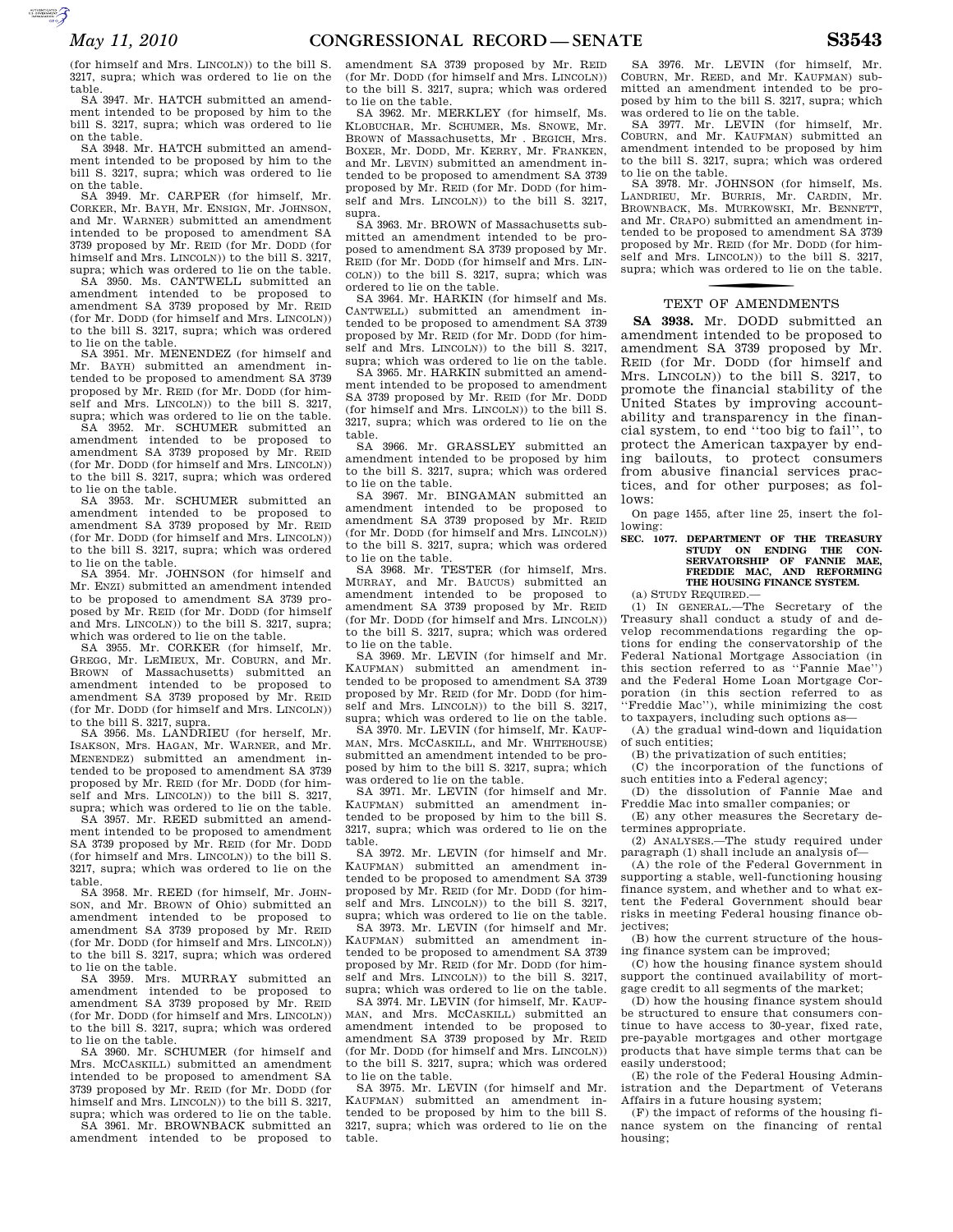(G) the impact of reforms of the housing finance system on secondary market liquidity;

(H) the role of standardization in the housing finance system;

(I) how housing finance systems in other countries offer insights that can help inform options for reform in the United States; and

(J) the options for transition to a reformed housing finance system.

(b) REPORT AND RECOMMENDATIONS.—Not later than January 31, 2011, the Secretary of the Treasury shall submit the report and recommendations required under subsection (a) to the Committee on Banking, Housing, and Urban Affairs of the Senate and the Committee on Financial Services of the House of Representatives.

**SA 3939.** Mrs. FEINSTEIN (for herself and Mr. LEVIN) submitted an amendment intended to be proposed to amendment SA 3739 proposed by Mr. REID (for Mr. DODD (for himself and Mrs. LINCOLN)) to the bill S. 3217, to promote the financial stability of the United States by improving accountability and transparency in the financial system, to end ''too big to fail'', to protect the American taxpayer by ending bailouts, to protect consumers from abusive financial services practices, and for other purposes; which was ordered to lie on the table; as follows:

On page 699, strike line 20 and insert the following:

''(A) REGISTRATION.—The Commission may adopt rules and regulations requiring registration with the Commission for a foreign board of trade that provides the members of the foreign board of trade or other participants located in the United States with direct access to the electronic trading and order matching system of the foreign board of trade, including rules and regulations prescribing procedures and requirements applicable to the registration of such foreign boards of trade. For purposes of this paragraph, 'direct access' refers to an explicit grant of authority by a foreign board of trade to an identified member or other participant located in the United States to enter trades directly into the trade matching system of the foreign board of trade.

''(B) LINKED CONTRACTS.—It shall be unlawful<sup>1</sup>

On page 703, line 14, strike ''(B)'' and insert ''(C)''.

On page 703, line 15, strike ''Subparagraph (A)'' and insert ''Subparagraphs (A) and (B)''.

On page 704, line 13, strike ''paragraphs (1) and (2) of subsection (b)'' and insert ''subparagraphs (A) and (B) of subsection (b)(1)''.

**SA 3940.** Mr. BARRASSO (for himself and Mr. ENZI) submitted an amendment intended to be proposed by him to the bill S. 3217, to promote the financial stability of the United States by improving accountability and transparency in the financial system, to end ''too big to fail'', to protect the American taxpayer by ending bailouts, to protect consumers from abusive financial services practices, and for other purposes; which was ordered to lie on the table; as follows:

On page  $\_\_$ , between lines  $\_\_$  and  $\_\_$ , insert the following:

**SEC.** PROHIBITION.<br>Notwithstanding any other provision of law, no person or corporation, limited partnership, trust, or affiliate of any such entity

chartered as a for-profit or nonprofit entity shall be eligible to sell, purchase, or trade carbon derivatives as the result of the establishment by the Federal Government of a carbon market.

**SA 3941.** Mrs. MCCASKILL (for herself and Mr. KOHL) submitted an amendment intended to be proposed to amendment SA 3739 proposed by Mr. REID (for Mr. DODD (for himself and Mrs. LINCOLN)) to the bill S. 3217, to promote the financial stability of the United States by improving accountability and transparency in the financial system, to end ''to big to fail'', to protect the American taxpayer by ending bailouts, to protect consumers from abusive financial services practices, and for other purposes; which was ordered to lie on the table; as follows:

On page 1455, line 25, strike the period at the end and insert the following: ''.

# **SEC. 1077. TREATMENT OF REVERSE MORT-GAGES.**

(a) IN GENERAL.—The Director shall examine the practices of covered persons in connection with any reverse mortgage transaction (as defined in section 103(bb) of the Truth in Lending Act (15 U.S.C. 1602)) and shall prescribe regulations identifying any acts or practices as unlawful, unfair, deceptive, or abusive in connection with a reverse mortgage transaction or the recommendation or offering of a reverse mortgage.

(b) REGULATIONS.—In prescribing regulations under subsection (a), the Director shall ensure that such regulations shall—

(1) include requirements for the purpose of—

(A) preventing unlawful, unfair, deceptive or abusive acts and practices in connection with a reverse mortgage transaction (including the solicitation or recommendation of a reverse mortgage transaction);

(B) providing timely, appropriate, and effective disclosures to consumers in connection with a reverse mortgage transaction that incorporate the requirements of section 138 of the Truth in Lending Act (15 U.S.C. 1648), and otherwise are consistent with requirements prescribed by the Director in connection with other consumer mortgage products or services under this title, including—

(i) an annual statement of the total available principal and outstanding balance of the reverse mortgage; and

(ii) a statement at the closing of the reverse mortgage of the total projected cost of the reverse mortgage; and

(C) a determination of the suitability of a reverse mortgage for a consumer, taking into consideration—

(i) whether the mortgagor intends to reside in the property on a long-term basis;

(ii) in the case of a mortgagor who plans to use the funds obtained from the reverse mortgage to purchase an annuity or make an investment—

(I) whether the annuity or investment is in the best interests of the mortgagor;

(II) whether the costs of obtaining such mortgage exceeds the anticipated earnings from such annuity or investment; and

(III) whether the date on which the annuity or investment is scheduled to mature is beyond the life expectancy of the mortgagor;

(iii) if the mortgagor is married or has a dependent, the potential impact of a reverse mortgage on the future economic security of the spouse or dependent of the mortgagor and all tenants of the home;

(iv) whether a reverse mortgage will affect the eligibility of the mortgagor to receive Government benefits;

(v) whether the mortgagor intends to pass the residence to an heir and the ability of such heir to repay the reverse mortgage loan;

(vi) whether a resident of the home who is not the mortgagor could be displaced at the maturity of the reverse mortgage against the wishes of the mortgagor, and, if any such resident is disabled, the consequences of the displacement for such resident; and

(vii) any other circumstances, as the Director may require;

(2) with respect to the requirements under paragraph (1), be consistent with requirements prescribed by the Director in connection with other consumer mortgage products or services under this title;

(3) provide for an integrated disclosure standard and model disclosures for reverse mortgage transactions, that combines the relevant disclosures required under the Truth in Lending Act (15 U.S.C. 1601 et seq.) and the Real Estate Settlement Procedures Act, with the disclosures required to be provided to consumers for home equity conversion mortgages under section 255 of the National Housing Act (12 U.S.C. 1715z–20);

(4) prohibit any person from advertising a reverse mortgage in a manner that—

(A) is false or misleading;

(B) fails to present equally the risks and benefits of reverse mortgages; or

(C) fails to reveal—

(i) negative facts that are material to a representation made in such advertisement;

(ii) facts relating to the responsibilities of the mortgagor for property taxes, insurance, maintenance, or repairs and the consequences of failing to meet such responsibilities, including default and foreclosure;

(iii) the consequences of obtaining a reverse mortgage; or

(iv) any forms of default that might lead to foreclosure;

(5) prohibit a mortgagee from requiring or recommending that a mortgagor purchase insurance (except for title, flood, and other peril insurance, as determined by the Director), an annuity, or other similar product in connection with a reverse mortgage;

(6) require that each reverse mortgage provide that prepayment, in whole or in part, may be made without penalty at any time during the period of the mortgage;

(7) require that any mortgagor under a reverse mortgage receive adequate counseling, including—

(A) in the case of a reverse mortgage in which a person was removed from the title to the dwelling, information about—

(i) the consequences of being removed from such title; and

(ii) the consequences upon the death of the mortgagor or a divorce settlement;

(B) general information about the potential consequences of borrowing more funds than are necessary to meet the immediate personal financial goals of the mortgagor;

(C) the responsibilities of the mortgagor relating to property taxes, insurance, maintenance, and repairs and the consequences of failing to meet such responsibilities, including default and foreclosure;

(D) an explanation of the actions that would constitute a default under the terms of the reverse mortgage and how a default might lead to foreclosure; and

(E) any other information that the Director may require; and

(8) require that any person that provides counseling to a mortgagor under a reverse mortgage report to the Bureau any suspected mortgage-related fraud against a mortgagor.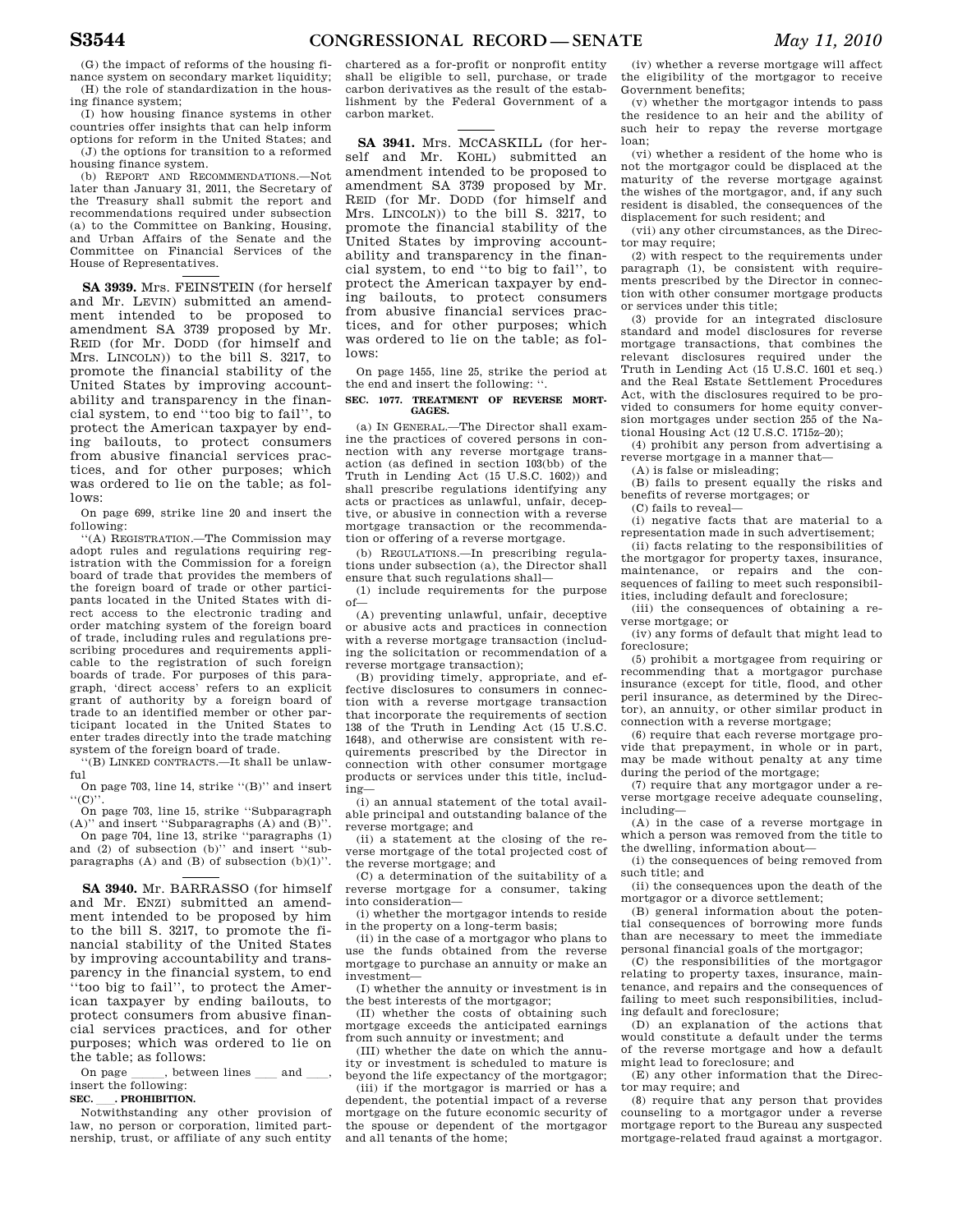(c) CONSULTATION.—In connection with the issuance of any regulations under this section, the Director shall consult with the Federal banking agencies, State bank supervisors, the Federal Trade Commission, and the Department of Housing and Urban Development, as appropriate, to ensure that any proposed regulation—

(1) imposes substantially similar requirements on all covered persons; and

(2) is consistent with prudential, consumer protection, civil rights, market, or systemic objectives administered by such agencies or supervisors.

(d) DEADLINE FOR RULEMAKING.—The Director shall commence the rulemaking required under subsection (a) not later than 12 months after the date of enactment of this Act.

**SA 3942.** Mr. REED submitted an amendment intended to be proposed to amendment SA 3739 proposed by Mr. REID (for Mr. DODD (for himself and Mrs. LINCOLN)) to the bill S. 3217, to promote the financial stability of the United States by improving accountability and transparency in the financial system, to end ''too big to fail'', to protect the American taxpayer by ending bailouts, to protect consumers from abusive financial services practices, and for other purposes; which was ordered to lie on the table; as follows:

On page 74, between lines 2 and 3, insert the following:

(D) PROHIBITION ON COLLECTION OF NON-PUBLIC PERSONAL INFORMATION.—Notwithstanding any other provision of law, the Council and the Office of Financial Research may not require the submission of nonpublic personal information (as that term is defined in section 509 of the Gramm-Leach-Bliley Act (12 U.S.C. 6809)) of any customer by any financial company or in any other manner.

**SA 3943.** Mr. REED (for himself and Mr. BROWN of Massachusetts) submitted an amendment intended to be proposed to amendment SA 3739 proposed by Mr. REID (for Mr. DODD (for himself and Mrs. LINCOLN)) to the bill S. 3217, to promote the financial stability of the United States by improving accountability and transparency in the financial system, to end ''too big to fail'', to protect the American taxpayer by ending bailouts, to protect consumers from abusive financial services practices, and for other purposes; which was ordered to lie on the table; as follows:

On page 1219, after line 25, insert the following:

''(e) OFFICE OF SERVICE MEMBER AFFAIRS.— ''(1) IN GENERAL.—The Director shall establish an Office of Service Member Affairs, which shall be responsible for developing and implementing initiatives for service members and their families intended to—

''(A) educate and empower service members and their families to make better informed decisions regarding consumer financial products and services;

''(B) coordinate with the unit of the Bureau established under subsection (b)(3), in order to monitor complaints by service members and their families and responses to those complaints by the Bureau or other appropriate Federal or State agency; and

''(C) coordinate efforts among Federal and State agencies, as appropriate, regarding consumer protection measures relating to

consumer financial products and services offered to, or used by, service members and their families.

''(2) COORDINATION.—

''(A) REGIONAL SERVICES.—The Director is authorized to assign employees of the Bureau as may be deemed necessary to conduct the business of the Office of Service Member Affairs, including by establishing and maintaining the functions of the Office in regional offices of the Bureau located near military bases, military treatment facilities, or other similar military facilities.

(B) AGREEMENTS.—The Director is authorized to enter into memoranda of understanding and similar agreements with the Department of Defense, including any branch or agency as authorized by the department, in order to carry out the business of the Office of Service Member Affairs.

''(3) DEFINITION.—As used in this subsection, the term 'service member' means any member of the United States Armed Forces and any member of the National Guard or Reserves.''.

**SA 3944.** Mr. CORKER submitted an amendment intended to be proposed to amendment SA 3739 proposed by Mr. REID (for Mr. DODD (for himself and Mrs. LINCOLN)) to the bill S. 3217, to promote the financial stability of the United States by improving accountability and transparency in the financial system, to end ''too big to fail'', to protect the American taxpayer by ending bailouts, to protect consumers from abusive financial services practices, and for other purposes; which was ordered to lie on the table; as follows:

On page 1089, strike line 6 and all that follows through ''SEC. 973.''

**SA 3945.** Mr. CORKER submitted an amendment intended to be proposed to amendment SA 3739 proposed by Mr. REID (for Mr. DODD (for himself and Mrs. LINCOLN)) to the bill S. 3217, to promote the financial stability of the United States by improving accountability and transparency in the financial system, to end ''too big to fail'', to protect the American taxpayer by ending bailouts, to protect consumers from abusive financial services practices, and for other purposes; which was ordered to lie on the table; as follows:

On page 1045, strike line 12 and all that follows through ''**SEC. 942.**'' on page 1052, line 3, and insert the following:

(b) STUDY ON RISK RETENTION.—

 $(1)$  STIDY  $-$ 

(A) IN GENERAL.—The Board of Governors, in coordination and consultation with the Comptroller of the Currency, the Corporation, the Federal Housing Finance Agency, and the Commission, shall conduct a study of the asset-backed securitization process.

(B) ISSUES TO BE STUDIED.—In conducting the study under subparagraph (A), the Board of Governors shall evaluate—

(i) the separate and combined impact of—

(I) requiring loan originators or securitizers to retain an economic interest in a portion of the credit risk for any asset that the securitizer, through the issuance of an asset-backed security, transfers, sells, or conveys to a third party; including—

(aa) whether existing risk retention requirements such as contractual representations and warranties, and statutory and regulatory underwriting and consumer protec-

tion requirements are sufficient to ensure the long-term accountability of originators for loans they originate; and

(bb) methodologies for establishing additional statutory credit risk retention requirements;

(II) the Financial Accounting Statements 166 and 167 issued by the Financial Accounting Standards Board, as well as any other statements issued before or after the date of enactment of this section the Federal banking agencies determine to be relevant;

(ii) the impact of the factors described under subsection (i) of this section on—

(I) different classes of assets, such as residential mortgages, commercial mortgages, commercial loans, auto loans, and other classes of assets;

(II) loan originators;

(III) securitizers;

(IV) access of consumers and businesses to credit on reasonable terms.

(2) REPORT.—Not later than 18 months after the date of enactment of this section, the Board of Governors shall submit to Congress a report on the study conducted under paragraph (1). Such report shall include statutory and regulatory recommendations for eliminating any negative impacts on the continued viability of the asset-backed securitization markets and on the availability of credit for new lending identified by the study conducted under paragraph (1).

# **SEC. 942. RESIDENTIAL MORTGAGE UNDER-WRITING STANDARDS.**

(a) STANDARDS ESTABLISHED.—Notwithstanding any other provision of this Act or any other provision of Federal, State, or local law, the Federal banking agencies, in consultation with the Federal Housing Finance Agency and the Department of Housing and Urban Development, shall jointly establish specific minimum standards for mortgage underwriting, including—

(1) a requirement that the mortgagee verify and document the income and assets relied upon to qualify the mortgagor on the residential mortgage, including the previous employment and credit history of the mortgagor;

 $(2)$  a down payment requirement that-

(A) is equal to not less than 5 percent of the purchase price of the property securing the residential mortgage; and

(B) in the case of a first lien residential mortgage loan with an initial loan to value ratio that is more than 80 percent and not more than 95 percent, includes a requirement for credit enhancements, as defined by the Federal banking agencies, until the loan to value ratio of the residential mortgage loan amortizes to a value that is less than 80 percent of the purchase price;

(3) a method for determining the ability of the mortgagor to repay the residential mortgage that is based on factors including—

(A) all terms of the residential mortgage, including principal payments that fully amortize the balance of the residential mortgage over the term of the residential mortgage; and

(B) the debt to income ratio of the mortgagor; and

(4) any other specific standards the Federal banking agencies jointly determine are appropriate to ensure prudent underwriting of residential mortgages.

(b) UPDATES TO STANDARDS.—The Federal banking agencies, in consultation with the Federal Housing Finance Agency and the Department of Housing and Urban Development—

(1) shall review the standards established under this section not less frequently than every 5 years; and

(2) based on the review under paragraph (1), may revise the standards established under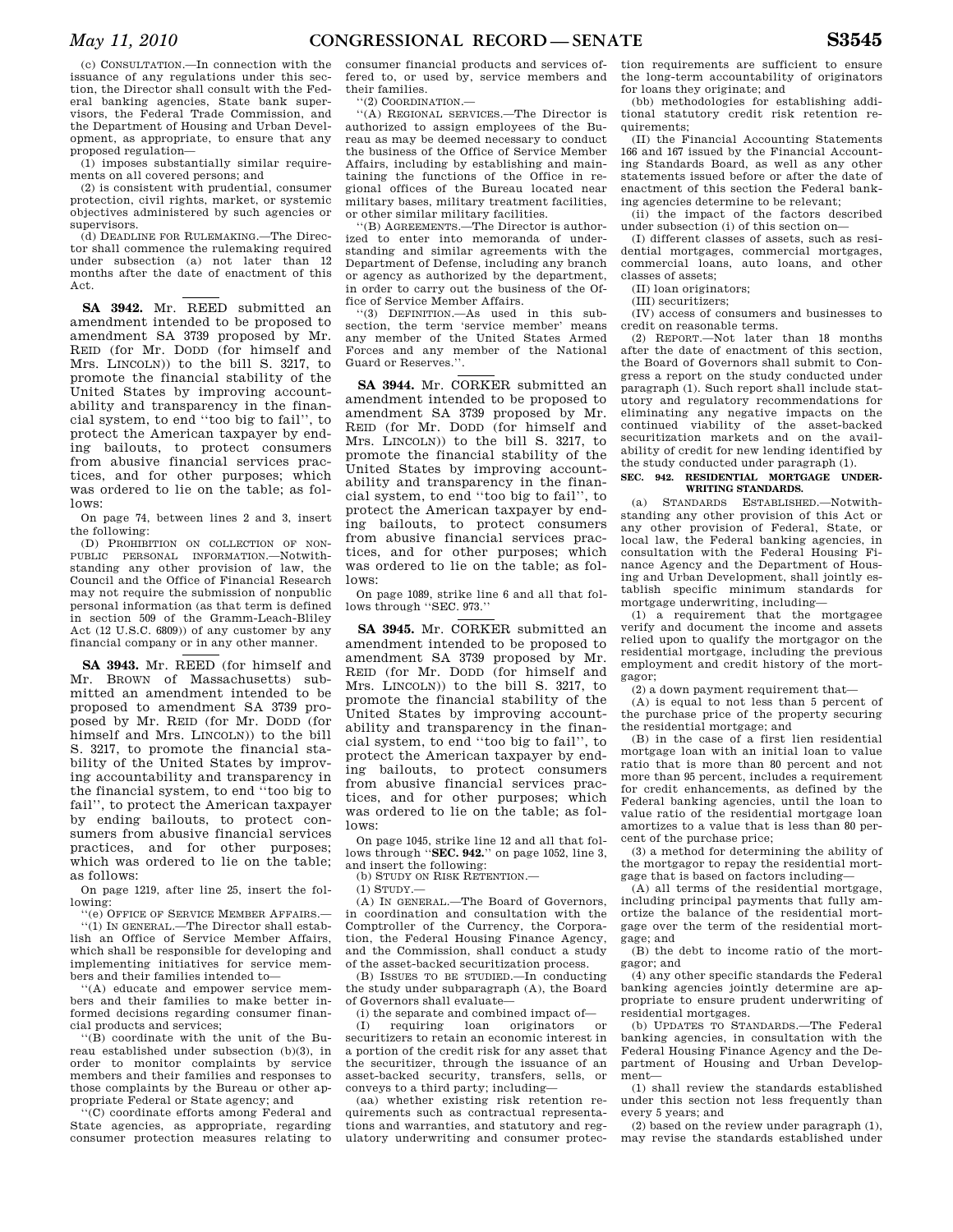this section, as the Federal banking agencies, in consultation with the Federal Housing Finance Agency and the Department of Housing and Urban Development, determine to be necessary.

(c) COMPLIANCE.—It shall be a violation of Federal law—

(1) for any mortgage loan originator to fail to comply with the minimum standards for mortgage underwriting established under subsection (a) in originating a residential mortgage loan;

(2) for any company to maintain an extension of credit on a revolving basis to any person to fund a residential mortgage loan, unless the company reasonably determines that the residential mortgage loan funded by such credit was subject to underwriting standards no less stringent than the minimum standards for mortgage underwriting established under subsection (a); or

(3) for any company to purchase, fund by assignment, or guarantee a residential mortgage loan, unless the company reasonably determines that the residential mortgage loan was subject to underwriting standards no less stringent than the minimum standards for mortgage underwriting established under subsection (a).

(d) IMPLEMENTATION.—

(1) REGULATIONS REQUIRED.—The Federal banking agencies, in consultation with the Federal Housing Finance Agency, shall issue regulations to implement subsections (a) and (c), which shall take effect not later than 270 days after the date of enactment of this Act.

(2) REPORT REQUIRED.—If the Federal banking agencies have not issued final regulations under subsections (a) and (c) before the date that is 270 days after the date of enactment of this Act, the Federal banking agencies shall jointly submit to the Committee on Banking, Housing, and Urban Affairs of the Senate and the Committee on Financial Services of the House of Representatives a report that—

(A) explains why final regulations have not been issued under subsections (a) and (c); and

(B) provides a timeline for the issuance of final regulations under subsections (a) and (c).

(e) ENFORCEMENT.—Compliance with the rules issued under this section shall be enforced by—

(1) the primary financial regulatory agency of an entity, with respect to an entity subject to the jurisdiction of a primary financial regulatory agency, in accordance with the statutes governing the jurisdiction of the primary financial regulatory agency over the entity and as if the action of the primary financial regulatory agency were taken under such statutes; and

(2) the Bureau, with respect to a company that is not subject to the jurisdiction of a primary financial regulatory agency.

(f) EXEMPTIONS FOR CERTAIN NONPROFIT MORTGAGE LOAN ORIGINATORS.—

(1) IN GENERAL.—Not later than 180 days after the date of enactment of this Act, the Federal banking agencies, in consultation with the Secretary of Housing and Urban Development and the Secretary of the Treasury, may jointly issue rules to exempt from the requirements under subsection (a)(2), mortgage loan originators that are exempt from taxation under section  $501(c)(3)$  of the Internal Revenue Code of 1986.

(2) DETERMINING FACTORS.—The Federal banking agencies shall ensure that—

(A) the lending activities of a mortgage loan originator that receives an exemption under this subsection do not threaten the safety and soundness of the banking system of the United States; and

(B) a mortgage loan originator that receives an exemption under this subsection—

(i) is not compensated based on the number or value of residential mortgage loan applications accepted, offered, or negotiated by the mortgage loan originator;

(ii) does not offer residential mortgage loans that have an interest rate greater than zero percent;

(iii) does not gain a monetary profit from any residential mortgage product or service provided;

(iv) has the primary purpose of serving low income housing needs;

(v) has not been specifically prohibited, by statute, from receiving Federal funding; and

(vi) meets any other requirements that the Federal banking agencies jointly determine are appropriate for ensuring that a mortgage loan originator that receives an exemption under this subsection does not threaten the safety and soundness of the banking system of the United States.

(3) REPORTS REQUIRED.—Before the issuance of final rules under subsection (a), and annually thereafter, the Federal banking agencies shall jointly submit to the Committee on Banking, Housing, and Urban Affairs of the Senate and the Committee on Financial Services of the House of Representatives a report that—

(A) identifies the mortgage loan originators that receive an exemption under this subsection; and

(B) for each mortgage loan originator identified under subparagraph (A), the rationale for providing an exemption.

(4) UPDATES TO EXEMPTIONS.—The Federal banking agencies, in consultation with the Secretary of Housing and Urban Development and the Secretary of the Treasury—

(A) shall review the exemptions established under this subsection not less frequently than every 2 years; and

(B) based on the review under subparagraph (A), may revise the standards established under this subsection, as the Federal banking agencies, in consultation with the Secretary of Housing and Urban Development and the Secretary of the Treasury, determine to be necessary.

(g) RULES OF CONSTRUCTION.—Nothing in this section may be construed to permit—

(1) the Federal National Mortgage Association or the Federal Home Loan Mortgage Corporation to make or guarantee a residential mortgage loan that does not meet the minimum underwriting standards established under this section; or

(2) the Federal banking agencies to issue an exemption under subsection (f) that is not on a case-by-case basis.

(h) DEFINITIONS.—In this section, the following definitions shall apply:

 $(1)$  COMPANY.—The term  $\cdot$  company'

(A) has the same meaning as in section 2(b) of the Bank Holding Company Act of 1956 (12 U.S.C. 1841(b)); and

(B) includes a sole proprietorship. (2) MORTGAGE LOAN ORIGINATOR.—The term ''mortgage loan originator'' means any company that takes residential mortgage loan applications and offers or negotiates terms of residential mortgage loans.

(3) RESIDENTIAL MORTGAGE LOAN.—The term ''residential mortgage loan''—

(A) means any extension of credit primarily for personal, family, or household use that is secured by a mortgage, deed of trust, or other equivalent security interest in a dwelling or residential real estate upon which is constructed or intended to be constructed a dwelling; and

(B) does not include a mortgage loan for which mortgage insurance is provided by the Department of Veterans Affairs, the Federal Housing Administration, or the Rural Housing Administration.

(4) EXTENSION OF CREDIT; DWELLING.—The terms ''extension of credit'' and ''dwelling''

shall have the same meaning as in section 103 of the Truth in Lending Act (15 U.S.C. 1602).

#### **SEC. 943. STUDY ON FEDERAL HOUSING ADMINIS-TRATION UNDERWRITING STAND-ARDS.**

 $(a)$  STUDY. $-$ 

(1) IN GENERAL.—The Comptroller General of the United States shall conduct a study evaluating whether the underwriting criteria used by the Federal Housing Administration are sufficient to ensure the solvency of the Mutual Mortgage Insurance Fund of the Federal Housing Administration and the safety and soundness of the banking system of the United States.

(2) ISSUES TO BE STUDIED.—In conducting the study under paragraph (1), the Comptroller General shall evaluate—

(A) down payment requirements for Federal Housing Administration borrowers;

(B) default rates of mortgages insured by the Federal Housing Administration;

(C) characteristics of Federal Housing Administration borrowers who are most likely to default;

(D) taxpayer exposure to losses incurred by the Federal Housing Administration;

(E) the impact of the market share of the Federal Housing Administration on efforts to sustain a viable private mortgage market; and

(F) any other factors that Comptroller General determines are appropriate.

(b) REPORT.—Not later than 6 months after the date of enactment of this Act, the Comptroller General shall submit to Congress a report on the study conducted under subsection (a) that includes recommendations for statutory improvements to be made to the underwriting criteria used by the Federal Housing Administration, to ensure the solvency of the Mutual Mortgage Insurance Fund of the Federal Housing Administration and the safety and soundness of the banking system of the United States.

**SEC. 944.** 

**SA 3946.** Mr. CORKER submitted an amendment intended to be proposed to amendment SA 3739 proposed by Mr. REID (for Mr. DODD (for himself and Mrs. LINCOLN)) to the bill S. 3217, to promote the financial stability of the United States by improving accountability and transparency in the financial system, to end ''too big to fail'', to protect the American taxpayer by ending bailouts, to protect consumers from abusive financial services practices, and for other purposes; which was ordered to lie on the table; as follows:

On page 1045, strike line 12 and all that follows through ''**SEC. 942.**'' on page 1052, line 3, and insert the following:

(b) STUDY ON RISK RETENTION.—

 $(1)$  STUDY  $-$ 

(A) IN GENERAL.—The Board of Governors, in coordination and consultation with the Comptroller of the Currency, the Corporation, the Federal Housing Finance Agency, and the Commission, shall conduct a study of the asset-backed securitization process.

(B) ISSUES TO BE STUDIED.—In conducting the study under subparagraph (A), the Board of Governors shall evaluate-

(i) the separate and combined impact of-<br>(I) requiring loan originators

originators securitizers to retain an economic interest in a portion of the credit risk for any asset that the securitizer, through the issuance of an asset-backed security, transfers, sells, or conveys to a third party; including—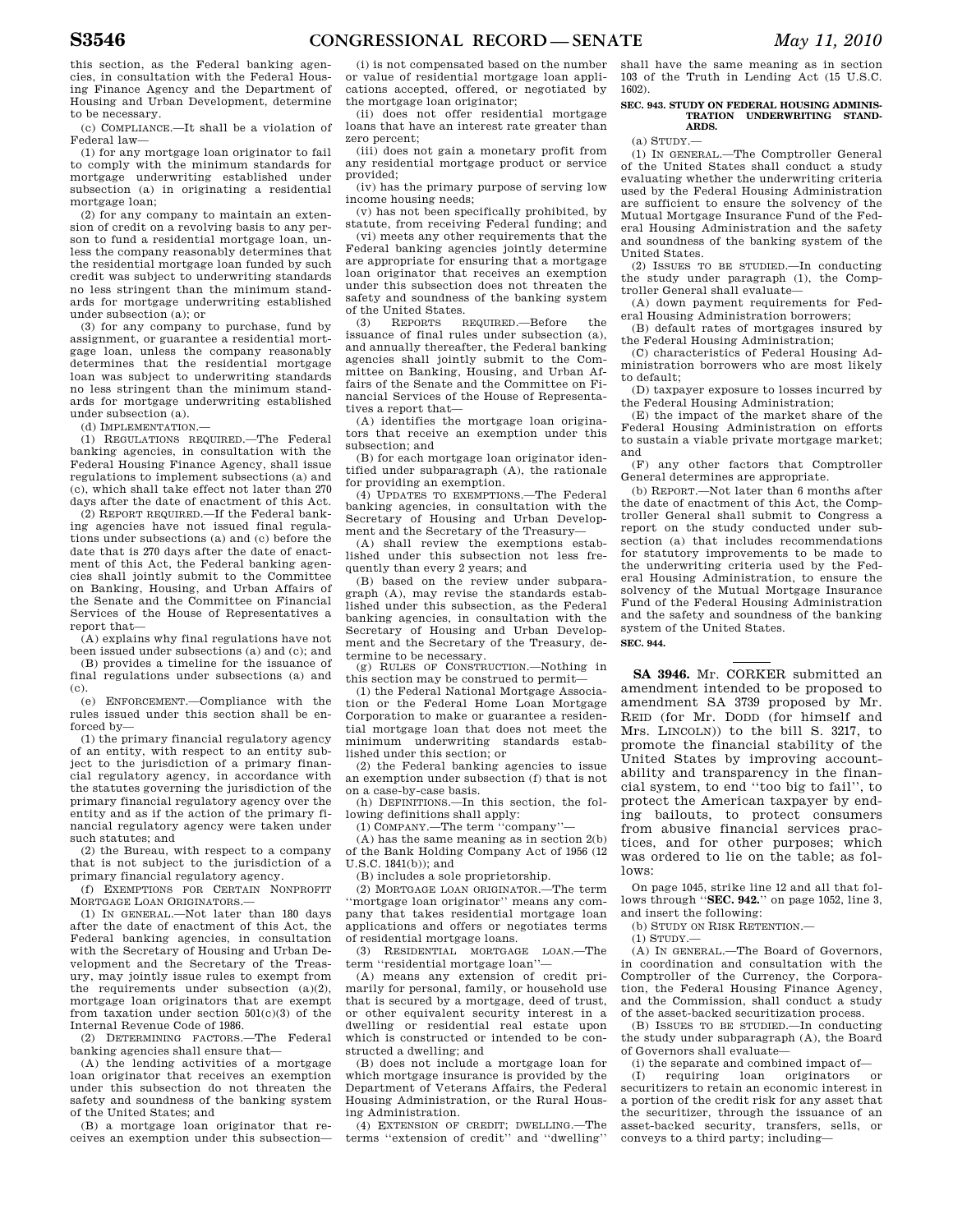(aa) whether existing risk retention requirements such as contractual representations and warranties, and statutory and regulatory underwriting and consumer protection requirements are sufficient to ensure the long-term accountability of originators for loans they originate; and

(bb) methodologies for establishing additional statutory credit risk retention requirements;

(II) the Financial Accounting Statements 166 and 167 issued by the Financial Accounting Standards Board, as well as any other statements issued before or after the date of enactment of this section the Federal banking agencies determine to be relevant;

(ii) the impact of the factors described under subsection (i) of this section on—

(I) different classes of assets, such as residential mortgages, commercial mortgages, commercial loans, auto loans, and other classes of assets;

(II) loan originators;

(III) securitizers;

(IV) access of consumers and businesses to credit on reasonable terms.

(2) REPORT.—Not later than 18 months after the date of enactment of this section, the Board of Governors shall submit to Congress a report on the study conducted under paragraph (1). Such report shall include statutory and regulatory recommendations for eliminating any negative impacts on the continued viability of the asset-backed securitization markets and on the availability of credit for new lending identified by the study conducted under paragraph (1).

# **SEC. 942. RESIDENTIAL MORTGAGE UNDER-WRITING STANDARDS.**

(a) STANDARDS ESTABLISHED.—Notwithstanding any other provision of this Act or any other provision of Federal, State, or local law, the Federal banking agencies, in consultation with the Federal Housing Finance Agency and the Department of Housing and Urban Development, shall jointly establish specific minimum standards for mortgage underwriting, including—

(1) a requirement that the mortgagee verify and document the income and assets relied upon to qualify the mortgagor on the residential mortgage, including the previous employment and credit history of the mortgagor;

(2) a down payment requirement;

(3) a method for determining the ability of the mortgagor to repay the residential mortgage that is based on factors including—

(A) all terms of the residential mortgage, including principal payments that fully amortize the balance of the residential mortgage over the term of the residential mortgage; and

(B) the debt to income ratio of the mortgagor; and

(4) any other specific standards the Federal banking agencies jointly determine are appropriate to ensure prudent underwriting of residential mortgages.

(b) UPDATES TO STANDARDS.—The Federal banking agencies, in consultation with the Federal Housing Finance Agency and the Department of Housing and Urban Development—

(1) shall review the standards established under this section not less frequently than every 5 years; and

(2) based on the review under paragraph (1), may revise the standards established under this section, as the Federal banking agencies, in consultation with the Federal Housing Finance Agency and the Department of Housing and Urban Development, determine to be necessary.

(c) COMPLIANCE.—It shall be a violation of Federal law—

(1) for any mortgage loan originator to fail to comply with the minimum standards for mortgage underwriting established under subsection (a) in originating a residential mortgage loan;

(2) for any company to maintain an extension of credit on a revolving basis to any person to fund a residential mortgage loan, unless the company reasonably determines that the residential mortgage loan funded by such credit was subject to underwriting standards no less stringent than the minimum standards for mortgage underwriting established under subsection (a); or

(3) for any company to purchase, fund by assignment, or guarantee a residential mortgage loan, unless the company reasonably determines that the residential mortgage loan was subject to underwriting standards no less stringent than the minimum standards for mortgage underwriting established under subsection (a).

(d) IMPLEMENTATION.

(1) REGULATIONS REQUIRED.—The Federal banking agencies, in consultation with the Federal Housing Finance Agency, shall issue regulations to implement subsections (a) and (c), which shall take effect not later than 270 days after the date of enactment of this Act.

(2) REPORT REQUIRED.—If the Federal banking agencies have not issued final regulations under subsections (a) and (c) before the date that is 270 days after the date of enactment of this Act, the Federal banking agencies shall jointly submit to the Committee on Banking, Housing, and Urban Affairs of the Senate and the Committee on Financial Services of the House of Representatives a report that—

(A) explains why final regulations have not been issued under subsections (a) and (c); and

(B) provides a timeline for the issuance of final regulations under subsections (a) and (c).

(e) ENFORCEMENT.—Compliance with the rules issued under this section shall be enforced by—

(1) the primary financial regulatory agency of an entity, with respect to an entity subject to the jurisdiction of a primary financial regulatory agency, in accordance with the statutes governing the jurisdiction of the primary financial regulatory agency over the entity and as if the action of the primary financial regulatory agency were taken under such statutes; and

(2) the Bureau, with respect to a company that is not subject to the jurisdiction of a primary financial regulatory agency.

(f) RULE OF CONSTRUCTION.—Nothing in this section may be construed to permit the Federal National Mortgage Association or the Federal Home Loan Mortgage Corporation to make or guarantee a residential mortgage loan that does not meet the minimum underwriting standards established under this section.

 $(g)$  DEFINITIONS.—In this section, the following definitions shall apply:

(1) COMPANY.—The term "company"

(A) has the same meaning as in section 2(b) of the Bank Holding Company Act of 1956 (12 U.S.C. 1841(b)); and

(B) includes a sole proprietorship.

(2) MORTGAGE LOAN ORIGINATOR.—The term ''mortgage loan originator'' means any company that takes residential mortgage loan applications and offers or negotiates terms of residential mortgage loans.

(3) RESIDENTIAL MORTGAGE LOAN.—The term ''residential mortgage loan''—

(A) means any extension of credit primarily for personal, family, or household use that is secured by a mortgage, deed of trust, or other equivalent security interest in a dwelling or residential real estate upon which is constructed or intended to be constructed a dwelling; and

(B) does not include a mortgage loan for which mortgage insurance is provided by the Department of Veterans Affairs, the Federal Housing Administration, and the Rural Housing Administration.

(4) EXTENSION OF CREDIT; DWELLING.—The terms ''extension of credit'' and ''dwelling'' shall have the same meaning as in section 103 of the Truth in Lending Act (15 U.S.C. 1602).

**SEC. 943.** 

**SA 3947.** Mr. HATCH submitted an amendment intended to be proposed by him to the bill S. 3217, to promote the financial stability of the United States by improving accountability and transparency in the financial system, to end ''too big to fail'', to protect the American taxpayer by ending bailouts, to protect consumers from abusive financial services practices, and for other purposes; which was ordered to lie on the table; as follows:

At the end of title II, insert the following:<br>EC. PREVENT THE DISSOLUTION OF ANY **SEC. \_\_\_\_\_\_. PREVENT THE DISSOLUTION OF ANY LARGE FINANCIAL COMPANY BY THE DISSOLUTION WOULD INCREASE THE DISSOLUTION** 

The Corporation may not dissolve any large financial company unless the dissolution has been reviewed by the Director of the Office of Management and Budget and the Director has certified that the dissolution will not increase the Federal deficit.

**SA 3948.** Mr. HATCH submitted an amendment intended to be proposed by him to the bill S. 3217, to promote the financial stability of the United States by improving accountability and transparency in the financial system, to end ''too big to fail'', to protect the American taxpayer by ending bailouts, to protect consumers from abusive financial services practices, and for other purposes; which was ordered to lie on the table; as follows:

At the end of title X, insert the following:<br>SEC. PREVENT COMPLIANCE COSTS FOR **SEC. \_\_\_\_\_\_. PREVENT COMPLIANCE COSTS FOR** <br>**BCFP REGULATION FROM BEING PASSED TO THE CONSUMER.** 

The Bureau of Consumer Financial Protection may not adopt any regulation unless the regulation has been reviewed by the Director of the Office of Management and Budget and the Director has certified that the regulation will not bear any costs onto consumers.

**SA 3949.** Mr. CARPER (for himself, Mr. CORKER, Mr. BAYH, Mr. ENSIGN, Mr. JOHNSON, and Mr. WARNER) submitted an amendment intended to be proposed to amendment SA 3739 proposed by Mr. REID (for Mr. DODD (for himself and Mrs. LINCOLN)) to the bill S. 3217, to promote the financial stability of the United States by improving accountability and transparency in the financial system, to end ''too big to fail'', to protect the American taxpayer by ending bailouts, to protect consumers from abusive financial services practices, and for other purposes; which was ordered to lie on the table; as follows:

On page 1315, strike line 18, and all that follows through page 1325, line 20 and insert the following:

''(B) the State consumer financial law is preempted in accordance with the legal standards of the decision of the Supreme Court in Barnett Bank v. Nelson (517 U.S. 25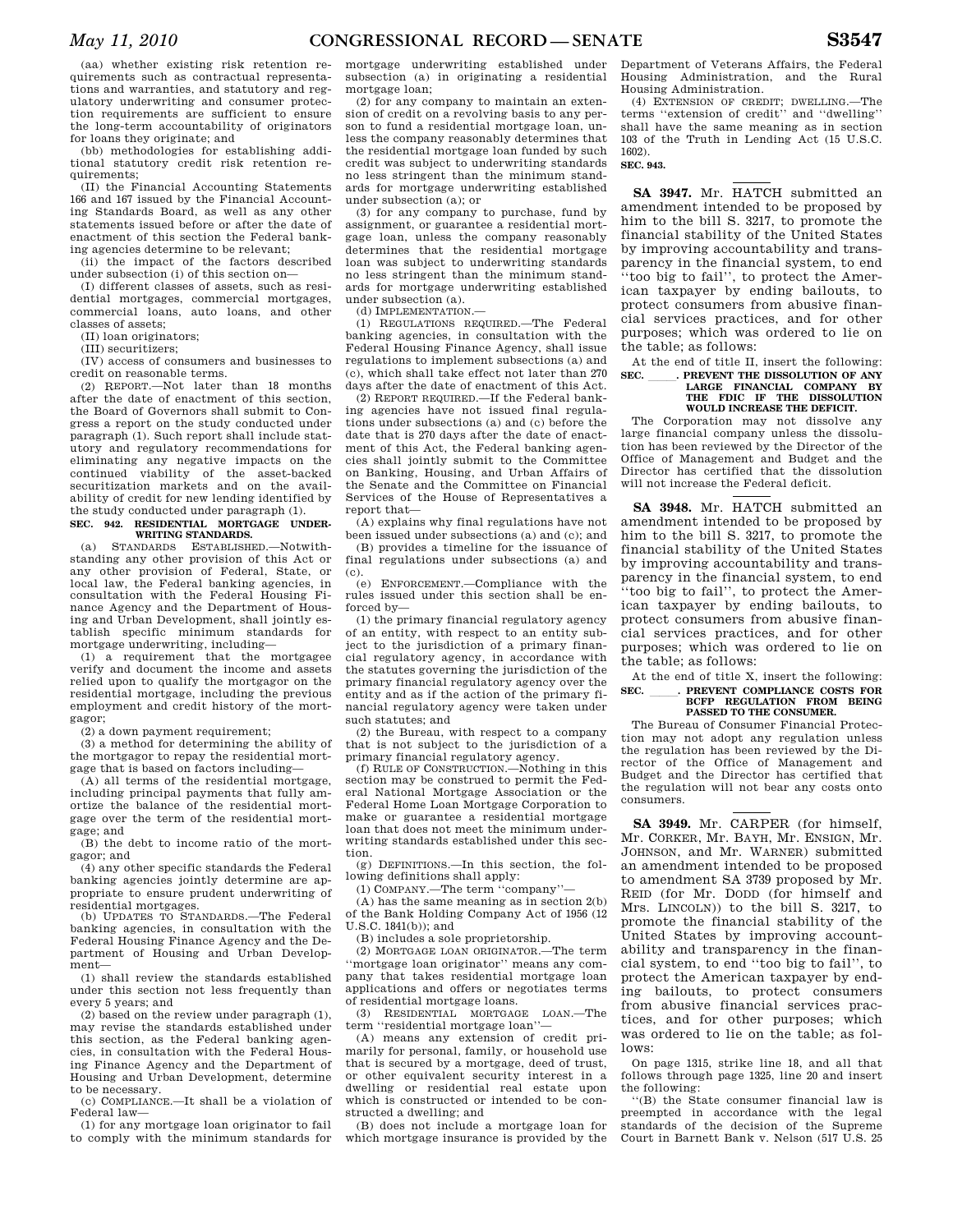(1996)), and any preemption determination under this subparagraph may be made by a court or by regulation or order of the Comptroller of the Currency, on a case-by-case basis, in accordance with applicable law; or

''(C) the State consumer financial law is preempted by a provision of Federal law other than this title.

''(2) SAVINGS CLAUSE.—This title does not preempt, annul, or affect the applicability of any State law to any subsidiary or affiliate of a national bank (other than a subsidiary or affiliate that is chartered as a national bank).

''(3) CASE-BY-CASE BASIS.—

''(A) DEFINITION.—As used in this section the term 'case-by-case basis' refers to a determination pursuant to this section made by the Comptroller concerning the impact of a particular State consumer financial law on any national bank that is subject to that law, or the law of any other State with substantively equivalent terms.

''(B) CONSULTATION.—When making a determination on a case-by-case basis that a State consumer financial law of another State has substantively equivalent terms as one that the Comptroller is preempting, the Comptroller shall first consult with the Bureau of Consumer Financial Protection and shall take the views of the Bureau into account when making the determination.

''(4) RULE OF CONSTRUCTION.—This title does not occupy the field in any area of State law.

''(5) STANDARDS OF REVIEW.—

''(A) PREEMPTION.—A court reviewing any determinations made by the Comptroller regarding preemption of a State law by this title shall assess the validity of such determinations, depending upon the thoroughness evident in the consideration of the agency, the validity of the reasoning of the agency, the consistency with other valid determinations made by the agency, and other factors which the court finds persuasive and relevant to its decision.

''(B) SAVINGS CLAUSE.—Except as provided in subparagraph (A), nothing in this section shall affect the deference that a court may afford to the Comptroller in making determinations regarding the meaning or interpretation of title LXII of the Revised Statutes of the United States or other Federal laws.

''(6) COMPTROLLER DETERMINATION NOT DEL-EGABLE.—Any regulation, order, or determination made by the Comptroller of the Currency under paragraph (1)(B) shall be made by the Comptroller, and shall not be delegable to another officer or employee of the Comptroller of the Currency.

''(c) SUBSTANTIAL EVIDENCE.—No regulation or order of the Comptroller of the Currency prescribed under subsection (b)(1)(B), shall be interpreted or applied so as to invalidate, or otherwise declare inapplicable to a national bank, the provision of the State consumer financial law, unless substantial evidence, made on the record of the proceeding, supports the specific finding regarding the preemption of such provision in accordance with the legal standard of the decision of the Supreme Court of the United States in Barnett Bank of Marion County, N.A. v. Nelson, Florida Insurance Commissioner, et al., 517 U.S. 25 (1996).

''(d) PERIODIC REVIEW OF PREEMPTION DE-TERMINATIONS.—

''(1) IN GENERAL.—The Comptroller of the Currency shall periodically conduct a review, through notice and public comment, of each determination that a provision of Federal law preempts a State consumer finan-The agency shall conduct such review within the 5-year period after prescribing or otherwise issuing such determination, and at least once during each 5-

year period thereafter. After conducting the review of, and inspecting the comments made on, the determination, the agency shall publish a notice in the Federal Register announcing the decision to continue or rescind the determination or a proposal to amend the determination. Any such notice of a proposal to amend a determination and the subsequent resolution of such proposal shall comply with the procedures set forth in subsections (a) and (b) of section 5244 of the Revised Statutes of the United States (12 U.S.C. 43 (a), (b)).

''(2) REPORTS TO CONGRESS.—At the time of issuing a review conducted under paragraph (1), the Comptroller of the Currency shall submit a report regarding such review to the Committee on Financial Services of the House of Representatives and the Committee on Banking, Housing, and Urban Affairs of the Senate. The report submitted to the respective committees shall address whether the agency intends to continue, rescind, or propose to amend any determination that a provision of Federal law preempts a State consumer financial law, and the reasons therefor.

''(e) APPLICATION OF STATE CONSUMER FI-NANCIAL LAW TO SUBSIDIARIES AND AFFILI-ATES.—Notwithstanding any provision of this title, a State consumer financial law shall apply to a subsidiary or affiliate of a national bank (other than a subsidiary or affiliate that is chartered as a national bank) to the same extent that the State consumer financial law applies to any person, corporation, or other entity subject to such State law.

''(f) PRESERVATION OF POWERS RELATED TO CHARGING INTEREST.—No provision of this title shall be construed as altering or otherwise affecting the authority conferred by section 5197 of the Revised Statutes of the United States (12 U.S.C. 85) for the charging of interest by a national bank at the rate allowed by the laws of the State, territory, or district where the bank is located, including with respect to the meaning of 'interest' under such provision.

''(g) TRANSPARENCY OF OCC PREEMPTION DETERMINATIONS.—The Comptroller of the Currency shall publish and update no less frequently than quarterly, a list of preemption determinations by the Comptroller of the Currency then in effect that identifies the activities and practices covered by each determination and the requirements and constraints determined to be preempted."

(b) CLERICAL AMENDMENT.—The table of sections for chapter one of title LXII of the Revised Statutes of the United States is amended by inserting after the item relating to section 5136B the following new item:

''Sec. 5136C. State law preemption standards for national banks and subsidiaries clarified.''.

# **SEC. 1045. CLARIFICATION OF LAW APPLICABLE TO NONDEPOSITORY INSTITUTION SUBSIDIARIES.**

Section 5136C of the Revised Statutes of the United States (as added by this subtitle) is amended by adding at the end the following:

''(i) CLARIFICATION OF LAW APPLICABLE TO NONDEPOSITORY INSTITUTION SUBSIDIARIES AND AFFILIATES OF NATIONAL BANKS.

''(1) DEFINITIONS.—For purposes of this subsection, the terms 'depository institution', 'subsidiary', and 'affiliate' have the same meanings as in section 3 of the Federal Deposit Insurance Act.

''(2) RULE OF CONSTRUCTION.—No provision of this title shall be construed as preempting, annulling, or affecting the applicability of State law to any subsidiary, affiliate, or agent of a national bank (other than a subsidiary, affiliate, or agent that is chartered as a national bank).''.

#### **SEC. 1046. STATE LAW PREEMPTION STANDARDS FOR FEDERAL SAVINGS ASSOCIA-TIONS AND SUBSIDIARIES CLARI-FIED.**

(a) IN GENERAL.—The Home Owners' Loan Act (12 U.S.C. 1461 et seq.) is amended by inserting after section 5 the following new section:

#### **''SEC. 6. STATE LAW PREEMPTION STANDARDS FOR FEDERAL SAVINGS ASSOCIA-TIONS CLARIFIED.**

''(a) IN GENERAL.—Any determination by a court or by the Director or any successor officer or agency regarding the relation of State law to a provision of this Act or any regulation or order prescribed under this Act shall be made in accordance with the laws and legal standards applicable to national banks regarding the preemption of State law.

''(b) PRINCIPLES OF CONFLICT PREEMPTION APPLICABLE.—Notwithstanding the authorities granted under sections 4 and 5, this Act does not occupy the field in any area of State law.''.

(b) CLERICAL AMENDMENT.—The table of sections for the Home Owners' Loan Act (12 U.S.C. 1461 et seq.) is amended by striking the item relating to section 6 and inserting the following new item:

''Sec. 6. State law preemption standards for Federal savings associations and subsidiaries clarified."

#### **SEC. 1047. VISITORIAL STANDARDS FOR NA-TIONAL BANKS AND SAVINGS ASSO-CIATIONS.**

(a) NATIONAL BANKS.—Section 5136C of the Revised Statutes of the United States (as added by this subtitle) is amended by adding at the end the following:

''(j) VISITORIAL POWERS.—

''(1) IN GENERAL.—In accordance with the decision of the Supreme Court of the United States in Cuomo y. Clearing House Assn., L. L. C., 5 (129 S. Ct. 2710 (2009)), no provision of this title which relates to visitorial powers or otherwise limits or restricts the visitorial authority to which any national bank is subject shall be construed as limiting or restricting the authority of any attorney general (or other chief law enforcement officer) of any State to bring an action in a court of appropriate jurisdiction to enforce an applicable nonpreempted State law against a national bank, as authorized by such law, and to seek relief as authorized by such law.

''(2) EXCLUSION.—The powers granted to State attorneys general and State regulators under section 1042 of the Restoring American Financial Stability Act of 2010 shall not apply to any national bank, or any subsidiary thereof, regulated by the Office of the Comptroller of the Currency.

''(k) ENFORCEMENT ACTIONS.—The ability of the Comptroller of the Currency to bring an enforcement action under this title or section 5 of the Federal Trade Commission Act does not preclude any private party from enforcing rights granted under Federal or State law in the courts.'

(b) SAVINGS ASSOCIATIONS.—Section 6 of the Home Owners' Loan Act (as added by this title) is amended by adding at the end the following:

''(c) VISITORIAL POWERS.—The provisions of sections 5136C(j) of the Revised Statutes of the United States shall apply to Federal savings associations, and any subsidiary thereof, to the same extent and in the same manner as if such savings associations, or subsidiaries thereof, were national banks or subsidiaries of national banks, respectively.

**SA 3950.** Ms. CANTWELL submitted an amendment intended to be proposed to amendment SA 3739 proposed by Mr. REID (for Mr. DODD (for himself and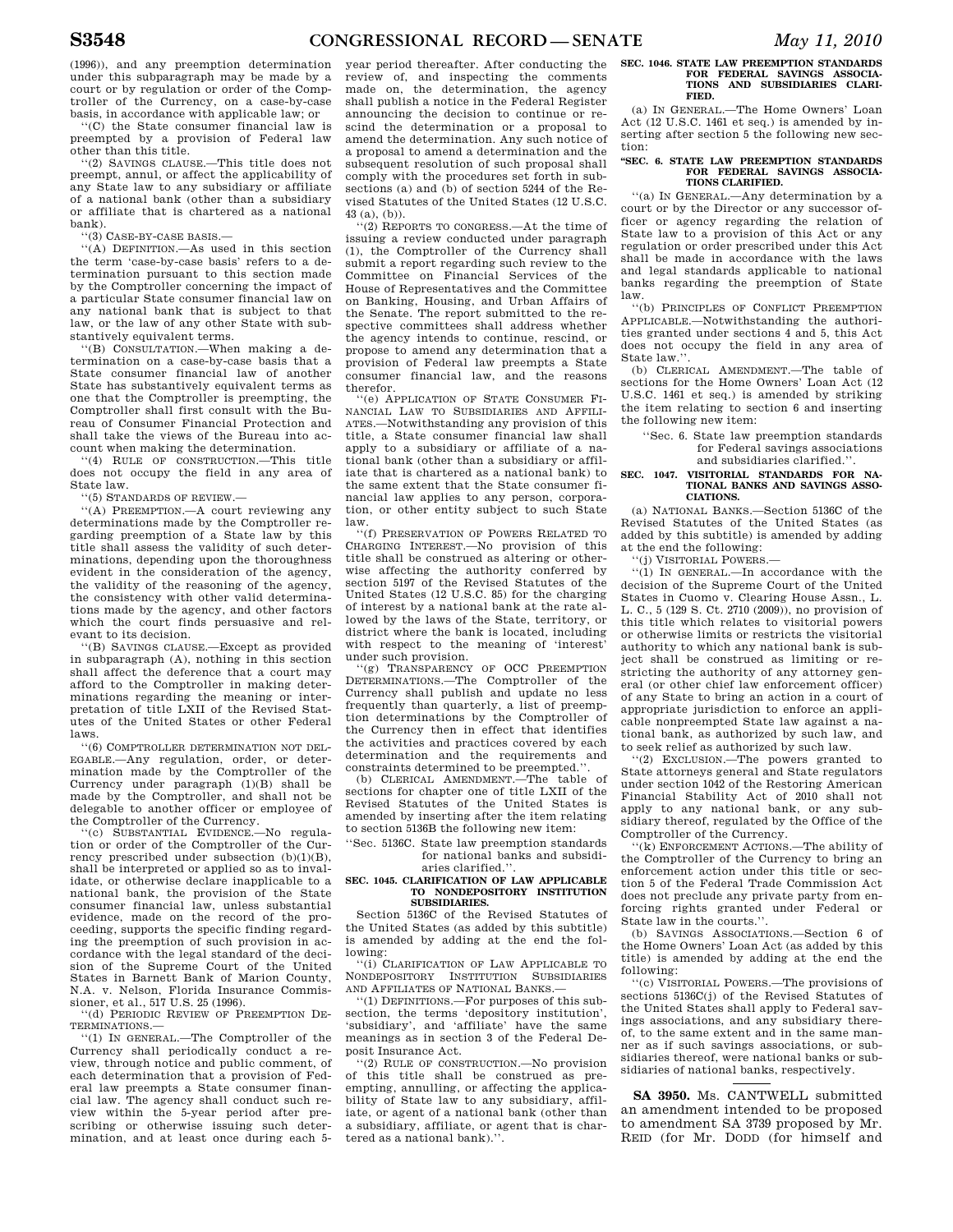Mrs. LINCOLN)) to the bill S. 3217, to promote the financial stability of the United States by improving accountability and transparency in the financial system, to end ''to big to fail'', to protect the American taxpayer by ending bailouts, to protect consumers from abusive financial services practices, and for other purposes; which was ordered to lie on the table; as follows:

On page 706, line 5, strike ''transaction'' and all that follows through the period on line 9, and insert the following: ''transaction to meet the definition of a swap under section 1a.''.

**SA 3951.** Mr. MENENDEZ (for himself and Mr. BAYH) submitted an amendment intended to be proposed to amendment SA 3739 proposed by Mr. REID (for Mr. DODD (for himself and Mrs. LINCOLN)) to the bill S. 3217, to promote the financial stability of the United States by improving accountability and transparency in the financial system, to end ''to big to fail'', to protect the American taxpayer by ending bailouts, to protect consumers from abusive financial services practices, and for other purposes; which was ordered to lie on the table; as follows:

On page 615, line 18, strike ''all'' and all that follows through line 21, and insert the following: ''and the registered swap data repositories all information that is determined by the Commission to be necessary for the Commission and each of the swap data repositories to perform their respective responsibilities under this Act''.

On page 623, line 12, strike ''In this paraand insert "Subject to subparagraph" (E), in this paragraph''.

On page 624, line 18, strike ''With'' and all that follows through ''subsection (h),'' on line 22, and insert the following: ''The registered swap data repositories or''.

On page 625, strike line 2, and insert the following: ''swap trading volumes and positions for both cleared and uncleared trades.''.

On page 625, line 3, strike ''With respect'' and insert ''Subject to subparagraph (E), with respect''.

On page 625, line 6, strike ''(10)'' and insert  $``(9)"$ .

On page 630, line 14, insert ''on an aggregate basis for both cleared and uncleared trades'' after ''swap data''.

On page 637, strike line 17 and all that follows through page 638, line 12.

On page 810, line 22, after the first period, insert the following:

''(m) DUTY OF CLEARING AGENCY.—Each clearing agency that clears security-based swaps shall provide to the Commission and the registered security-based swap data repositories all information that is determined by the Commission to be necessary for the Commission and each of the security-based swap data repositories to perform their respective responsibilities under this Act.

On page 835, line 7, strike ''In this paragraph'' and insert ''Subject to subparagraph (E), in this paragraph''.

On page 836, line 14, strike ''With'' and all that follows through "section  $3C(a)$ ," on line 18, and insert the following: ''The registered security-based swap data repositories or''.

On page 836, strike lines 23 and 24, and insert the following: ''security-based swap trading volumes and positions for both cleared and uncleared trades.''.

On page 837, lines 3 and 4, strike ''but are subject to the requirements of section 3C(a)(8)'' and insert ''pursuant to section  $3C(a)(9)$ ".

On page 842, line 9, before the semicolon insert ''on an aggregate basis for both cleared and uncleared trades, including compliance and frequency of end user clearing exemption claims by individual and affiliated entities''.

On page 883, strike line 7 and all that follows through page 884, line 9.

**SA 3952.** Mr. SCHUMER submitted an amendment intended to be proposed to amendment SA 3739 proposed by Mr. REID (for Mr. DODD (for himself and Mrs. LINCOLN)) to the bill S. 3217, to promote the financial stability of the United States by improving accountability and transparency in the financial system, to end ''too big to fail'', to protect the American taxpayer by ending bailouts, to protect consumers from abusive financial services practices, and for other purposes; which was ordered to lie on the table; as follows:

On page 510, strike lines 1 through 7. On page 525, strike lines 5 through 9.

**SA 3953.** Mr. SCHUMER submitted an amendment intended to be proposed to amendment SA 3739 proposed by Mr. REID (for Mr. DODD (for himself and Mrs. LINCOLN)) to the bill S. 3217, to promote the financial stability of the United States by improving accountability and transparency in the financial system, to end ''too big to fail'', to protect the American taxpayer by ending bailouts, to protect consumers from abusive financial services practices, and for other purposes; which was ordered to lie on the table; as follows:

On page 553, strike line 18 and all that follows through page 554, line 2, and insert the following:

''(iii) REPORTING.—All foreign exchange swaps and foreign exchange forwards shall be reported to a registered swap data repository described under section 21 within such time period as the Commission may by rule or regulation prescribe."

On page 555, line 12, strike '', calculates, prepares, or" and insert "and".

On page 555, line 13, strike ''transactions or''.

On page 555, line 14, strike ''and conditions'

On page 555, line 15, before the period insert ''for the purpose of providing a centralized record-keeping facility for swaps''.

On page 575, line 5, strike ''such a swap either''.

On page 575, line 6, strike ''or'' and all that follows through "4r" on line 8.

On page 575, line 24, strike ''or the Commission''.

On page 576, lines 7 and 8, strike ''or the Commission''.

On page 615, line 18, strike ''all'' and all that follows through line 21, and insert the following: ''and the registered swap data repositories all information that is determined by the Commission to be necessary for the Commission and each of the swap data repositories to perform their respective responsibilities under this Act''.

On page 624, lines 21 through 23, strike ''or the Commission under subsection (h), the Commission'' and insert '', the swap data repository''.

On page 627, between lines 20 and 21, insert the following:

''(2) REPOSITORY FOR EACH ASSET CLASS.—

''(A) REGISTRATION.—The Commission shall register at least 1 swap data repository for each asset class of a swap, or of a group, category, type, or class of swaps.

''(B) RULEMAKING.—If more than 1 such swap data repository exists, the Commission shall by rule provide for—

''(i) the reporting of consistent data by each registered swap data repository; and

''(ii) timely access, by the Commission and the public, to the data collected and maintained by each such registered swap data repository.

On page 627, line 21, strike ''(2)'' and insert  $``(3)"$ 

On page 627, line 25, strike ''(3)'' and insert  $\cdot\cdot\cdot(4)$ 

On page 628, between lines 9 and 10, insert the following:

''(B) ADDITIONAL CORE PRINCIPLES.—The Commission may develop additional core principles applicable to swap data repositories, and in developing such additional core principles, the Commission may conform such core principles to reflect evolving United States and international standards.' On page 628, line 10, strike ''(B)'' and insert

 $``(C)"$ . On page 628, between lines 18 and 19, insert the following:

''(1) CONSULTATION WITH OTHER REGU-LATORS.—The Commission shall consult with the Securities and Exchange Commission, and the appropriate Federal banking agencies or the appropriate governmental agencies prior to prescribing standards under this section.''.

On page 628, line 19, strike ''(1)'' and insert  $``(2)"$ 

On page 628, line 23, strike ''(2)'' and insert  $``(3)"$ 

On page 629, line 3, strike ''(3)'' and insert  $``(4)"$ 

On page 629, strike lines 8 through 19, and insert the following:

''(5) INFORMATION ACCESS FOR THE SECURI-TIES AND EXCHANGE COMMISSION.—The Securities and Exchange Commission shall have direct access to registered swap data repositories that accept data on security-based swap agreements.

On page 630, lines 21 through 23, strike '', and after notifying the Commission of the request,''.

On page 631, line 18, strike ''AND INDEM-NIFICATION AGREEMENT''.

On page 631, line 20, strike ''above—'' and all that follows through ''the swap'' on line 21, and insert ''under subsection (c)(7) the swap''.

On page 631, line 25, strike ''; and'' and insert a period.

On page 632, strike lines 1 through 4.

On page 635, between lines 23 and 24, insert the following:

''(h) ACCESS TO SWAP DATA REPOSITORY SERVICES.—

''(1) COMMISSION REVIEW.—Any prohibition or limitation to any person on access to services offered, directly or indirectly, by a registered swap data repository shall be subject to review by the Commission on its own motion, or upon application by any person aggrieved thereby filed within 30 days after such notice has been filed with the Commission and received by such aggrieved person, or within such longer period as the Commission may determine. Application to the Commission for review, or the institution of review by the Commission on its own motion, shall not operate as a stay of such prohibition or limitation, unless the Commission otherwise orders, summarily or after notice and opportunity for a hearing on the question of the stay (which hearing may consist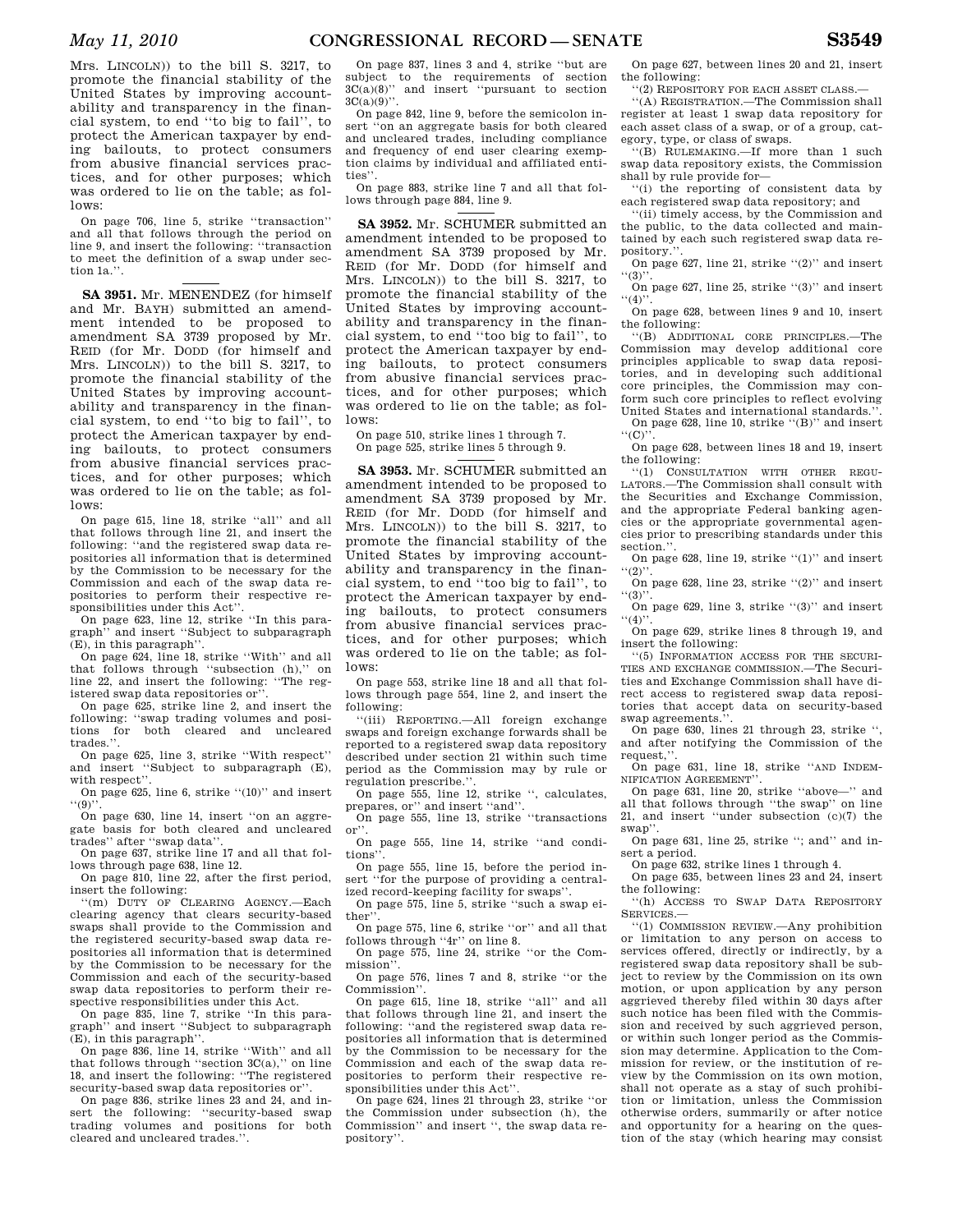solely of the submission of affidavits or presentation of oral arguments). The Commission shall establish for appropriate cases an expedited procedure for consideration and determination of the question of the stay.

''(2) COMMISSION ACTION.—In any proceeding to review the prohibition or limitation of any person in respect of access to services offered by a registered swap data repository, if the Commission finds after notice and opportunity for a hearing, that such prohibition or limitation is consistent with the provisions of this section, and the rules and regulations thereunder, and that such person has not been discriminated against unfairly, the Commission, by order, shall dismiss the proceeding. If the Commission does not make any such finding or if it finds that such prohibition or limitation imposes any burden on competition not necessary or appropriate in furtherance of this section, the Commission, by order, shall set aside the prohibition or limitation, and require the registered swap data repository to permit such person access to the services offered by the registered swap data repository to which the prohibition or limitation applied.

'(i) ADMINISTRATIVE PROCEEDING AUTHOR-ITY.—The Commission, by order, may censure or place limitations upon the activities. functions, or operations of, suspend for a period not exceeding 12 months the registration of, or revoke the registration of, any such swap data repository, if the Commission finds, on the record after notice and opportunity for a hearing, that such censure, placing of limitations, suspension, or revocation is necessary or appropriate in the public interest, for the protection of investors, or otherwise in furtherance of the purposes of this section, and that such swap data repository has violated or is unable to comply with any provision of this section, or the rules and regulations thereunder.''.

On page 635, line 24, strike ''(h)'' and insert  $``(j)$ ".

On page 636, line 10, strike "reported toand all that follows through ''a swap'' on line 11, and insert ''reported to a swap''.

On page 636, line 12, strike ''; or'' and insert

a period.

On page 636, strike lines 13 through 17. On page 637, line 2, strike ''or the Commission''.

On page 791, line 11, strike ''either''.

On page 791, line 13, strike '', or'' and all that follows through ''13A'' on line 15.

On page 792, lines 4 and 5, strike ''or the Commission''.

On page 792, line 10, strike ''or the Commission''.

On page 801, lines 22 and 23, strike ''or the Commission under subsection (a)''.

On page 810, line 22, after the first period, insert the following:

''(m) DUTY OF CLEARING AGENCY.—Each clearing agency that clears security-based swaps shall provide to the Commission and the registered security-based swap data repositories all information that is determined by the Commission to be necessary for the Commission and each of the security-based swap data repositories to perform their respective responsibilities under this Act."

On page 812, line 16, before the semicolon insert ''and this title''.

On page 836, lines 17 through 19, strike ''or the Commission under section 3C(a), the Commission shall" and insert ", the security-based swap data repository shall''.

On page 839, between lines 19 and 20, insert the following:

''(2) REPOSITORY FOR EACH ASSET CLASS.—

''(A) REGISTRATION.—The Commission shall register at least 1 security-based swap data repository for each asset class of a securitybased swap, or of a group, category, type, or class of security-based swaps.

''(B) RULEMAKING.—If more than 1 such security-based swap data repository exists, the Commission shall by rule provide for—

''(i) the reporting of consistent data by each registered security-based swap data repository; and

''(ii) timely access, by the Commission and the public, to the data collected and maintained by each such registered securitybased swap data repository.''.

On page 839, line 20, strike ''(2)'' and insert  $(3)$ '

On page 839, line 24, strike ''(3)'' and insert  $``(4)"$ 

On page 840, between lines 8 and 9, insert the following:

''(B) ADDITIONAL CORE PRINCIPLES.—The Commission may develop additional core principles applicable to security-based swap data repositories, and in developing such additional core principles, the Commission may conform such core principles to reflect evolving United States and international standards."

On page 840, line 9, strike ''(B)'' and insert  $(C)$ 

On page 840, line 18, strike ''(4)'' and insert  $``(5)"$ 

On page 840, between lines 18 and 19, insert the following:

''(A) CONSULTATION WITH REGULATORS.—The Commission shall consult with the Commodity Futures Trading Commission, and the appropriate Federal banking agencies or the appropriate governmental agencies prior to prescribing standards under this subsection.''.

On page 840, line 19, strike  $\lq\lq (\mathbf{A})\rq$  and insert  $'$ (B)

On page 840, line 24, strike ''(B)'' and insert  $(C)'$ 

On page 841, line 3, strike ''(C)'' and insert ''(D)''.

On page 842, lines 16 through 18, strike '', and after notifying the Commission of the request,''.

On page 843, lines 11 and 12, strike ''AND IN-DEMNIFICATION''.

On page 843, line 15, strike ''(G)—'' and all that follows through ''the security-based swap" on line 16, and insert "(G) the security-based swap''.

On page 843, line 22, strike ''; and'' and insert a period.

On page 843, strike line 23 and all that follows through page 844, line 2.

On page 848, between lines 12 and 13, insert the following:

''(9) ACCESS TO SECURITY-BASED SWAP DATA REPOSITORY SERVICES.—

''(A) COMMISSION REVIEW.—Any prohibition or limitation to any person on access to services offered, directly or indirectly, by a registered security-based swap data repository shall be subject to review by the Commission on its own motion, or upon application by any person aggrieved thereby filed within 30 days after such notice has been filed with the Commission and received by such aggrieved person, or within such longer period as the Commission may determine. Application to the Commission for review, or the institution of review by the Commission on its own motion, shall not operate as a stay of such prohibition or limitation, unless the Commission otherwise orders, summarily or after notice and opportunity for a hearing on the question of the stay (which hearing may consist solely of the submission of affidavits or presentation of oral arguments). The Commission shall establish for appropriate cases an expedited procedure for consideration and determination of the question of the stay.

''(B) COMMISSION ACTION.—In any proceeding to review the prohibition or limitation of any person in respect of access to services offered by a registered security-

based swap data repository, if the Commission finds after notice and opportunity for a hearing, that such prohibition or limitation is consistent with the provisions of this section, and the rules and regulations thereunder, and that such person has not been discriminated against unfairly, the Commission, by order, shall dismiss the proceeding. If the Commission does not make any such finding or if it finds that such prohibition or limitation imposes any burden on competition not necessary or appropriate in furtherance of this section, the Commission, by order, shall set aside the prohibition or limitation, and require the registered securitybased swap data repository to permit such person access to the services offered by the registered security-based swap data repository to which the prohibition or limitation applied.

''(10) ADMINISTRATIVE PROCEEDING AUTHOR-ITY.—The Commission, by order, may censure or place limitations upon the activities, functions, or operations of, suspend for a period not exceeding 12 months the registration of, or revoke the registration of, any such security-based swap data repository, if the Commission finds, on the record after notice and opportunity for a hearing, that such censure, placing of limitations, suspension, or revocation is necessary or appropriate in the public interest, for the protection of investors, or otherwise in furtherance of the purposes of this section, and that such security-based swap data repository has violated or is unable to comply with any provision of this section, or the rules and regulations thereunder.'

On page 848, line 13, strike ''(9)'' and insert  $``(11)"$ 

On page 881, line 19, strike ''reported to—'' and all that follows through ''a securitybased swap'' on line 20, and insert ''reported to a security-based swap''.

On page 881, line 21, strike ''; or'' and insert a period.

On page 881, strike line 22 and all that fol-

lows through page 882, line 2. On page 882, lines 14 and 15, strike ''or the Commission''.

**SA 3954.** Mr. JOHNSON (for himself and Mr. ENZI) submitted an amendment intended to be proposed to amendment SA 3739 proposed by Mr. REID (for Mr. DODD (for himself and Mrs. LINCOLN)) to the bill S. 3217, to promote the financial stability of the United States by improving accountability and transparency in the financial system, to end ''too big to fail'', to protect the American taxpayer by ending bailouts, to protect consumers from abusive financial services practices, and for other purposes; which was ordered to lie on the table; as follows:

On page 370, between lines 13 and 14, insert the following:

# **SEC. 333. TEMPORARY EXTENSION OF THE TRANSACTION ANTEE PROGRAM.**

(a) TRANSACTION ACCOUNT GUARANTEE PRO-GRAM EXTENSION.—Section 11(a)(1) of the Federal Deposit Insurance Act (12 U.S.C.  $1821(a)(1)$ ) is amended-

(1) in subparagraph (B)—

(A) by striking ''The net amount'' and inserting the following:

''(i) IN GENERAL.—Except as provided in clause (ii), the net amount''; and

(B) by adding at the end the following:

''(ii) INSURANCE FOR NONINTEREST-BEARING TRANSACTION ACCOUNTS.—The Corporation shall fully insure the net amount that a depositor at an insured depository institution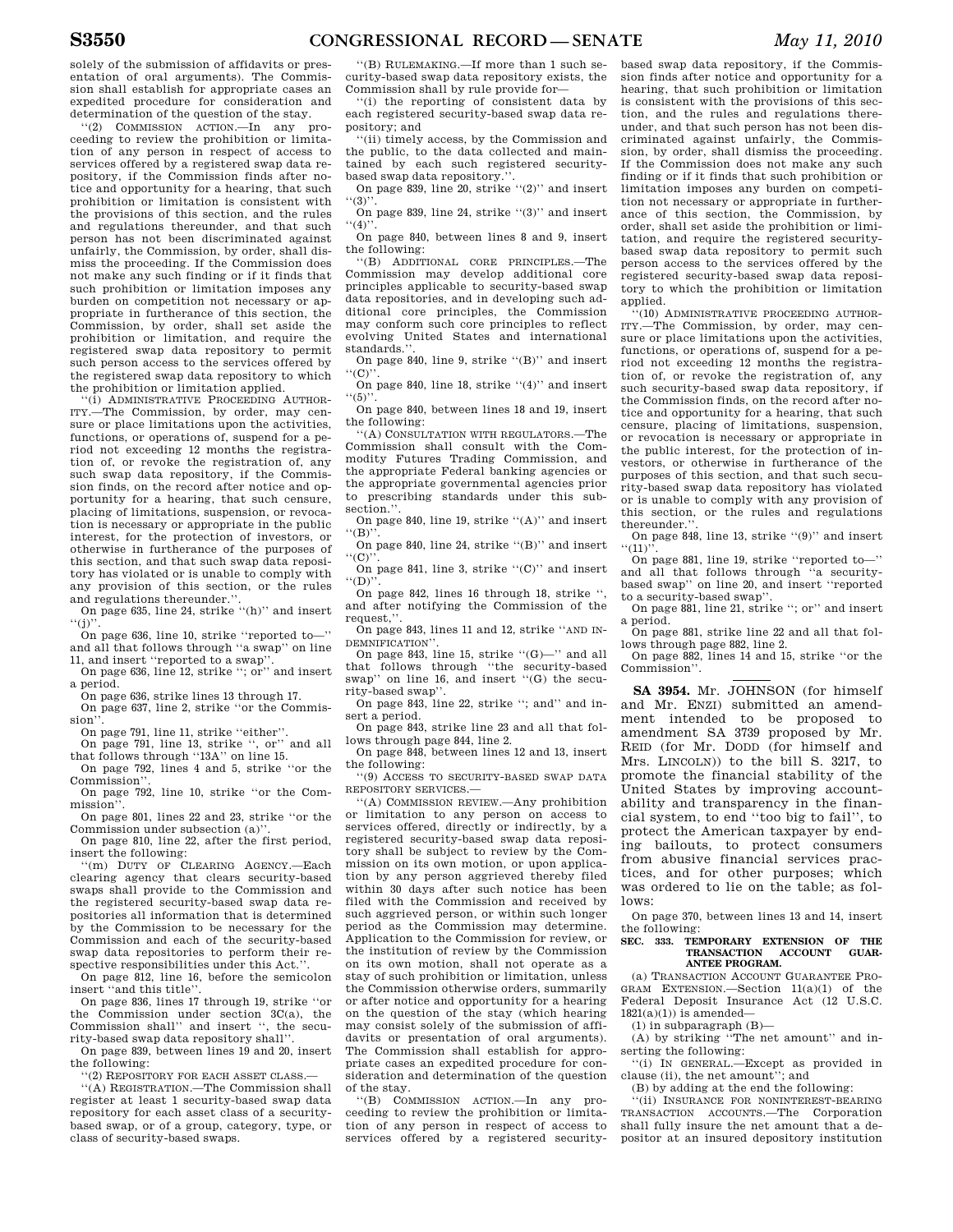maintains in a noninterest-bearing transaction account. Such amount shall not be taken into account when determining the net amount due to such a depositor under clause (i).

''(iii) 'NONINTEREST-BEARING TRANSACTION ACCOUNT' DEFINED.—For purposes of this subparagraph, the term 'noninterest-bearing transaction account' means—

''(I) a deposit or account maintained at an insured depository institution—

''(aa) with respect to which interest is neither accrued nor paid;

''(bb) on which the depositor or account holder is permitted to make withdrawals by negotiable or transferable instrument, payment orders of withdrawal, telephone or other electronic media transfers, or other similar means for the purpose of making payments or transfers to third parties; and

 $\dot{f}$  (cc) on which the insured depository institution does not reserve the right to require advance notice of an intended withdrawal; and

''(II) a trust account established by an attorney on behalf of a client, commonly referred to as an 'Interest on Lawyers Trust Account' or 'IOLTA'.''; and

(2) in subparagraph (C), by striking ''subparagraph (B)'' and inserting ''subparagraph  $(B)(i)'$ 

(b) EFFECTIVE DATE.—The amendments made by subsection (a) shall take effect on January 1, 2011.

(c) PROSPECTIVE REPEAL.—Effective January 1, 2013, section  $11(a)(1)$  of the Federal Deposit Insurance Act  $(12 \text{ U.S.C. } 1821(a)(1)),$  as amended by subsection (a), is amended—

(1) in subparagraph (B)—

(A) by striking ''DEPOSIT.—'' and all that follows through ''clause (ii), the net amount'' and inserting ''DEPOSIT.—The net amount''; and

(B) by striking clauses (ii) and (iii); and

(2) in subparagraph (C), by striking ''subparagraph (B)(i)'' and inserting ''subparagraph (B)''.

# **SEC. 334. IMPROVEMENTS TO THE DEPOSIT IN-SURANCE FUND.**

Section 7 of the Federal Deposit Insurance Act (12 U.S.C. 1817) is amended—

(1) in subsection (b)(3)(B)(i), by striking ''1.5 percent'' and inserting ''1.75 percent''; and

(2) in subsection (e)—

(A) in paragraph (2)—

(i) in subparagraph (A), by striking ''1.5'' each place that term appears and inserting ''1.75'';

(ii) by striking subparagraphs  $(B)$ ,  $(C)$ ,  $(E)$ , (F), and (G);

(iii) by redesignating subparagraph (D) as subparagraph (C); and

(iv) by inserting after subparagraph (A) the following:

''(B) LIMITATION.—The Board of Directors may, in the sole discretion of the Board of Directors, suspend or limit the declaration or payment of dividends under subparagraph (A).''; and

(B) in paragraph (4), by striking ''paragraphs (2)(D)'' and inserting ''paragraphs  $(2)(C)$ ".

#### **SEC. 335. ENHANCED ACCESS TO INFORMATION FOR DEPOSIT INSURANCE PUR-POSES.**

Section 7 of the Federal Deposit Insurance Act (12 U.S.C. 1817) is amended—

(1) in subsection (a)(2)(B), by striking ''agreement'' and inserting ''consultation''; and

(2) in subsection  $(b)(1)(E)$ —

(A) in clause (i), by striking ''such as'' and inserting ''including''; and

(B) by striking clause (iii).

**SA 3955.** Mr. CORKER (for himself, Mr. GREGG, Mr. LEMIEUX, Mr. COBURN,

and Mr. BROWN of Massachusetts) submitted an amendment intended to be proposed to amendment SA 3739 proposed by Mr. REID (for Mr. DODD (for himself and Mrs. LINCOLN)) to the bill S. 3217, to promote the financial stability of the United States by improving accountability and transparency in the financial system, to end ''too big to fail'', to protect the American taxpayer by ending bailouts, to protect consumers from abusive financial services practices, and for other purposes; as follows:

On page 1045, strike line 12 and all that follows through ''**SEC. 942.**'' on page 1052, line 3, and insert the following:

(b) STUDY ON RISK RETENTION.

 $(1)$  STIIDY  $-$ 

(A) IN GENERAL.—The Board of Governors, in coordination and consultation with the Comptroller of the Currency, the Corporation, the Federal Housing Finance Agency, and the Commission, shall conduct a study of the asset-backed securitization process.

(B) ISSUES TO BE STUDIED.—In conducting the study under subparagraph (A), the Board of Governors shall evaluate—

(i) the separate and combined impact of—<br>(I) requiring  $\lambda$  loan originators or loan originators

securitizers to retain an economic interest in a portion of the credit risk for any asset that the securitizer, through the issuance of an asset-backed security, transfers, sells, or conveys to a third party; including—

(aa) whether existing risk retention requirements such as contractual representations and warranties, and statutory and regulatory underwriting and consumer protection requirements are sufficient to ensure the long-term accountability of originators for loans they originate; and

(bb) methodologies for establishing additional statutory credit risk retention requirements;

(II) the Financial Accounting Statements 166 and 167 issued by the Financial Accounting Standards Board, as well as any other statements issued before or after the date of enactment of this section the Federal banking agencies determine to be relevant;

(ii) the impact of the factors described under subsection (i) of this section on—

(I) different classes of assets, such as residential mortgages, commercial mortgages, commercial loans, auto loans, and other classes of assets;

(II) loan originators;

(III) securitizers;

(IV) access of consumers and businesses to credit on reasonable terms.

(2) REPORT.—Not later than 18 months after the date of enactment of this section, the Board of Governors shall submit to Congress a report on the study conducted under paragraph (1). Such report shall include statutory and regulatory recommendations for eliminating any negative impacts on the continued viability of the asset-backed securitization markets and on the availability of credit for new lending identified by the study conducted under paragraph (1).

# **SEC. 942. RESIDENTIAL MORTGAGE UNDER-WRITING STANDARDS.**

(a) STANDARDS ESTABLISHED.—Notwithstanding any other provision of this Act or any other provision of Federal, State, or local law, the Federal banking agencies, in consultation with the Federal Housing Finance Agency and the Department of Housing and Urban Development, shall jointly establish specific minimum standards for mortgage underwriting, including—

(1) a requirement that the mortgagee verify and document the income and assets relied upon to qualify the mortgagor on the residential mortgage, including the previous employment and credit history of the mortgagor;

(2) a down payment requirement that—

(A) is equal to not less than 5 percent of the purchase price of the property securing the residential mortgage; and

(B) in the case of a first lien residential mortgage loan with an initial loan to value ratio that is more than 80 percent and not more than 95 percent, includes a requirement for credit enhancements, as defined by the Federal banking agencies, until the loan to value ratio of the residential mortgage loan amortizes to a value that is less than 80 percent of the purchase price;

(3) a method for determining the ability of the mortgagor to repay the residential mortgage that is based on factors including—

(A) all terms of the residential mortgage, including principal payments that fully amortize the balance of the residential mortgage over the term of the residential mortgage; and

(B) the debt to income ratio of the mortgagor; and

(4) any other specific standards the Federal banking agencies jointly determine are appropriate to ensure prudent underwriting of

residential mortgages. (b) UPDATES TO STANDARDS.—The Federal banking agencies, in consultation with the Federal Housing Finance Agency and the Department of Housing and Urban Development—

(1) shall review the standards established under this section not less frequently than every 5 years; and

(2) based on the review under paragraph (1), may revise the standards established under this section, as the Federal banking agencies, in consultation with the Federal Housing Finance Agency and the Department of Housing and Urban Development, determine to be necessary.

(c) COMPLIANCE.—It shall be a violation of Federal law—

(1) for any mortgage loan originator to fail to comply with the minimum standards for mortgage underwriting established under subsection (a) in originating a residential mortgage loan;

(2) for any company to maintain an extension of credit on a revolving basis to any person to fund a residential mortgage loan, unless the company reasonably determines that the residential mortgage loan funded by such credit was subject to underwriting standards no less stringent than the minimum standards for mortgage underwriting established under subsection (a); or

(3) for any company to purchase, fund by assignment, or guarantee a residential mortgage loan, unless the company reasonably determines that the residential mortgage loan was subject to underwriting standards no less stringent than the minimum standards for mortgage underwriting established under subsection (a).

(d) IMPLEMENTATION.—

(1) REGULATIONS REQUIRED.—The Federal banking agencies, in consultation with the Federal Housing Finance Agency, shall issue regulations to implement subsections (a) and (c), which shall take effect not later than 270 days after the date of enactment of this Act.

(2) REPORT REQUIRED.—If the Federal banking agencies have not issued final regulations under subsections (a) and (c) before the date that is 270 days after the date of enactment of this Act, the Federal banking agencies shall jointly submit to the Committee on Banking, Housing, and Urban Affairs of the Senate and the Committee on Financial Services of the House of Representatives a report that—

(A) explains why final regulations have not been issued under subsections (a) and (c); and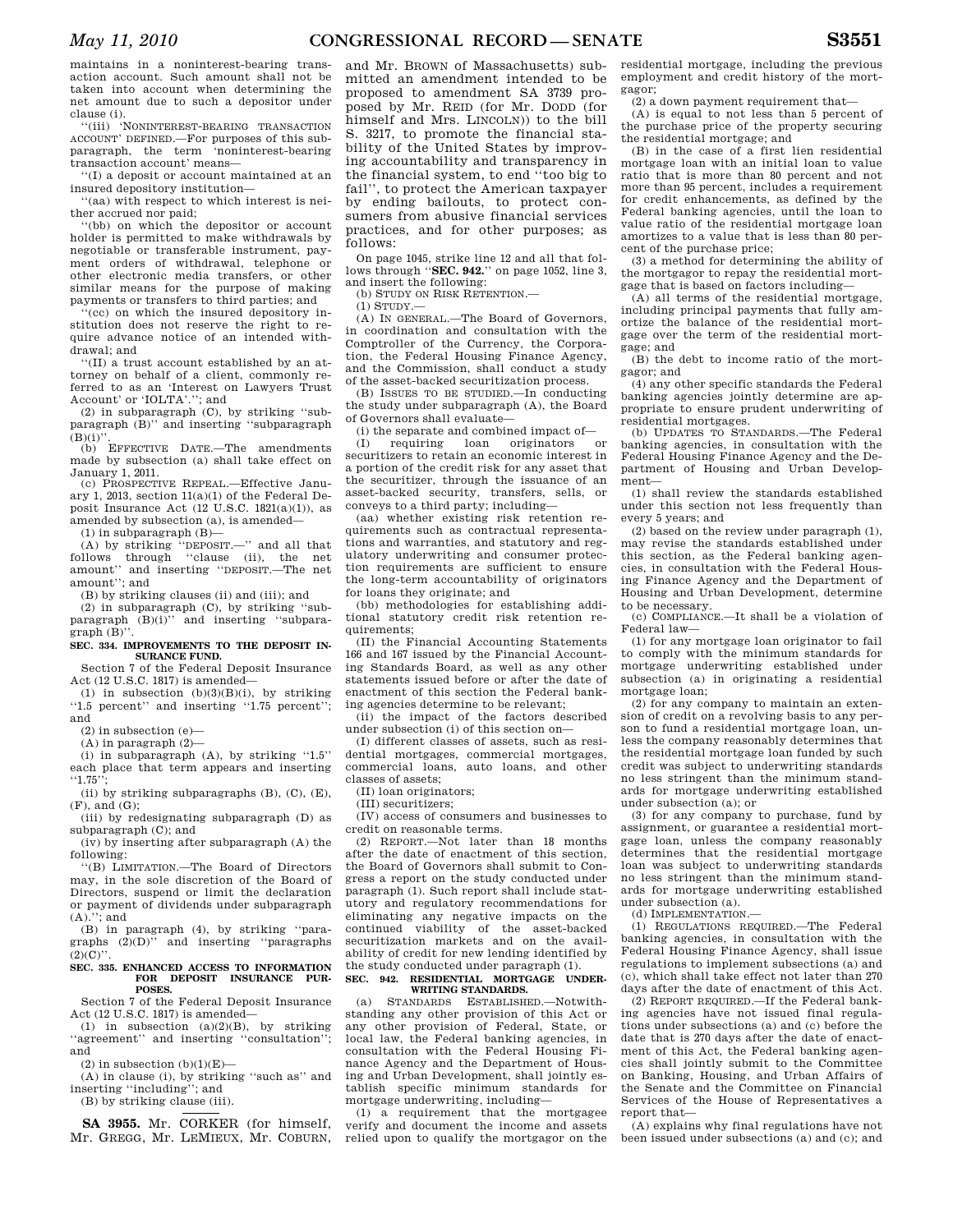(B) provides a timeline for the issuance of final regulations under subsections (a) and (c).

 $\hat{P}$  ENFORCEMENT  $\hat{P}$  Compliance with the rules issued under this section shall be enforced by—

(1) the primary financial regulatory agency of an entity, with respect to an entity subject to the jurisdiction of a primary financial regulatory agency, in accordance with the statutes governing the jurisdiction of the primary financial regulatory agency over the entity and as if the action of the primary financial regulatory agency were taken under such statutes; and

(2) the Bureau, with respect to a company that is not subject to the jurisdiction of a primary financial regulatory agency.

(f) EXEMPTIONS FOR CERTAIN NONPROFIT MORTGAGE LOAN ORIGINATORS.—

(1) IN GENERAL.—Not later than 180 days after the date of enactment of this Act, the Federal banking agencies, in consultation with the Secretary of Housing and Urban Development and the Secretary of the Treasury, may jointly issue rules to exempt from the requirements under subsection  $(a)(2)$ , mortgage loan originators that are exempt from taxation under section 501(c)(3) of the Internal Revenue Code of 1986.

(2) DETERMINING FACTORS.—The Federal banking agencies shall ensure that—

(A) the lending activities of a mortgage loan originator that receives an exemption under this subsection do not threaten the safety and soundness of the banking system of the United States; and

(B) a mortgage loan originator that receives an exemption under this subsection—

(i) is not compensated based on the number or value of residential mortgage loan applications accepted, offered, or negotiated by the mortgage loan originator;

(ii) does not offer residential mortgage loans that have an interest rate greater than zero percent;

(iii) does not gain a monetary profit from any residential mortgage product or service provided;

(iv) has the primary purpose of serving low income housing needs;

(v) has not been specifically prohibited, by statute, from receiving Federal funding; and

(vi) meets any other requirements that the Federal banking agencies jointly determine are appropriate for ensuring that a mortgage loan originator that receives an exemption under this subsection does not threaten the safety and soundness of the banking system of the United States.

(3) REPORTS REQUIRED.—Before the issuance of final rules under subsection (a), and annually thereafter, the Federal banking agencies shall jointly submit to the Committee on Banking, Housing, and Urban Affairs of the Senate and the Committee on Financial Services of the House of Representatives a report that—

(A) identifies the mortgage loan originators that receive an exemption under this subsection; and

(B) for each mortgage loan originator identified under subparagraph (A), the rationale for providing an exemption.

(4) UPDATES TO EXEMPTIONS.—The Federal banking agencies, in consultation with the Secretary of Housing and Urban Development and the Secretary of the Treasury—

(A) shall review the exemptions established under this subsection not less frequently than every 2 years; and

(B) based on the review under subparagraph (A), may revise the standards established under this subsection, as the Federal banking agencies, in consultation with the Secretary of Housing and Urban Development and the Secretary of the Treasury, determine to be necessary.

(g) RULES OF CONSTRUCTION.—Nothing in this section may be construed to permit—

(1) the Federal National Mortgage Association or the Federal Home Loan Mortgage Corporation to make or guarantee a residential mortgage loan that does not meet the minimum underwriting standards established under this section; or

(2) the Federal banking agencies to issue an exemption under subsection (f) that is not

on a case-by-case basis. (h) DEFINITIONS.—In this section, the following definitions shall apply:

 $(1)$  COMPANY.—The term "company"

(A) has the same meaning as in section 2(b) of the Bank Holding Company Act of 1956 (12 U.S.C. 1841(b)); and

(B) includes a sole proprietorship. (2) MORTGAGE LOAN ORIGINATOR.—The term 'mortgage loan originator'' means any company that takes residential mortgage loan applications and offers or negotiates terms of residential mortgage loans.

(3) RESIDENTIAL MORTGAGE LOAN.—The term ''residential mortgage loan''—

(A) means any extension of credit primarily for personal, family, or household use that is secured by a mortgage, deed of trust, or other equivalent security interest in a dwelling or residential real estate upon which is constructed or intended to be constructed a dwelling; and

(B) does not include a mortgage loan for which mortgage insurance is provided by the Department of Veterans Affairs, or the Rural Housing Administration.

(4) EXTENSION OF CREDIT; DWELLING.—The terms ''extension of credit'' and ''dwelling'' shall have the same meaning as in section 103 of the Truth in Lending Act (15 U.S.C. 1602).

#### **SEC. 943. STUDY ON FEDERAL HOUSING ADMINIS-TRATION UNDERWRITING STAND-ARDS.**

(a) STUDY.—

(1) IN GENERAL.—The Comptroller General of the United States shall conduct a study evaluating whether the underwriting criteria used by the Federal Housing Administration are sufficient to ensure the solvency of the Mutual Mortgage Insurance Fund of the Federal Housing Administration and the safety and soundness of the banking system of the United States.

(2) ISSUES TO BE STUDIED.—In conducting the study under paragraph (1), the Comptroller General shall evaluate—

(A) down payment requirements for Federal Housing Administration borrowers;

(B) default rates of mortgages insured by the Federal Housing Administration;

(C) characteristics of Federal Housing Administration borrowers who are most likely to default;

(D) taxpayer exposure to losses incurred by the Federal Housing Administration;

(E) the impact of the market share of the Federal Housing Administration on efforts to sustain a viable private mortgage market; and

(F) any other factors that Comptroller General determines are appropriate.

 $(b)$  REPORT  $-$ Not later than 6 months after the date of enactment of this Act, the Comptroller General shall submit to Congress a report on the study conducted under subsection (a) that includes recommendations for statutory improvements to be made to the underwriting criteria used by the Federal Housing Administration, to ensure the solvency of the Mutual Mortgage Insurance Fund of the Federal Housing Administration and the safety and soundness of the banking system of the United States. **SEC. 944.** 

**SA 3956.** Ms. LANDRIEU (for herself, Mr. ISAKSON, Mrs. HAGAN, Mr. WARNER,

and Mr. MENENDEZ) submitted an amendment intended to be proposed to amendment SA 3739 proposed by Mr. REID (for Mr. DODD (for himself and Mrs. LINCOLN)) to the bill S. 3217, to promote the financial stability of the United States by improving accountability and transparency in the financial system, to end ''too big to fail'', to protect the American taxpayer by ending bailouts, to protect consumers from abusive financial services practices, and for other purposes; which was ordered to lie on the table; as follows:

On page 1047, strike line 4 and all that follows through line 20 and insert the following: ''(i) not less than 5 percent of the credit risk for any asset—

''(I) that is not a qualified residential mortgage that is transferred, sold, or conveyed through the issuance of an assetbacked security by the securitizer; or

''(II) that is a qualified residential mortgage that is transferred, sold, or conveyed through the issuance of an asset-backed security by the securitizer, if 1 or more of the assets that collateralize the asset-backed security are not qualified residential mortgages; or

''(ii) less than 5 percent of the credit risk for an asset that is not a qualified residential mortgage that is transferred, sold, or conveyed through the issuance of an assetbacked security by the securitizer, if the originator of the asset meets the underwriting standards prescribed under paragraph (2)(B);

''(C) specify—

''(i) the permissible forms of risk retention for purposes of this section;

''(ii) the minimum duration of the risk retention required under this section; and

''(iii) that a securitizer is not required to retain any part of the credit risk for an asset that is transferred, sold or conveyed through the issuance of an asset-backed security by the securitizer, if all of the assets that collateralize the asset-backed security are qualified residential mortgages;

On page 1051, between lines 3 and 4, insert the following:

''(4) EXEMPTION FOR QUALIFIED RESIDENTIAL MORTGAGES.—

''(A) IN GENERAL.—The Federal banking agencies, the Commission, the Secretary of Housing and Urban Development, and the Director of the Federal Housing Finance Agency shall jointly issue regulations to exempt qualified residential mortgages from the risk retention requirements of this subsection.

''(B) QUALIFIED RESIDENTIAL MORTGAGE.— The Federal banking agencies, the Commission, the Secretary of Housing and Urban Development, and the Director of the Federal Housing Finance Agency shall jointly define the term 'qualified residential mortgage' for purposes of this subsection, taking into consideration underwriting and product features that historical loan performance data indicate result in a lower risk of default, such as—

''(i) documentation and verification of the financial resources relied upon to qualify the mortgagor;

''(ii) standards with respect to—

''(I) the residual income of the mortgagor after all monthly obligations;

''(II) the ratio of the housing payments of the mortgagor to the monthly income of the mortgagor;

''(III) the ratio of total monthly installment payments of the mortgagor to the income of the mortgagor;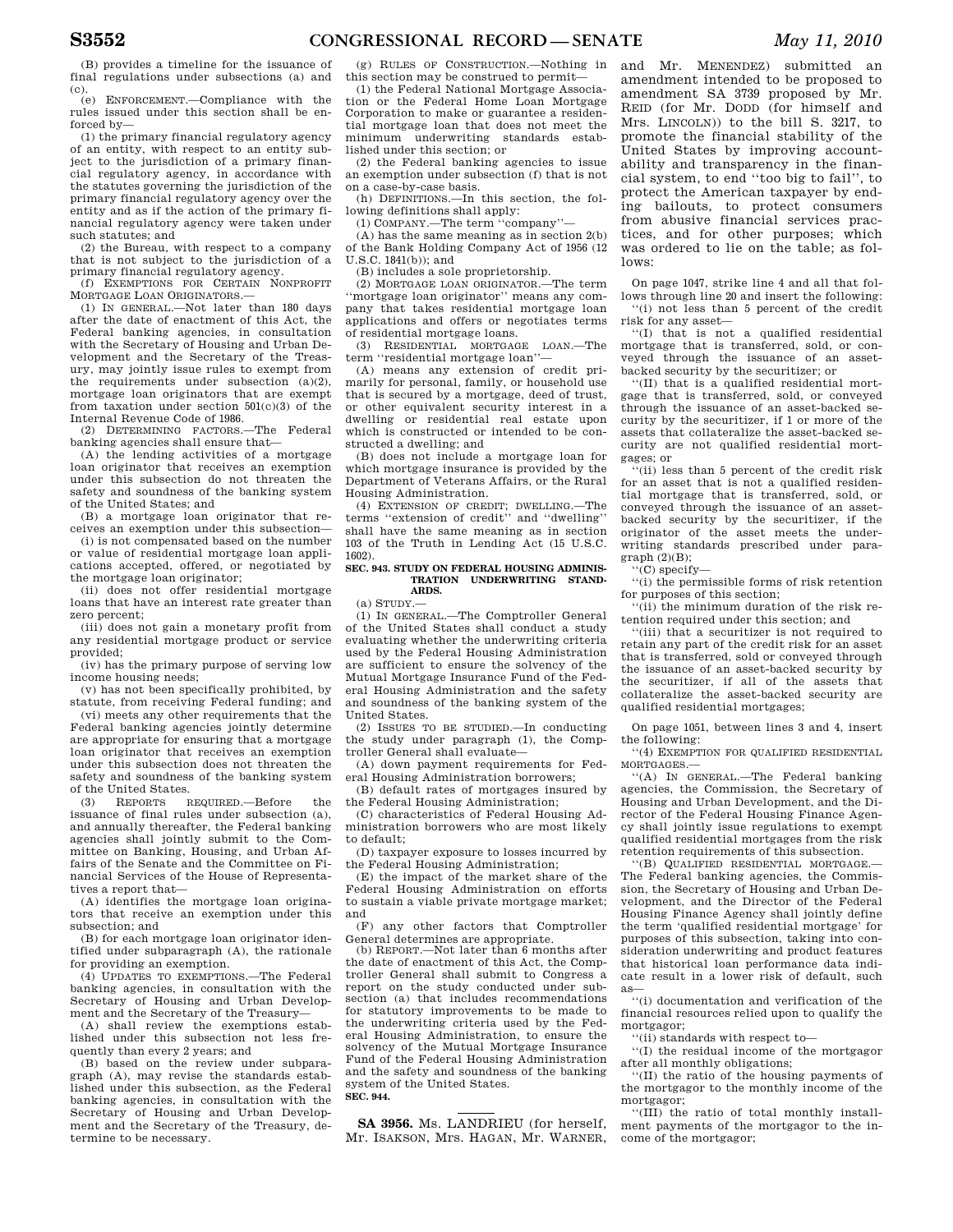''(iii) mitigating the potential for payment shock on adjustable rate mortgages through product features and underwriting standards;

''(iv) mortgage guarantee insurance obtained at the time of origination for loans with combined loan-to-value ratios of greater than 80 percent; and

''(v) prohibiting or restricting the use of balloon payments, negative amortization, prepayment penalties, interest-only payments, and other features that have been demonstrated to exhibit a higher risk of borrower default.

''(5) CONDITION FOR QUALIFIED RESIDENTIAL EXEMPTION.—The issued under paragraph (4) shall provide that an asset-backed security that is collateralized by tranches of other assetbacked securities shall not be exempt from the risk retention requirements of this subsection.

''(6) CERTIFICATION.—The Commission shall require an issuer to certify, for each issuance of an asset-backed security collateralized exclusively by qualified residential mortgages, that the issuer has evaluated the effectiveness of the internal supervisory controls of the issuer with respect to the process for ensuring that all assets that collateralize the asset-backed security are qualified residential mortgages.

**SA 3957.** Mr. REED submitted an amendment intended to be proposed to amendment SA 3739 proposed by Mr. REID (for Mr. DODD (for himself and Mrs. LINCOLN)) to the bill S. 3217, to promote the financial stability of the United States by improving accountability and transparency in the financial system, to end ''too big to fail'', to protect the American taxpayer by ending bailouts, to protect consumers from abusive financial services practices, and for other purposes; which was ordered to lie on the table; as follows:

On page 62, strike lines 8 through 10 and insert the following:

(2) the term ''financial company'' has the same meaning as in title II, and includes—

(A) an insured depository institution, an insurance company, and a nonbank financial company, and any subsidiary thereof; and

(B) any other entity (and any subsidiary thereof)—

(i) as determined by the Director, based on the size, scale, scope, concentration, activities, interconnectedness, or management of critical data, such that the entity could individually or as a group threaten the stability of the United States financial system; and

(ii) that is not excluded from such definition by a 2/3 vote of the Council;

On page 62, line 16, strike ''(5) the'' and insert the following:

(5) the term ''financial transaction'' means the explicit or implicit creation of a financial contract, where at least one of the counterparties is required to report to the Office;

(6) the

On page 62, line 21, strike ''(6)'' and insert  $``(7)"$ 

On page 63, line 8, strike "(7)" and insert  $``(8)"$ 

On page 63, line 13, strike ''(8)'' and insert  $``(9)"$ 

On page 69, beginning on line 7, strike ''and member agencies'' and insert '', member agencies, and the Bureau of Economic Analysis''.

On page 70, between lines 12 and 13, insert the following:

(3) REGULATION OF FINANCIAL COMPANIES NOT UNDER COUNCIL MEMBER AGENCY JURISDIC- TION.—The regulations of the Office shall apply directly to reporting financial companies that are not otherwise under the jurisdiction of a Council member agency.

On page 73, between lines  $20$  and  $21$ , insert the following:

(iii) COLLECTION OF FINANCIAL TRANSACTION AND POSITION DATA.—The Office shall collect, on a schedule determined by the Director, in consultation with the Council, comprehensive financial transaction data and position data from financial companies.

**SA 3958.** Mr. REED (for himself, Mr. JOHNSON, and Mr. BROWN of Ohio) submitted an amendment intended to be proposed to amendment SA 3739 proposed by Mr. REID (for Mr. DODD (for himself and Mrs. LINCOLN)) to the bill S. 3217, to promote the financial stability of the United States by improving accountability and transparency in the financial system, to end ''too big to fail'', to protect the American taxpayer by ending bailouts, to protect consumers from abusive financial services practices, and for other purposes; which was ordered to lie on the table; as follows:

On page 384, strike line 1 and all that fol-

lows through page 385, line 15. On page 385, line 16, strike ''**409**'' and insert ''**407**''.

On page 386, strike line 10 and all that follows through page 387, line 2 and insert the following:

**SEC. 408. STATE AND FEDERAL RESPONSIBIL-ITIES; ASSET THRESHOLD FOR FED-<br>
<b>ERAL REGISTRATION OF INVEST-ERAL REGISTRATION OF MENT ADVISERS.** 

Section  $203A(a)$  of the of the Investment Advisers Act of 1940 (15 U.S.C. 80b–3a(a)) is amended—

(1) by redesignating paragraph (2) as paragraph (3); and

(2) by inserting after paragraph (1) the fol-

lowing:<br>"(2) TREATMENT OF MID-SIZED INVESTMENT<br>ADVISERS.—

''(A) IN GENERAL.—No investment adviser described in subparagraph (B) shall register under section 203, unless the investment adviser is an adviser to an investment company registered under the Investment Company Act of 1940, or a company which has elected to be a business development company pursuant to section 54 of the Investment Company Act of 1940, and has not withdrawn the election, except that, if by effect of this paragraph an investment adviser would be required to register with 5 or more States, then the adviser may register under section 203.

''(B) COVERED PERSONS.—An investment adviser described in this subparagraph is an investment adviser that—

''(i) is required to be registered as an investment adviser with the securities commissioner (or any agency or office performing like functions) of the State in which it maintains its principal office and place of business and, if registered, would be subject to examination as an investment adviser by any such commissioner, agency, or office; and

''(ii) has assets under management between—

''(I) the amount specified under subparagraph (A) of paragraph (1), as such amount may have been adjusted by the Commission pursuant to that subparagraph; and

''(II) \$100,000,000, or such higher amount as the Commission may, by rule, deem appropriate in accordance with the purposes of this title.

On page 387, line 3, strike ''**411**'' and insert ''**409**''

On page 387, line 13, strike ''**412**'' and insert ''**410**''.

On page 388, line 4, strike ''**413**'' and insert ''**411**''.

On page 388, line 16, strike ''**414**'' and insert ''**412**''.

On page 389, line 3, strike ''**415**'' and insert ''**413**''.

On page 390, line 1, strike ''**416**'' and insert ''**414**''.

**SA 3959.** Mrs. MURRAY submitted an amendment intended to be proposed to amendment SA 3739 proposed by Mr. REID (for Mr. DODD (for himself and Mrs. LINCOLN)) to the bill S. 3217, to promote the financial stability of the United States by improving accountability and transparency in the financial system, to end ''too big to fail'', to protect the American taxpayer by ending bailouts, to protect consumers from abusive financial services practices, and for other purposes; which was ordered to lie on the table; as follows:

On page 441, strike line 8 and all that follows through ''Section'' on line 9 and insert the following:

(e) NOTICE PROCEDURES FOR ACQUISITIONS OF NONBANKS.—Section

On page 441, strike line 15 and all that follows through page 442, line 12.

On page 501, line 15, strike the second period and insert the following: ''.

# **SEC. 621. INTERSTATE MERGER TRANSACTIONS.**

(a) INTERSTATE MERGER TRANSACTIONS.— Section 18(c) of the Federal Deposit Insurance Act (12 U.S.C. 1828(c)) is amended by adding at the end the following:

''(13)(A) Except as provided in subparagraph (B), the responsible agency may not approve an application for an interstate merger transaction if the resulting insured depository institution (including all insured depository institutions which are affiliates of the resulting insured depository institution), upon consummation of the transaction, would control more than 10 percent of the total amount of deposits of insured depository institutions in the United States.

''(B) Subparagraph (A) shall not apply to an interstate merger transaction that involves 1 or more insured depository institutions in default or in danger of default, or with respect to which the Corporation provides assistance under section 13.

''(C) In this paragraph—

''(i) the term 'interstate merger transaction' means a merger transaction involving 2 or more insured depository institutions that have different home States and that are not affiliates; and

''(ii) the term 'home State' means—

''(I) with respect to a national bank, the State in which the main office of the bank is located;

''(II) with respect to a State bank or State savings association, the State by which the State bank or State savings association is chartered; and

''(III) with respect to a Federal savings association, the State in which the home office (as defined by the regulations of the Director of the Office of Thrift Supervision, or, on and after the transfer date, the Comptroller of the Currency) of the Federal savings association is located.''.

(b) ACQUISITIONS BY BANK HOLDING COMPA-NIES.—

(1) IN GENERAL.—Section 4 of the Bank Holding Company Act of 1956 (12 U.S.C. 1843) is amended—

(A) in subsection (i), by adding at the end the following: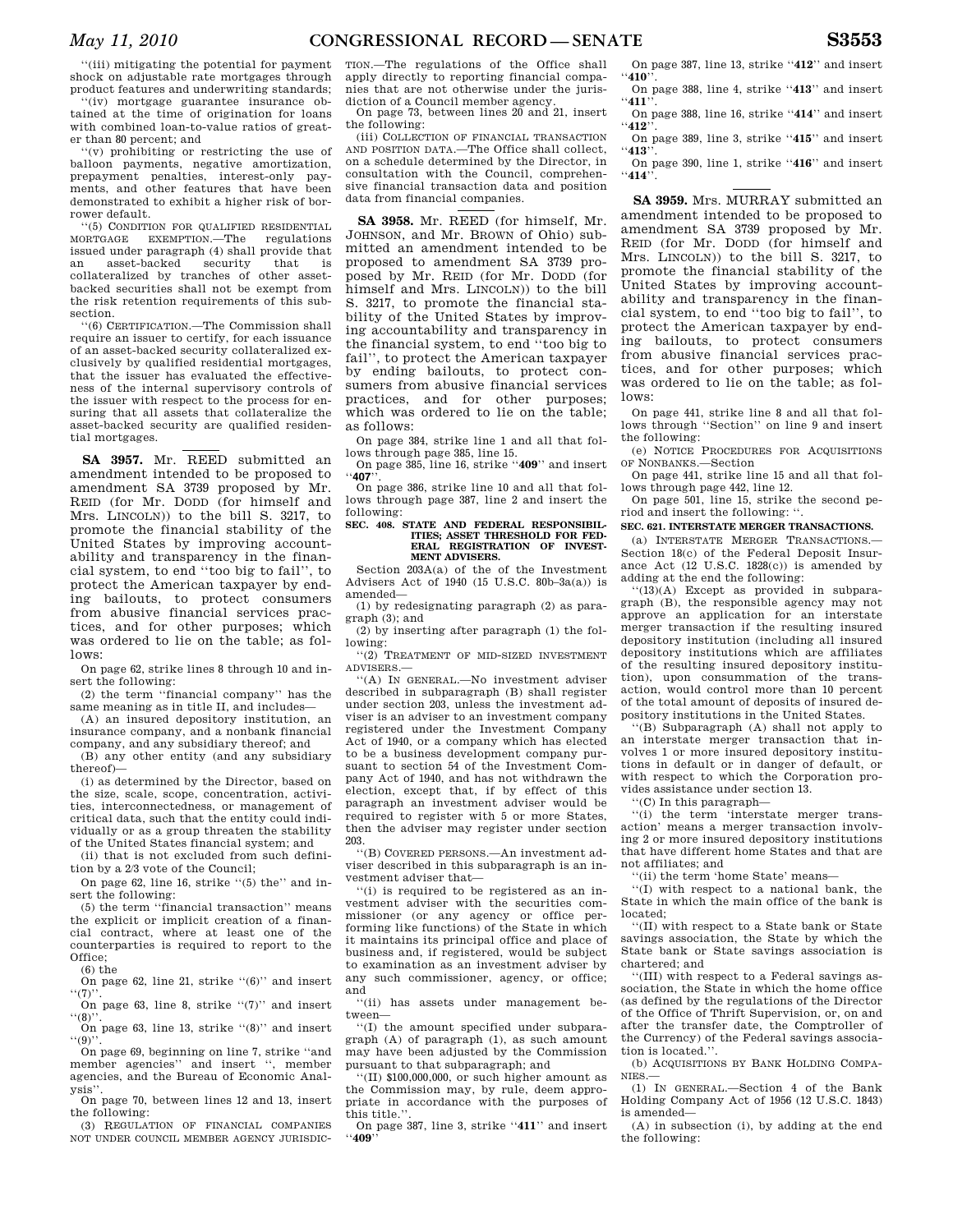''(8) INTERSTATE ACQUISITIONS.—

''(A) IN GENERAL.—The Board may not approve an application by a bank holding company to acquire an insured depository institution under subsection (c)(8) or any other provision of this Act if—

''(i) the home State of such insured depository institution is a State other than the home State of the bank holding company; and

''(ii) the applicant (including all insured depository institutions which are affiliates of the applicant) controls, or upon consummation of the transaction would control, more than 10 percent of the total amount of deposits of insured depository institutions in the United States.

''(B) EXCEPTION.—Subparagraph (A) shall not apply to an acquisition that involves an insured depository institution in default or in danger of default, or with respect to which the Federal Deposit Insurance Corporation provides assistance under section 13 of the Federal Deposit Insurance Act (12 U.S.C. 1823).''; and

(B) in subsection  $(k)(6)(B)$ , by striking ''savings association'' and inserting ''insured depository institution''.

(2) DEFINITIONS.—Section 2(o)(4) of the Bank Holding Company Act of 1956 (12 U.S.C.  $1841(o)(4)$ ) is amended-

(A) in subparagraph (B), by striking ''and'' at the end;

(B) in subparagraph (C)(ii), by striking the period at the end and inserting a semicolon; and

(C) by adding at the end the following:

''(D) with respect to a State savings association, the State by which the savings association is chartered; and

''(E) with respect to a Federal savings association, the State in which the home office (as defined by the regulations of the Director of the Office of Thrift Supervision, or, on and after the transfer date, the Comptroller of the Currency) of the Federal savings association is located.''.

(c) ACQUISITIONS BY SAVINGS AND LOAN HOLDING COMPANIES.—Section 10(e)(2) of the Home Owners' Loan Act (12 U.S.C.  $1467a(e)(2)$ ) is amended—

(1) in paragraph (2)—

(A) in subparagraph (C), by striking ''or'' at the end;

(B) in subparagraph (D), by striking the period at the end and inserting '', or''; and

(C) by adding at the end the following:

 $'(E)$  in the case of an application by a sayings and loan holding company to acquire an insured depository institution, if—

''(i) the home State of the insured depository institution is a State other than the home State of the savings and loan holding company;

''(ii) the applicant (including all insured depository institutions which are affiliates of the applicant) controls, or upon consummation of the transaction would control, more than 10 percent of the total amount of deposits of insured depository institutions in the United States; and

''(iii) the acquisition does not involve an insured depository institution in default or in danger of default, or with respect to which the Federal Deposit Insurance Corporation provides assistance under section 13 of the Federal Deposit Insurance Act (12 U.S.C. 1823).''; and

(2) by adding at the end the following:

''(7) DEFINITIONS.—For purposes of para $graph (2)(E)$ —

 $(A)$  the terms 'default', 'in danger of default', and 'insured depository institution' have the same meanings as in section 3 of the Federal Deposit Insurance Act (12 U.S.C. 1813); and

''(B) the term 'home State' means—

''(i) with respect to a national bank, the State in which the main office of the bank is located;

''(ii) with respect to a State bank or State savings association, the State by which the savings association is chartered;

''(iii) with respect to a Federal savings association, the State in which the home office (as defined by the regulations of the Director of the Office of Thrift Supervision, or, on and after the transfer date, the Comptroller of the Currency) of the Federal savings association is located; and

'(iv) with respect to a savings and loan holding company, the State in which the amount of total deposits of all insured depository institution subsidiaries of such company was the greatest on the date on which the company became a savings and loan holding company.''.

**SA 3960.** Mr. SCHUMER (for himself and Mrs. MCCASKILL) submitted an amendment intended to be proposed to amendment SA 3739 proposed by Mr. REID (for Mr. DODD (for himself and Mrs. LINCOLN)) to the bill S. 3217, to promote the financial stability of the United States by improving accountability and transparency in the financial system, to end ''too big to fail'', to protect the American taxpayer by ending bailouts, to protect consumers from abusive financial services practices, and for other purposes; which was ordered to lie on the table; as follows:

On page 1565, after line 23, add the following:

# **TITLE XIII—REGULATION OF DEBT SETTLEMENT SERVICES**

**SEC. 1301. AMENDMENT TO CONSUMER CREDIT PROTECTION ACT.** 

The Consumer Credit Protection Act (15 U.S.C. 1601 et seq.) is amended by adding at the end the following:

**''TITLE X—DEBT SETTLEMENT SERVICES ''SEC. 1001. DEFINITIONS.** 

''In this title:

''(1) ATTORNEY GENERAL OF A STATE.—The term 'attorney general of a State' means the attorney general or other chief law enforcement officer of a State.

''(2) COMMISSION.—The term 'Commission' means the Federal Trade Commission.<br>
"(3) CONSUMER.—The term 'consumer'

 $``(3)$  CONSUMER.—The means any person.

''(4) CONSUMER SETTLEMENT ACCOUNT.—The term 'consumer settlement account' means any account or other means or device in which payments, deposits, or other transfers from a consumer are held or transferred to a debt settlement provider for the accumulation of the consumer's funds in anticipation of proffering an adjustment or settlement of a debt or obligation of the consumer to a creditor on behalf of the consumer.

''(5) DEBT SETTLEMENT PROGRAM.—The term 'debt settlement program' means the actions and activities undertaken by a debt settlement provider and a consumer in connection with the provision of debt settlement service.

''(6) DEBT SETTLEMENT PROVIDER.—

''(A) IN GENERAL.—Except as provided in subparagraph (B), the term 'debt settlement provider' means any person or entity engaging in, or holding itself out as engaging in, the business of providing debt settlement services in exchange for a fee or compensation, or any person who solicits for or acts on behalf of any person or entity engaging in, or holding itself out as engaging in, the business of providing debt settlement services in exchange for any fee or compensation.

''(B) EXCEPTION.—The term 'debt settlement provider' does not include the following:

''(i) An attorney providing a debt settlement service to a consumer who—

''(I) is licensed to practice law and in good standing in the jurisdiction where the consumer resides;

''(II) personally provides such service while acting in the ordinary practice of law;

''(III) puts any advance fee received from the consumer in a client trust account until earned pursuant to the terms of a written agreement that details the work to be performed by the attorney and the fee schedule for the attorney's work;

''(IV) is engaged in the practice of law through the same business entity ordinarily used by the attorney when providing legal services that are not part of a debt settlement service;

''(V) does not share any fee received for the provision of such service with a person who is not an attorney; and

''(VI) does not provide such service through a partnership, corporation, association, referral arrangement, or other entity or arrangement—

''(aa) that is directed or controlled, in whole or in part, by an individual who is not an attorney;

''(bb) in which an individual who is not an attorney holds any interest;

''(cc) in which an individual who is not an attorney is a director or officer thereof or occupies a position of similar responsibility;

''(dd) in which an individual who is not an attorney has the right to direct, control, or regulate the professional judgment of the attorney; or

''(ee) in which an individual who is not an attorney and who is not under the supervision and control of the attorney delivers such service or exercises professional judgment with respect to the provision of such service.

''(ii) Escrow agents, accountants, broker dealers in securities, or investment advisors in securities, when acting—

''(I) in the ordinary practice of their professions; and

''(II) through the same entity used in the ordinary practice of their profession.

''(iii) Any bank, agent of a bank, trust company, savings and loan association, savings bank, credit union, crop credit association, development credit corporation, industrial development corporation, title insurance company, or insurance company operating or organized under the laws of a State or the United States.

''(iv) Mortgage servicers (as such term is defined in section 6(i) of the Real Estate Settlement Procedures Act of 1974 (12 U.S.C. 2605(i)(2))) carrying out mortgage loan modifications.

''(v) Any person who performs credit services for such person's employer while receiving a regular salary or wage when the employer is not engaged in the business of offering or providing debt settlement service.

''(vi) An organization that is described in section  $501(c)(3)$  and subject to section  $501(q)$ of the Internal Revenue Code of 1986 and exempt from tax under section 501(a) of such Code.

''(vii) Public officers while acting in their official capacities and persons acting under court order.

''(viii) Any person while performing services incidental to the dissolution, winding up, or liquidating of a partnership, corporation, or other business enterprise.

''(7) DEBT SETTLEMENT SERVICE.—

''(A) IN GENERAL.—Except as provided in subparagraph (B), the term 'debt settlement service' means—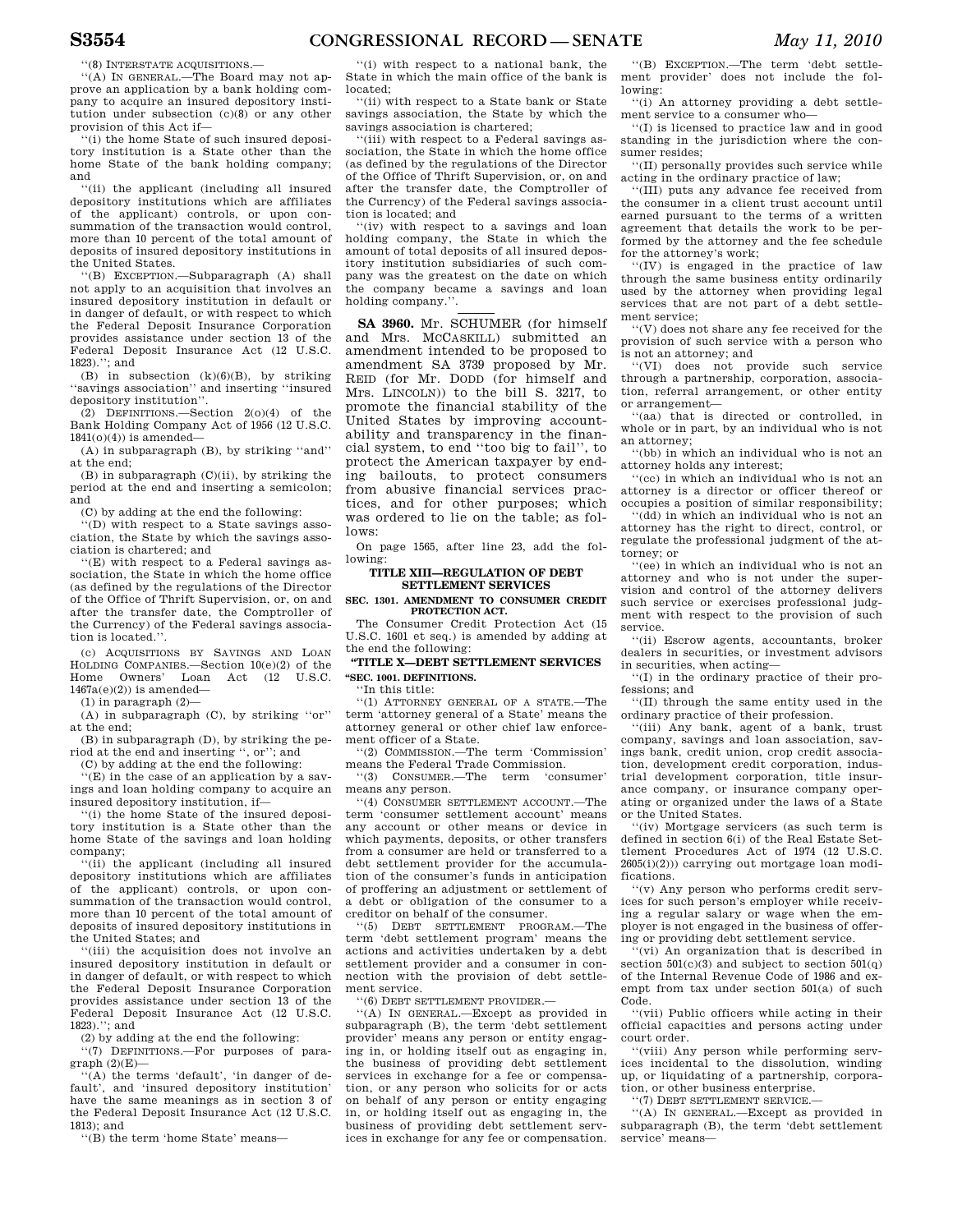''(i) offering to provide advice or service, or to act or acting as an intermediary between or on behalf of a consumer and one or more of a consumer's creditors, where the primary purpose of the advice, service, or action is to obtain a settlement, adjustment, or satisfaction of the consumer's debt to a creditor in an amount less than the full amount of the principal amount of the debt or in an amount less than the current outstanding balance of the debt; or

''(ii) offering to provide services related to or providing services advising, encouraging, assisting, or counseling a consumer to accumulate funds for the primary purpose of proposing, obtaining, or seeking to obtain a settlement, adjustment, or satisfaction of the consumer's debt to a creditor in an amount less than the full amount of the principal amount of the debt or in an amount less than the current outstanding balance of the debt.

''(B) EXCEPTION.—The term 'debt settlement service' does not include services of an attorney in providing information, advice, or legal representation with respect to filing a case or proceeding under title 11, United States Code.

''(8) ENROLLMENT FEE.—The term 'enrollment fee' means any fee, obligation, or compensation paid or to be paid by the consumer to a debt settlement provider in consideration of or in connection with establishing a contract or other agreement with a consumer related to the provision of debt settlement service.

''(9) MAINTENANCE FEE.—The term 'maintenance fee' means any fee, obligation, or compensation paid or to be paid by a consumer on a periodic basis to a debt settlement provider in consideration of maintaining the relationship and services to be provided by a debt settlement provider in accordance with a contract with a consumer related to the provision of debt settlement service.

''(10) PRINCIPAL AMOUNT OF THE DEBT.—The term 'principal amount of the debt' means the total amount or outstanding balance owed by a consumer to one or more creditors for a debt that is included in a contract for debt settlement service at the time when the consumer enters into a contract for debt settlement service pursuant to section 1002(a).

'(11) SETTLEMENT FEE.-The term 'settlement fee' means any fee, obligation, or compensation paid or to be paid by a consumer to a debt settlement provider in consideration of or in connection with an agreement or other arrangement on the part of a creditor to accept less than the principal amount of the debt as satisfaction of the creditor's claim against the consumer.

# **''SEC. 1002. REQUIRED ACTS.**

# ''(a) CONTRACT REQUIRED.—

''(1) IN GENERAL.—A debt settlement provider may not provide a debt settlement service to a consumer or receive any fee from a consumer for a debt settlement service without a written contract described in paragraph (2) that is signed by the consumer.

''(2) CONTRACT CONTENTS.—A contract described in this paragraph is a contract between a debt settlement provider and a consumer for debt settlement services that includes the following:

''(A) The name and address of the consumer.

''(B) The date of execution of the contract. ''(C) The legal name of the debt settlement provider, including any other business names used by the debt settlement provider.

''(D) The corporate address and regular business address, including a street address, of the debt settlement provider.

''(E) The license or registration number under which the debt settlement provider is licensed or registered if the consumer resides in a State that requires a debt settlement provider to obtain a license or registration as a condition of providing debt settlement service in that State.

''(F) The telephone number at which the consumer may speak with a representative of the debt settlement provider during normal business hours.

''(G) A complete list of the consumer's accounts, debts, and obligations covered under the debt settlement service covered by the contract, including the name of each creditor and principal amount of each debt.

''(H) A description of the services to be provided by the debt settlement provider, including the expected timeframe for settlement for each account, debt, or obligation included in subparagraph (G).

''(I) A clear and conspicuous itemized list of all fees, including any enrollment fee and settlement fees to be paid by the consumer to the debt settlement provider, and the date, approximate date, or circumstances under which each fee will become due.

''(J) A clear and conspicuous statement of a good faith estimate of the total amount of all fees to be collected by the debt settlement provider from the consumer for the provision of debt settlement service under the contract.

''(K) A clear and conspicuous statement of the proposed savings goals for the consumer, stating the amount to be saved per month or other period, the time period over which the savings goals extend, and the total amount of the savings expected to be paid by the consumer pursuant to the terms of the contract.

''(L) A notice to the consumer that unless the consumer is insolvent, if a creditor settles a debt for an amount less than the consumer's current outstanding balance at the time of settlement, the consumer may incur a tax liability.

''(M) A written notice to the consumer, which includes a form that the consumer may use and the address to which the form may be returned to the debt settlement provider, that the consumer may cancel the contract pursuant to the provisions of section 1006.

''(N) A written notice to the consumer of the cancellation and refund rights set forth in section 1006, including notice of any related rules promulgated by the Commission under section 1010.

''(b) NOTIFICATION REQUIRED.—A debt settlement provider shall, before the earlier of the date of entering into a written contract with a consumer for debt settlement services or rendering debt settlement services to a consumer, provide to the consumer in writing the following:

 $(1)$  An individualized financial analysis of the consumer, including an assessment of the consumer's income, expenses, and debts.

''(2) A description of the debt settlement service being offered to the consumer by the debt settlement provider, including the following:

''(A) A description of the debt settlement program being offered as part of the service. ''(B) A list of each of the consumer's debts, creditors, and debt collectors that will be covered under the program.

''(3) A statement containing the following: ''(A) A good-faith estimate of the length of time it will take to achieve settlement of each debt covered under the program.

''(B) The specific time by which the debt settlement service provider will make a bona fide settlement offer to each creditor and debt collector covered under the program.

''(C) The total amount of debt owed by the consumer to each creditor covered under the program.

''(D) An estimate of the total and the monthly savings the consumer will be required to accumulate to complete the program.

''(4) A clear and conspicuous statement that—

''(A) the consumer remains legally obligated to make periodic or scheduled payments to creditors while participating in a debt settlement program; and

''(B) the debt settlement provider will not make any periodic or scheduled payments to creditors on behalf of the consumer.

''(5) A clear and conspicuous notice to the consumer that—

''(A) the utilization of debt settlement service may not be suitable for all consumers;

''(B) the utilization of debt settlement service may adversely impact the consumer's credit history and credit score;

''(C) the consumer may inquire about other means of dealing with indebtedness, including nonprofit credit counseling and bankruptcy;

''(D) the failure to make periodic or scheduled payments to a creditor—

''(i) is likely to affect adversely the consumer's creditworthiness;

''(ii) may result in continued collection activity by creditors or debt collectors;

''(iii) may result in the consumer being sued by one or more creditors or debt collectors, and in the garnishment of the consumer's wages; and

''(iv) may increase the amount of money the consumer owes to one or more creditors or debt collectors due to the imposition by the creditor of interest charges, late fees, and other penalty fees; and

''(E) any savings the consumer realizes from use of a debt settlement service may be taxable income.

''(c) DETERMINATION OF BENEFIT TO CON-SUMERS REQUIRED.—A debt settlement provider may not enter into a written contract with a consumer unless the debt settlement provider makes written determinations, supported by the financial analysis, that—

''(1) the consumer can reasonably meet the requirements of the proposed debt settlement program included in the debt settlement service offered to the consumer, including the fees and the periodic savings amounts set forth in the savings goals under the program;

''(2) there is a net tangible financial benefit to the consumer of entering into the proposed debt settlement program; and

''(3) the debt settlement program is suitable for the consumer at the time the contract is to be signed.

''(d) CHOICE OF LANGUAGE.—If a debt settlement provider communicates with a consumer primarily in a language other than English, the debt settlement provider shall furnish to the consumer a translation of the disclosures and documents required by this title in that other language.

''(e) MONTHLY STATEMENTS REQUIRED.—A debt settlement provider shall, not less frequently than monthly, provide each consumer with which it has a contract for the provision of debt settlement service a statement of account balances, fees paid, settlements completed, remaining debts, and any other term considered appropriate by the Commission.

# **''SEC. 1003. PROHIBITED ACTS.**

''(a) LOANS.—A debt settlement provider may not make loans or offer credit or solicit or accept any note, mortgage, or negotiable instrument other than a check signed by the consumer and dated no later than the date of signature.

(b) CONFESSION OF JUDGMENT.—A debt settlement provider may not take any confession of judgment or power of attorney to confess judgment against the consumer or appear as the consumer or on behalf of the consumer in any judicial or non-judicial proceedings.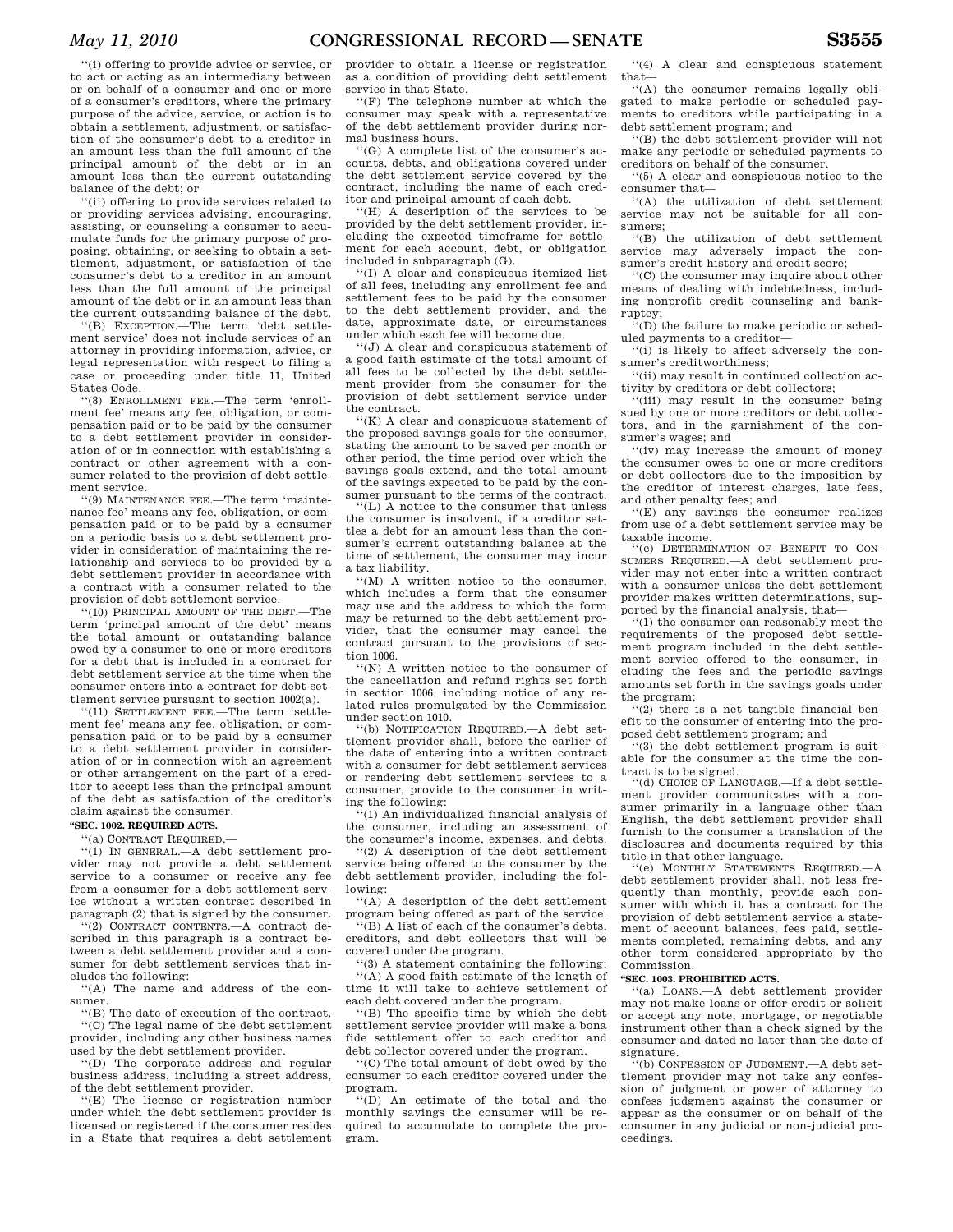"(c) RELEASE OR WAIVER OF OBLIGATION.debt settlement provider may not take any release or waiver of any obligation to be performed on the part of the debt settlement provider or any right of the consumer.

''(d) RECEIPT OF THIRD-PARTY COMPENSA-TION.—A debt settlement provider may not receive any cash, fee, gift, bonus, premium, reward, or other compensation from any person other than the consumer explicitly for the provision of debt settlement service to that consumer, without prior disclosure of such to the consumer.

''(e) CONFIDENTIALITY.—In the absence of a subpoena issued to compel disclosure, a debt settlement provider may not (without prior written consent of the consumer) disclose to anyone the name or any personal information of a consumer for whom the debt settlement provider has provided or is providing debt settlement service other than to a consumer's own creditors or the debt settlement provider's agents, affiliates, or contractors for the purpose of providing debt or settlement service.

''(f) MISREPRESENTATION, OMISSION, AND FALSE PROMISES.—A debt settlement provider may not misrepresent, directly or by implication, any material fact, make a material omission, or make a false promise directed to one or more consumers in connection with the solicitation, offering, contracting or provision of debt settlement service, including the following:

''(1) The total costs to purchase, receive, or use the services, or the nature of the services to be provided.

''(2) Any material restriction, limitation, or condition to receive the offered debt settlement service.

''(3) Any material aspect of the performance, efficacy, nature, or central characteristics of the offered debt settlement service.

''(4) Any material aspect of the nature of terms of the seller's cancellation policies.

'(5) Any claim of affiliation with, or endorsement or sponsorship by, any person or government entity.

''(6) Any material aspect of any debt settlement service, including the following:

''(A) The amount of time necessary to achieve settlement of all debt.

''(B) The amount of money or the percentage of the debt amount that the consumer must accumulate before the provider will initiate attempts with the consumer's creditors or debt collectors to settle the debt.

''(C) The effect of the service on a consumer's creditworthiness.

''(D) Whether the provider is a nonprofit or a for-profit entity.

''(g) PURCHASING OF DEBTS.—A debt settlement provider may not purchase debts or engage in the practice or business of debt collection.

''(h) SECURED DEBT.—A debt settlement provider may not include in a debt settlement agreement any secured debt.

''(i) UNFAIR OR DECEPTIVE ACTS OR PRAC-TICES.—A debt settlement provider may not employ any unfair, or deceptive act or practice, including the omission of any material information.

''(j) LIMITATION ON COMMUNICATION.—A debt settlement provider may not—

''(1) obtain a power of attorney or other authorization from a consumer that prohibits or limits the consumer or any creditor from communication directly with one another; or

 $(2)$  represent, expressly or by implication, that a consumer cannot or should not contact or communicate with any creditor. **''SEC. 1004. FEES.** 

''(a) TYPES OF FEES PERMITTED.—The types of fees that a debt settlement provider may charge a consumer are the following:

''(1) Enrollment fees.

(2) Settlement fees.

''(b) TYPES OF FEES PROHIBITED.—All fee types not included under subsection (a) are prohibited, including maintenance fees.

'(c) ENROLLMENT FEE AMOUNTS.-The amount of an enrollment fee charged by a debt settlement provider shall not exceed the lesser of—

''(1) the amount that is reasonable and commensurate to the debt settlement service provided to a consumer; and

''(2) \$50.

''(d) DEBT SETTLEMENT FEE AMOUNTS.—The amount of a settlement fee charged by a debt settlement provider shall not exceed the lesser of—

''(1) the amount that is reasonable and commensurate to the debt settlement service provided to a consumer; and

''(2) the amount that is 10 percent of the difference between—

''(A) the principal amount of that debt; and ''(B) the amount—

''(i) paid by the debt settlement provider to the creditor pursuant to a settlement negotiated by the debt settlement provider on behalf of the consumer as full and complete satisfaction of the creditor's claim with regard to that debt; or

''(ii) negotiated by the debt settlement provider and paid by the consumer to the creditor pursuant to a settlement negotiated by the debt settlement provider on behalf of the consumer as full and complete satisfaction of the creditor's claim with regard to that debt.

'(e) TIMING OF DEBT SETTLEMENT FEES.-- A debt settlement provider shall not collect any debt settlement fee from a consumer until—

''(1) a creditor enters into a legally enforceable written agreement with the consumer, in a form prescribed by the Commission, to accept funds in a specific dollar amount as full and complete satisfaction of the creditor's claim with regard to that debt; and

''(2) those funds are provided—

''(A) by the debt settlement provider on behalf of the consumer; or

''(B) directly by the consumer to the creditor pursuant to a settlement negotiated by the debt settlement provider.

**''SEC. 1005. CONSUMER SETTLEMENT ACCOUNTS.**  ''(a) TRUST ACCOUNT REQUIRED.—A debt settlement provider who receives funds from a consumer shall hold all funds received for a consumer settlement account in a properly designated trust account in a federally insured depository institution. Such funds shall remain the property of the consumer until the debt settlement provider disburses the funds to a creditor on behalf of the consumer as full or partial satisfaction of the consumer's debt to the creditor or the creditor's claim against the consumer.

'(b) INDEPENDENT ADMINISTRATION OF AC-COUNT.—A debt settlement provider may not hold funds received for a consumer settlement account under subsection (a) in an account administered by an entity that—

''(1) is owned by, controlled by, or in any way affiliated with the debt settlement service provider; or

''(2) gives or accepts any money or other compensation in exchange for referrals of business involving the debt settlement service provider.

''(c) LIMITATIONS.—A debt settlement service provider shall not—

''(1) be named on a consumer's bank account;

''(2) take a power of attorney in a consumer's bank account;

''(3) create a demand draft on a consumer's bank account;

''(4) exercise any control over any bank account held by or on behalf of the consumer; or

''(5) obtain any information about a consumer's bank account from any person other than the consumer, except information obtained with the consumer's permission from the consumer's settlement account as necessary to comply with the requirements of section 1002(e).

# **''SEC. 1006. CANCELLATION OF CONTRACT.**

''(a) IN GENERAL.—A consumer may cancel a contract with a debt settlement provider at any time.

''(b) REFUNDS.—

''(1) CANCELLATION WITHIN 90 DAYS OR UPON VIOLATION OF THIS TITLE.—If a consumer cancels a contract with a debt settlement provider not later than 90 days after the date of the execution of the contract or at any time upon a violation of a provision of this title by the debt settlement provider, the debt settlement provider shall refund to the consumer all—

''(A) fees paid to the debt settlement provider by the consumer, with the exception of any earned settlement fee; and

''(B) funds paid by the consumer to the debt settlement provider that—

''(i) have accumulated in a consumer settlement account; and

''(ii) the debt settlement provider has not disbursed to creditors.

''(2) CANCELLATIONS AFTER 90 DAYS.—If a consumer cancels a contract with a debt settlement provider later than 90 days after the date of the execution of the contract and for any reason other than for a violation of a provision of this title by the debt settlement provider, the debt settlement provider shall refund to the consumer—

''(A) half of all of the fees collected from the consumer, with the exception of any earned settlement fees; and

''(B) all funds paid by the consumer to the debt settlement provider that have accumulated in a consumer settlement account and which the debt service provider has not disbursed to creditors.

''(3) TIMING OF REFUNDS.—A debt settlement provider shall make any refund required under this subsection not later than 5 business days after a notice of cancellation is made on behalf of the consumer under subsection (d).

''(4) STATEMENT OF ACCOUNT.—A debt settlement provider making a refund to a consumer under this subsection shall include with such refund a full statement of account showing the following:

''(A) The fees received by the debt settlement provider from the consumer.

''(B) The fees refunded to the consumer by the debt settlement provider.

''(C) The savings of the consumer held by the debt settlement provider.

''(D) The payments made by the debt settlement provider to creditors on behalf of the consumer.

''(E) The settlement fees earned, if any, by the debt settlement provider by settling debt on behalf of the consumer.

''(F) The savings of the consumer refunded to the consumer by the debt settlement provider.

''(c) REVOCATION OF POWERS OF ATTORNEY AND DIRECT DEBIT AUTHORIZATIONS.—Upon cancellation of a contract by a consumer—

''(1) all powers of attorney and direct debit authorizations granted to the debt settlement provider by the consumer are revoked and voided; and

''(2) the debt settlement provider shall immediately take any action necessary to reflect cancellation of the contract, including notifying the recipient of any direct debit authorization.

''(d) NOTICE OF CANCELLATION TO CREDI-TORS.—Upon the cancellation of a contract under this section of the Act, the debt settlement provider shall provide timely notice of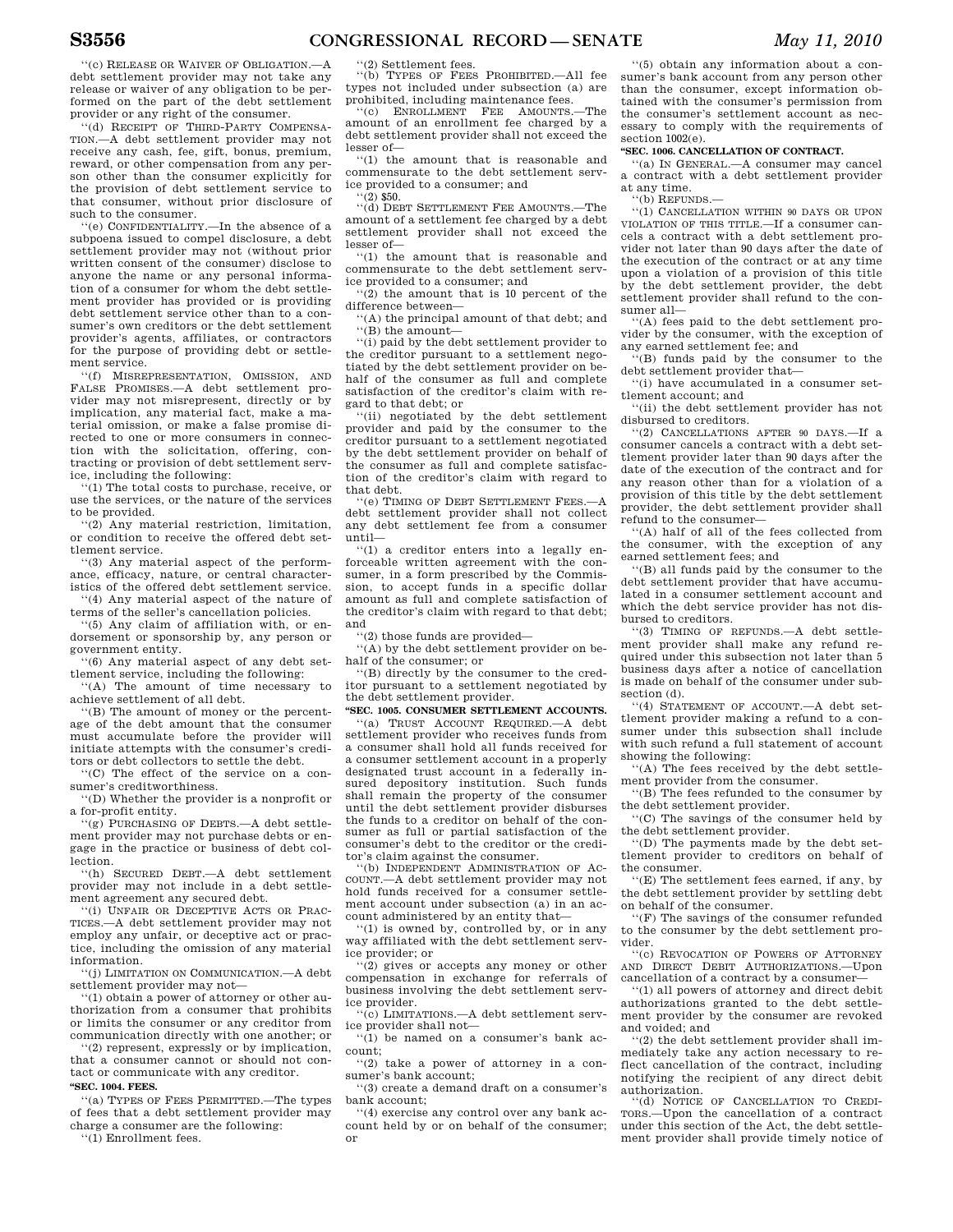the cancellation of such contract to each of the creditors with whom the debt settlement provider has had any prior communication on behalf of the consumer in connection with the provision of any debt settlement service. **''SEC. 1007. OBLIGATION OF GOOD FAITH.** 

''A debt settlement provider shall act in good faith in all matters under this title. **''SEC. 1008. INVALIDATION OF CONTRACTS.** 

''(a) CONSUMER WAIVERS INVALID.—A waiver by a consumer of any protection provided or any right of the consumer under this title—

''(1) is void; and

''(2) may not be enforced by any other person.

''(b) ATTEMPT TO OBTAIN WAIVER.—Any attempt by any person to obtain a waiver from any consumer of any protection provided by or any right or protection of the consumer or any obligation or requirement of the debt settlement provider under this title shall be considered a violation of a provision of this title.

''(c) CONTRACTS NOT IN COMPLIANCE.—Any contract for a debt settlement service that does not comply with the provisions of this title—

''(1) shall be treated as void;

''(2) may not be enforced by any other person; and

 $(3)$  upon notice of a void contract, a refund by the debt settlement provider to the consumer shall be made as if the contract had been cancelled as provided in section 1006(b)(1) of this title.

# **''SEC. 1009. ADVERTISING, MARKETING, AND COM-MUNICATION PRACTICES.**

''A debt settlement provider shall not state or imply claims, results, or outcomes in any advertising, marketing, or other communication with consumers that represent or reflect results or outcomes, including about the percentage or dollar amount by which debt may be reduced or the amount a consumer may save or the historical experience of its customers with respect to debt reduction, that—

''(1) are materially different from the actual average result or outcome achieved by that debt settlement provider on all of the debt of consumers who enter the program; or

''(2) are not verified by an independent audit that documents that the described result or outcome was achieved for all debt enrolled in the program by at least 80 percent of the customers who began the service in the most recent 2 calendar year period.

#### **''SEC. 1010. RULEMAKING BY FEDERAL TRADE COMMISSION.**

'(a) IN GENERAL.—Notwithstanding title X of the Restoring American Financial Stability Act of 2010, the Commission may prescribe rules with respect to advertising and marketing practices, record retention, provision of accountings to consumers, and such other matters as the Commission considers necessary to improve the consumer experience with debt settlement providers.

''(b) DEBT RELIEF SERVICE RULES.—

''(1) IN GENERAL.—Except as provided in paragraph (2), the Commission may prescribe rules with respect to the providers of debt relief service not otherwise covered by this title.

''(2) EXCEPTION.—Any rule prescribed under paragraph (1) shall not be applicable to or otherwise include services provided by those persons or entities identified in section 1001(6)(B) or section 1001(7)(B).

''(3) DEBT RELIEF SERVICE DEFINED.—In this subsection, the term 'debt relief service' means any service represented, directly or by implication, to renegotiate, or in any way alter the terms of payment or other terms of the debt between a consumer and one or more unsecured creditors or debt collectors, including a reduction in the balance, interest rate, or fees owed by a consumer to an unsecured creditor or debt collector.

''(c) PROCEDURE.—All rulemaking under this title shall be conducted in accordance with section 553 of title 5, United States Code, and shall not be subject to other procedures set forth in section 18 of the Federal Trade Commission Act (15 U.S.C. 57a).

# **''SEC. 1011. CIVIL LIABILITY.**

''(a) LIABILITY ESTABLISHED.—Any debt settlement provider who fails to comply with any provision of this title with respect to any consumer shall be liable to such consumer in an amount equal to the sum of the amounts determined under each of the following:

''(1) ACTUAL DAMAGES.—The greater of—

''(A) the amount of any actual damage sustained by such consumer as a result of such failure; or

''(B) any amount paid by the consumer to the debt settlement provider.

''(2) STATUTORY DAMAGES.—An amount determined by the court of not less than \$1,000 nor more than \$5,000 per violation.

''(3) PUNITIVE DAMAGES.—

''(A) INDIVIDUAL ACTIONS.—In the case of any action by an individual, such additional amount as the court may allow.

''(B) CLASS ACTIONS.—In the case of a class action, the sum of—

''(i) the aggregate of the amount which the court may allow for each named plaintiff; and

''(ii) the aggregate of the amount which the court may allow for each other class member, without regard to any minimum individual recovery.

''(4) ATTORNEYS' FEES.—In the case of any successful action to enforce any liability under paragraph  $(1)$ ,  $(2)$ , or  $(3)$ , the costs of the action, together with reasonable attorneys' fees.

''(b) FACTORS TO BE CONSIDERED IN AWARD-ING PUNITIVE DAMAGES.—In determining the amount of any liability of any debt settlement provider under subsection (a)(2), the court shall consider, among other relevant factors—

''(1) the frequency and persistence of noncompliance by the debt settlement provider;

''(2) the nature of the noncompliance; ''(3) the extent to which such noncompliance was intentional; and

''(4) in the case of any class action, the number of consumers adversely affected.

**''SEC. 1012. ENFORCEMENT BY FEDERAL TRADE COMMISSION.** 

''(a) IN GENERAL.—Notwithstanding title X of the Restoring American Financial Stability Act of 2010, the Commission shall enforce the provisions of this title in the same manner, by the same means, and with the same jurisdiction, powers, and duties as though all applicable terms and provisions of the Federal Trade Commission Act (15 U.S.C. 41 et seq.) were incorporated into and made part of this title.

''(b) UNFAIR OR DECEPTIVE ACTS OR PRAC-TICES.—A failure to comply with a provision of this title or a violation of a rule prescribed under section 1010 shall be treated as a violation of a rule defining an unfair or deceptive act or practice prescribed under section 18(a)(1)(B) of the Federal Trade Commission Act (15 U.S.C. 57a(a)(1)(B)).

# **''SEC. 1013. ACTION BY STATES.**

''(a) IN GENERAL.—In any case in which the attorney general of a State has reason to believe that an interest of the residents of the State has been or is threatened or adversely affected by the engagement of any person subject to a provision of this title or a rule prescribed under section 1010 in a practice that violates such provision or rule, the State may, as parens patriae, bring a civil

action on behalf of the residents of the State in an appropriate district court of the United States or other court of competent jurisdiction—

''(1) to enjoin that practice;

''(2) to enforce compliance with the provision or rule; or

''(3) to obtain damages under section 1011 on behalf of residents of the State.

''(b) ATTORNEYS' FEES.—In the case of any successful action under paragraph (1), (2), or (3) of subsection (a), the attorney general of the State bringing the action shall be awarded the costs of the action and reasonable attorneys' fees as determined by the court.

''(c) RIGHTS OF FEDERAL TRADE COMMIS- $STON$ 

''(1) NOTICE TO FEDERAL TRADE COMMIS-SION.—

''(A) IN GENERAL.—Except as provided in subparagraph (C), the attorney general of a State shall notify the Federal Trade Commission in writing of any civil action under subsection (a), prior to initiating such civil action.

''(B) CONTENTS.—The notice required by subparagraph (A) shall include a copy of the complaint to be filed to initiate such civil action.

''(C) EXCEPTION.—If it is not feasible for the attorney general of a State to provide the notice required by subparagraph (A), the State shall provide notice immediately upon instituting a civil action under subsection (a).

''(2) INTERVENTION BY FEDERAL TRADE COM-MISSION.—Upon receiving notice required by paragraph (1) with respect to a civil action, the Commission may—

''(A) intervene in such action; and

''(B) upon intervening— ''(i) be heard on all matters arising in such

civil action;

''(ii) remove the action to the appropriate district court of the United States; and

''(iii) file petitions for appeal of a decision in such action.

''(d) INVESTIGATORY POWERS.—Nothing in this section may be construed to prevent the attorney general of a State from exercising the powers conferred on such attorney general by the laws of such State to conduct investigations or to administer oaths or affirmations or to compel the attendance of witnesses or the production of documentary and other evidence.

''(e) EFFECT OF ACTION BY FEDERAL TRADE COMMISSION.—If the Federal Trade Commission institutes a civil action or an administrative action to enforce a violation of a provision of this title or a rule prescribed under section 1010, no State may, during the pendency of such action, bring a civil action under subsection (a) against any defendant named in the complaint of the Commission for violation of a provision of this title or rule prescribed under section 1010 that is alleged in such complaint.

''(f) ACTIONS BY OTHER STATE OFFICIALS.—

''(1) IN GENERAL.—In addition to actions brought by an attorney general of a State under subsection (a), an action may be brought by officials in a State who are so authorized.

''(2) SAVINGS PROVISION.—Nothing contained in this section may be construed to prohibit an authorized official of a State from proceeding in a court of such State on the basis of an alleged violation of any civil or criminal statute of such State.

# **''SEC. 1014. STATUTE OF LIMITATIONS.**

''Any action to enforce any liability under section 1011 may be brought before the later of—

''(1) the end of the 5-year period beginning on the date of the occurrence of the violation involved; or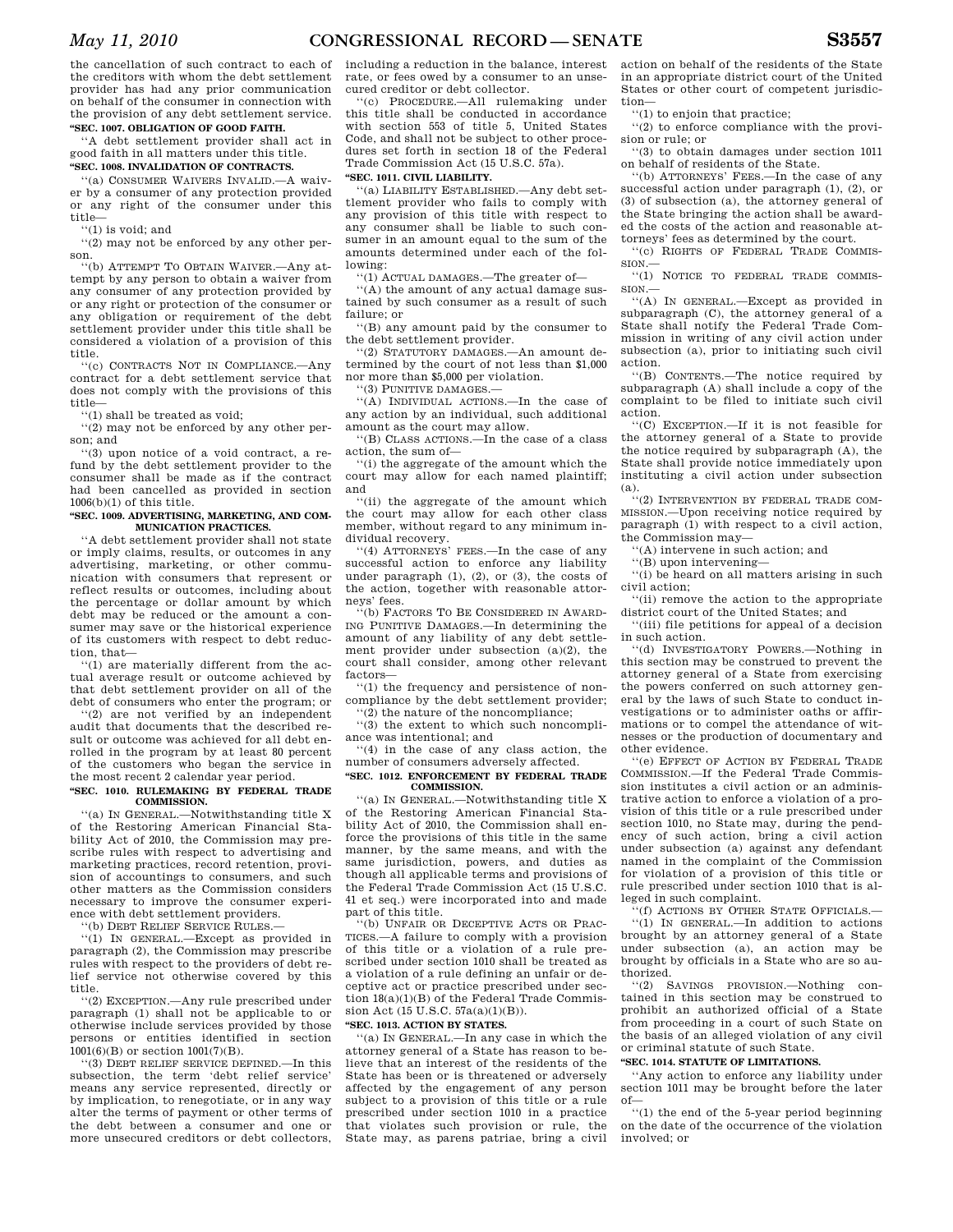''(2) in any case in which any debt settlement provider has materially and willfully misrepresented any information that the debt settlement provider is required, by any provision of this title, to disclose to any consumer and that is material to the establishment of the debt settlement provider's liability to the consumer under this title, the end of the 5-year period beginning on the date of the discovery by the consumer of the violation.

# **''SEC. 1015. RELATION TO STATE LAW.**

''This title shall not annul, alter, affect, or exempt any person subject to the provisions of this title from complying with the law of any State except to the extent that such law is inconsistent with any provision of this title, and then only to the extent of the inconsistency. For purposes of this section, a State statute, regulation, order, or interpretation is not inconsistent with the provisions of this title if the protection such statute, regulation, order, or interpretation affords any person is greater than the protection provided under this title and any subsequent amendments. Nothing in this title shall limit or prohibit a State from prohibiting or otherwise restricting the provision of debt settlement services, or imposing and administering a system of additional requirements, prohibitions, registration, or licensure.''.

# **SEC. 1302. INITIAL REGULATIONS.**

(a) IN GENERAL.—Not later than 60 days after the date of the enactment of this Act, the Federal Trade Commission shall commence a rulemaking to prescribe the following:

(1) The form of the written notices required under subparagraphs (M) and (N) of subsection  $(a)(2)$  and subsection  $(b)(5)$  of section 1002 of the Consumer Credit Protection Act, as added by section 1301 of this title.

(2) The form of the statement required under subsection (e) of such section 1002.

(3) The form for an agreement described in section  $1004(e)(1)$  of such Act.

(b) DEADLINE.—The Federal Trade Commission shall complete the rulemaking required by subsection (a) not later than 1 year after the date of the enactment of this Act.

(c) PROCEDURE.—All rulemaking under subsection (a) shall be conducted in accordance with section 553 of title 5, United States Code, and shall not be subject to other procedures set forth in section 18 of the Federal Trade Commission Act (15 U.S.C. 57a).

# **SEC. 1303. EFFECTIVE DATE.**

Title X of the Consumer Credit Protection Act, as added by section 1301 of this title, shall take effect on the date that is 60 days after the date of the enactment of this Act.

**SA 3961.** Mr. BROWNBACK submitted an amendment intended to be proposed to amendment SA 3739 proposed by Mr. REID (for Mr. DODD (for himself and Mrs. LINCOLN)) to the bill S. 3217, to promote the financial stability of the United States by improving accountability and transparency in the financial system, to end ''to big to fail'', to protect the American taxpayer by ending bailouts, to protect consumers from abusive financial services practices, and for other purposes; which was ordered to lie on the table; as follows:

On page 1258, line 7, insert ", as such amount is indexed for inflation,'' before ''and''.

On page 1258, line 10, insert '', as such amount is indexed for inflation,'' before 'and''.

On page 1267, line 18, insert before the semicolon '', as such amount is indexed for inflation''.

On page 1267, line 20, insert before the period '', as such amount is indexed for inflation'

On page 1267, strike line 21 and all that follows through page 1270, line 21, and insert the following:

(b) ENFORCEMENT.—Notwithstanding any other provision of this title, the prudential regulator of a person described in subsection (a) shall have exclusive authority to enforce compliance with respect to such person.

(c) RULEMAKING AUTHORITY.—

(1) IN GENERAL.—Notwithstanding any other provision of this title, the prudential regulators may exercise concurrent authority with the Bureau to promulgate regulations under the federal consumer laws with respect to a person described in subsection  $\frac{(a)}{(2)}$ 

PREEMPTION.—A regulation promulgated by the prudential regulators under the enumerated consumer laws shall occupy the field and preempt any regulation promulgated by the Bureau.

(d) CLARIFICATION OF EXISTING AUTHORITY OF PRUDENTIAL REGULATORS.—No provision of this title may be construed as altering, amending, or affecting the authority of the prudential regulators to exercise supervisory or enforcement authority, order assessments, or initiate enforcement proceedings with respect to a person described in subsection (a).

**SA 3962.** Mr. MERKLEY (for himself, Ms. KLOBUCHAR, Mr. SCHUMER, Ms. SNOWE, Mr. BROWN of Massachusetts, Mr. BEGICH, Mrs. BOXER, Mr. DODD, Mr. KERRY, Mr. FRANKEN, and Mr. LEVIN) submitted an amendment intended to be proposed to amendment SA 3739 proposed by Mr. REID (for Mr. DODD (for himself and Mrs. LINCOLN)) to the bill S. 3217, to promote the financial stability of the United States by improving accountability and transparency in the financial system, to end ''too big to fail'', to protect the American taxpayer by ending bailouts, to protect consumers from abusive financial services practices, and for other purposes; as follows:

On page 1430, between lines 7 and 8, insert the following:

# **SEC. 1074. PROHIBITED PAYMENTS TO MORT-GAGE ORIGINATORS.**

Section 129 of the Truth in Lending Act (15 U.S.C. 1639) is amended by inserting after subsection (j) the following: ''(k) PROHIBITION ON STEERING INCEN-

TIVES.—

''(1) IN GENERAL.—For any consumer credit transaction secured by real property or a dwelling, no loan originator shall receive from any person and no person shall pay to a loan originator, directly or indirectly, compensation that varies based on the terms of the loan (other than the amount of the principal).

''(2) RESTRUCTURING OF FINANCING ORIGINA-TION FEE.—

''(A) IN GENERAL.—For any consumer credit transaction secured by real property or a dwelling, a loan originator may not arrange for a consumer to finance through the rate any origination fee or cost except bona fide third party settlement charges not retained by the creditor or loan originator.

 $C'(B)$  EXCEPTION.—Notwithstanding paragraph (A), a loan originator may arrange for a consumer to finance through the rate an origination fee or cost if—

''(i) the loan originator does not receive any other compensation, directly or indirectly, from the consumer except the compensation that is financed through the rate;

''(ii) no person who knows or has reason to know of the consumer-paid compensation to the loan originator, other than the consumer, pays any compensation to the loan originator, directly or indirectly, in connection with the transaction; and

''(iii) the consumer does not make an upfront payment of discount points, origination points, or fees, however denominated (other than bona fide third party settlement charges).

''(3) RULES OF CONSTRUCTION.—No provision of this subsection shall be construed as—

''(A) limiting or affecting the amount of compensation received by a creditor upon the sale of a consummated loan to a subsequent purchaser;

''(B) restricting a consumer's ability to finance, at the option of the consumer, including through principal or rate, any origination fees or costs permitted under this subsection, or the loan originator's right to receive such fees or costs (including compensation) from any person, subject to paragraph (2)(B), so long as such fees or costs do not vary based on the terms of the loan (other than the amount of the principal) or the consumer's decision about whether to finance such fees or costs; or

''(C) prohibiting incentive payments to a loan originator based on the number of loans originated within a specified period of time.

''(4) LOAN ORIGINATOR.—For the purposes of this section, the term 'loan originator'—

''(A) means any person who, for direct or indirect compensation or gain, or in the expectation of direct or indirect compensation or gain, with respect to credit to be secured by real property or a dwelling—

''(i) arranges for an extension, renewal, or continuation of such credit;

''(ii) takes an application for credit or assists a consumer in applying for such credit; or

''(iii) offers or negotiates terms of such credit;

''(B) does not include any person who is not otherwise described in subparagraph (A) and who performs purely administrative or clerical tasks on behalf of a person who is described in subparagraph (A); and

''(C) does not include a person that only performs real estate brokerage activities and is licensed or registered in accordance with applicable State law, unless the person is compensated by a lender or other loan originator or by any agent of such lender or other loan originator.''.

### **SEC. 1075. MINIMUM STANDARDS FOR RESIDEN-TIAL MORTGAGE LOANS.**

(a) IN GENERAL.—No rule, order, or guidance issued by the Bureau under this title shall be construed as requiring a depository institution to apply mortgage underwriting standards that do not meet the minimum underwriting standards required by the appropriate prudential regulator of the depository institution.

(b) ABILITY TO REPAY

(1) TILA AMENDMENT.—Section 129 of the Truth in Lending Act (15 U.S.C. 1639), as amended by section 1074 of this Act, is further amended by inserting after subsection (k) the following:

''(l) ABILITY TO REPAY.—

''(1) IN GENERAL.—No creditor may make a loan secured by real property or a dwelling unless the creditor, based on verified and documented information, determines that, at the time the loan is consummated, the consumer has a reasonable ability to repay the loan, according to its terms, and all applicable taxes, insurance, and assessments.

''(2) MULTIPLE LOANS.—If the creditor knows, or has reason to know, that 1 or more loans secured by the same real property or dwelling will be made to the same consumer,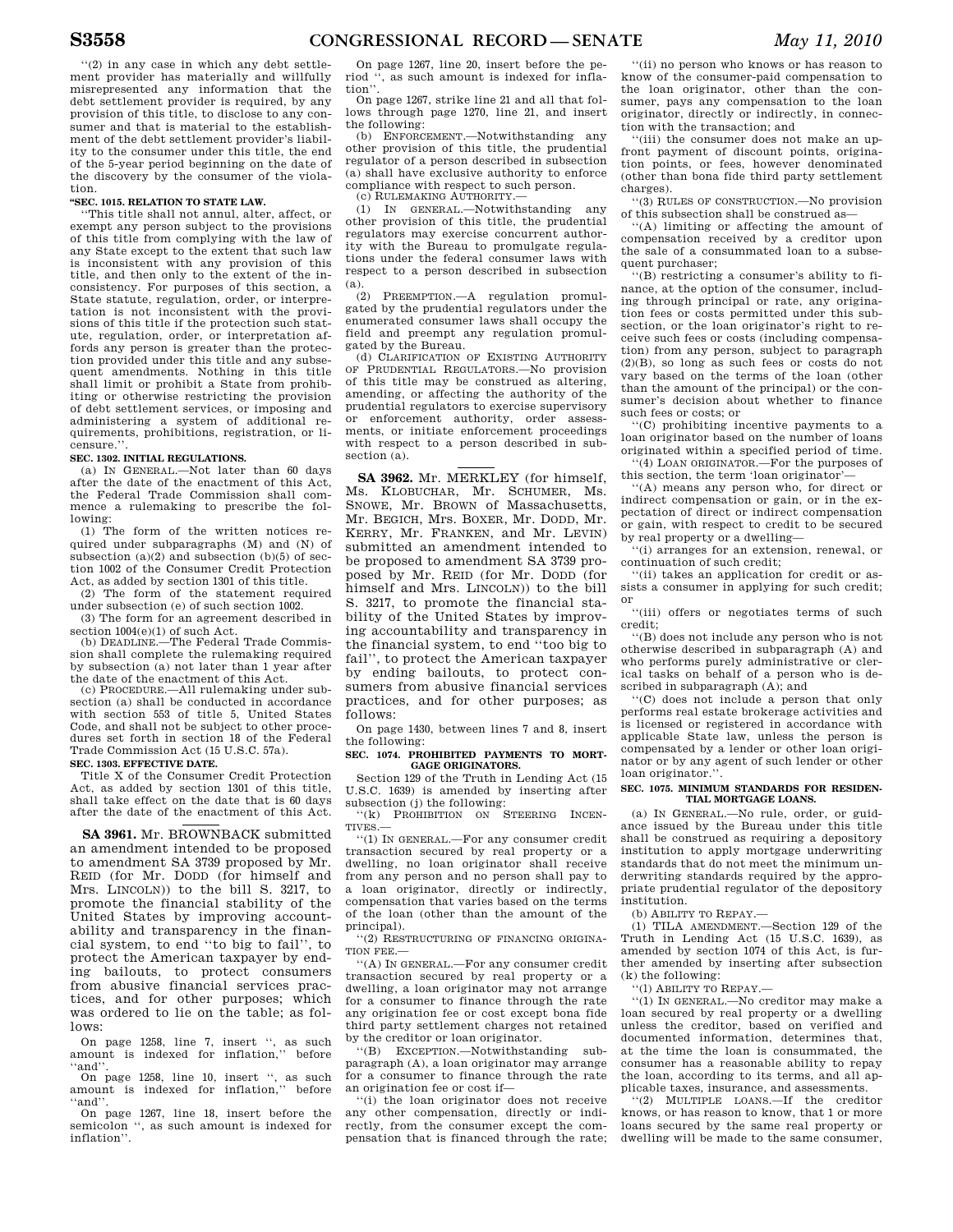the creditor shall, based on verified and documented information, determine that the consumer has a reasonable ability to repay the combined payments of all loans on the same real property or dwelling according to the terms of those loans and all applicable taxes, insurance, and assessments.

''(3) BASIS FOR DETERMINATION.—A determination under this subsection of a consumer's ability to repay a loan described in paragraph (1) shall include consideration of the consumer's credit history, current income, expected income the consumer is reasonably assured of receiving, current obligations, debt-to-income ratio or the residual income the consumer will have after paying non-mortgage debt and mortgage-related obligations, employment status, and other financial resources other than the consumer's equity in the dwelling or real property that secures repayment of the loan.

''(4) INCOME VERIFICATION.—A creditor shall verify amounts of income or assets that such creditor relies on to determine repayment ability, including expected income or assets, by reviewing the consumer's Internal Revenue Service Form W–2, tax returns, payroll receipts, financial institution records, or other third-party documents that provide reasonably reliable evidence of the consumer's income or assets. In order to safeguard against fraudulent reporting, any consideration of a consumer's income history in making a determination under this subsection shall include the verification of such income by the use of—

''(A) Internal Revenue Service transcripts of tax returns; or

''(B) a method that quickly and effectively verifies income documentation by a third party subject to rules prescribed by the Board.

''(5) PRESUMPTION OF ABILITY TO REPAY.— Any creditor with respect to any consumer loan secured by real property or a dwelling is presumed to have complied with this subsection with respect to such loan if the creditor—

''(A) verifies the consumer's ability to repay as provided in paragraphs (1), (2), (3), and (4); and

''(B) determines the consumer's ability to repay using the maximum rate permitted under the loan during the first 5 years following consummation and a payment schedule that fully amortizes the loan and taking into account current obligations and all applicable taxes, insurance, and assessments.

''(6) EXCEPTIONS TO PRESUMPTION.—Notwithstanding paragraph (5), no presumption of compliance shall be applied to a loan—

''(A) for which the regular periodic payments for the loan may—

''(i) result in an increase of the principal balance; or

''(ii) allow the consumer to defer repayment of principal.

''(B) the terms of which result in a balloon payment, where a 'balloon payment' is a scheduled payment that is more than twice as large as the average of earlier scheduled payments; or

''(C) for which the total points and fees payable in connection with the loan exceed 3 percent of the total loan amount, where 'points and fees' means points and fees as defined by section 103(aa)(4) of the Truth in Lending Act  $(15 \text{ U.S.C. } 1602(aa)(4))$ , except that, for the purposes of computing the total points and fees under this subparagraph, the total points and fees attributable to any premium for mortgage guarantee insurance provided by an agency of the Federal Government or an agency of a State shall exclude any amount of the points and fees for such insurance greater than 1 percent of the total loan amount.

''(7) EXEMPTION.—

''(A) The Board may revise, add to, or subtract from the criteria under paragraphs (5) and (6) and subparagraphs (B) and (C) of this paragraph upon a finding that such regulations are necessary or appropriate to effectuate the purposes of this title, to prevent circumvention or evasion thereof, or to facilitate compliance with this subsection.

''(B) BRIDGE LOANS.—This subsection does not apply to a temporary or 'bridge' loan with a term of 12 months or less, including to any loan to purchase a new dwelling where the consumer plans to sell a current dwelling within 12 months.

''(C) REVERSE MORTGAGES.—This subsection does not apply with respect to any reverse mortgage.

''(8) SEASONAL INCOME.—If documented income, including income from a small business, is a repayment source for an extension of credit secured by residential real estate or a dwelling, a creditor may consider the seasonality and irregularity of such income in the underwriting of and scheduling of payments for such credit."

(2) CONFORMING AMENDMENT.—Section 129 of the Truth in Lending Act (15 U.S.C. 1639), as amended by this Act, is amended—

(A) by redesignating subsections (k), (l), and (m) as subsections (m), (n), and (o), respectively; and

(B) in subsection (o), as so redesignated, by striking  $''(l)(2)$ " and inserting  $''(n)(2)$ "

On page 1430, line 8, ''**SEC. 1074**'' and insert ''**SEC. 1076**''.

On page 1441, line 1, ''**SEC. 1075**'' and insert ''**SEC. 1077**''.

On page 1442, line 10, ''**SEC. 1076**'' and insert ''**SEC. 1078**''.

**SA 3963.** Mr. BROWN of Massachusetts submitted an amendment intended to be proposed to amendment SA 3739 proposed by Mr. REID (for Mr. DODD (for himself and Mrs. LINCOLN)) to the bill S. 3217, to promote the financial stability of the United States by improving accountability and transparency in the financial system, to end 'too big to fail'', to protect the American taxpayer by ending bailouts, to protect consumers from abusive financial services practices, and for other purposes; which was ordered to lie on the table; as follows:

On page 387, line 15, strike ''by rule'' and all that follows through page 387, line 3 and insert the following: ''by rule, adjust the financial threshold for an accredited investor, as set forth in the rules of the Commission under the Securities Act of 1933, not less frequently than once every 5 years, to reflect the percentage increase in the cost of living following the date of enactment of this Act.''.

**SA 3964.** Mr. HARKIN (for himself and Ms. CANTWELL) submitted an amendment intended to be proposed to amendment SA 3739 proposed by Mr. REID (for Mr. DODD (for himself and Mrs. LINCOLN)) to the bill S. 3217, to promote the financial stability of the United States by improving accountability and transparency in the financial system, to end ''too big to fail'', to protect the American taxpayer by ending bailouts, to protect consumers from abusive financial services practices, and for other purposes; which was ordered to lie on the table; as follows:

On page 557, strike lines 4 through 14 and insert the following:

'swap execution facility' means an electronic trading system with pre-trade and post-trade transparency in which multiple participants have the ability to execute or trade swaps by accepting bids and offers made by other participants that are open to multiple participants in the system, but which is not a designated contract market.''; and

Beginning on page 773, strike line 24 and all that follows through page 774, line 7, and insert the following:

'swap execution facility' means an electronic trading system with pre-trade and post-trade transparency in which multiple participants have the ability to execute or trade swaps by accepting bids and offers made by other participants that are open to multiple participants in the system, but which is not a designated contract market.

**SA 3965.** Mr. HARKIN submitted an amendment intended to be proposed to amendment SA 3739 proposed by Mr. REID (for Mr. DODD (for himself and Mrs. LINCOLN)) to the bill S. 3217, to promote the financial stability of the United States by improving accountability and transparency in the financial system, to end ''too big to fail'', to protect the American taxpayer by ending bailouts, to protect consumers from abusive financial services practices, and for other purposes; which was ordered to lie on the table; as follows:

On page 691, strike lines 10 through 12 and insert the following:

CONTRACT MARKETS.—The governing body of the board of trade shall be constituted to facilitate, consistent with other applicable core principles and duties, consideration of the views and objectives of market participants.

**SA 3966.** Mr. GRASSLEY submitted an amendment intended to be proposed by him to the bill S. 3217, to promote the financial stability of the United States by improving accountability and transparency in the financial system, to end ''too big to fail'', to protect the American taxpayer by ending bailouts, to protect consumers from abusive financial services practices, and for other purposes; which was ordered to lie on the table; as follows:

At the appropriate place, insert the following:

# **SEC.** ll**. REVOLVING DOOR PROHIBITIONS FOR FINANCIAL REGULATORS.**

(a) IN GENERAL.—Section  $207(c)(2)(A)$  of title 18, United States Code, is amended—

(1) in clause (iv), by striking ''or'' at the end;

(2) in clause (v), by striking the period at the end and inserting a semicolon; and

(3) by adding at the end the following:

''(vi) employed by the Securities and Exchange Commission as an officer, attorney, economist, examiner, or other employee described in section 4802(b) of title 5 and who receives increased pay or additional benefits or compensation under subsection (c) or (d) of that section; or

''(vii)(I) employed by—

''(aa) the Federal Reserve System as an employee described in section 11(l) of the Federal Reserve Act (12 U.S.C. 248(l));

''(bb) the Farm Credit Administration as an employee described in section 5.11(c)(2) of the Farm Credit Act of 1971 (12 U.S.C.  $2245(c)(2)$ :

''(cc) the Federal Deposit Insurance Corporation as an employee described in section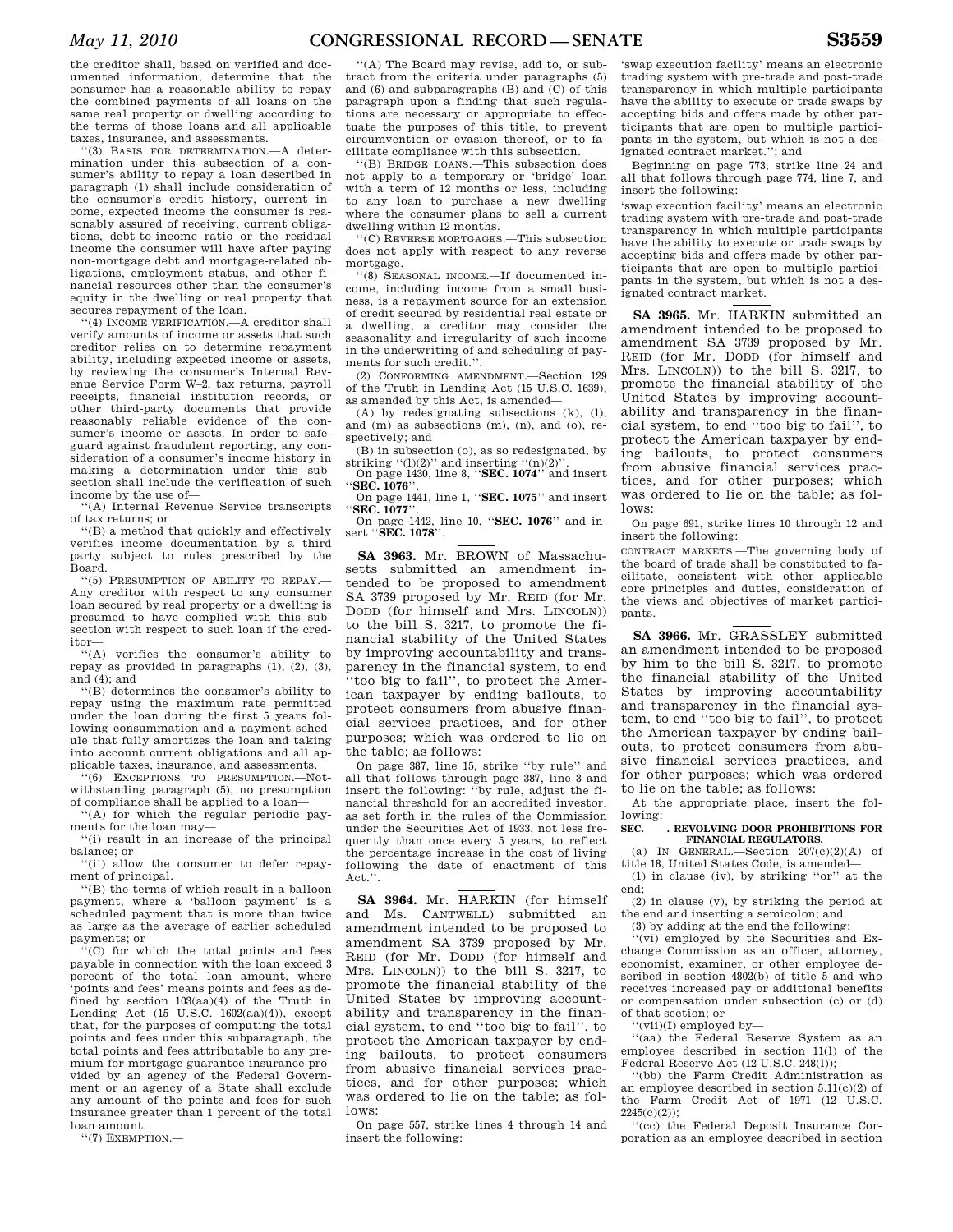9(a) of the Federal Deposit Insurance Act (12 U.S.C. 1819(a));

''(dd) the National Credit Union Administration as an employee described in section 120 of the Federal Credit Union Act (12 U.S.C. 1766);

''(ee) the Office of the Comptroller of Currency as an employee described in section 5240 of the Revised Statutes (12 U.S.C. 482) or section 206 of the Bank Conservation Act (12 U.S.C. 206);

''(ff) the Office of Federal Housing Enterprise Oversight as an employee described in section 1315 of the Federal Housing Enterprises Financial Safety and Soundness Act of 1992 (12 U.S.C. 4515);

''(gg) the Office of Thrift Supervision as an employee described in section 3(h) of the Home Owners' Loan Act (12 U.S.C. 1462a(h)); or

''(hh) the Commodities Futures Trading Commission as an employee described in section 2(a)(7) of the Commodity Exchange Act (7 U.S.C. 2(a)(7)); and

''(II) who receives increased pay or additional benefits or compensation in excess of any pay limitation under title 5, as authorized by the board, commission, or agency.''.

(b) REVOLVING DOOR REGISTRATION.— (1) DEFINITIONS.—In this subsection—

(A) the term ''covered employee'' means a

former employee of a covered financial regulator who— (i) received increased pay or additional

benefits or compensation in excess of any pay limitation under title 5, United States Code, as authorized by the covered financial regulator on or after the date of enactment of this Act; and

(ii) represents any individual, corporation, or other entity with business before the covered financial regulator that employed the employee; and

(B) the term ''covered financial regulator'' means—

(i) the Commission

(ii) the Federal Reserve System;

(iii) the Farm Credit Administration;

(iv) the Corporation;

(v) the National Credit Union Administration;

(vi) the Office of the Comptroller of Currency;

(vii) the Office of Federal Housing Enterprise Oversight;

(viii) the Office of Thrift Supervision; and (ix) the Commodities Futures Trading Commission.

(2) REGISTRATION.—

(A) IN GENERAL.—Not later than 120 days after the date of enactment of this Act, each covered financial regulator shall establish a website through which a covered employee may register and update information in accordance with subparagraph (B)

(B) REGISTRATION BY COVERED EMPLOY-EES.—A covered employee—

(i) shall register with the covered financial regulator that employed the covered employee before representing any individual, corporation, or other entity with business before the covered financial regulator, which shall include providing—

(I) the name of the covered employee and the last job title held by the covered employee at the covered financial regulator;

(II) the name of the individual, corporation, or other entity;

(III) a description of the purpose of the representation of the individual, corporation, or other entity;

(IV) a comprehensive list of all matters that the representation of the individual, corporation, or other entity will include;

(V) a comprehensive list of all matters in which the covered employee personally and substantially participated while employed by the covered financial regulator; and

(VI) a description of any restriction on the representation of the individual, corporation, or other entity under Federal law, rule, regulation, or order of the covered financial regulator;

(ii) shall, if any information provided under clause (i) changes, provide updated information to the covered financial regulator; and

(iii) may not, during the 2-year period beginning on the date on which the employment of the covered employee with the covered financial regulator terminates, influence any communication to, or appearance before any officer or employee of the covered financial regulator in connection with any matter on which an individual, corporation, or other entity represented by the covered employee seeks official action by any officer or employee of the covered financial regulator.

(3) ENFORCEMENT.—A covered financial regulator may impose a civil monetary penalty on any person that violates paragraph (2)(B) in an amount not less than \$10,000 and not more than \$100,000 for each violation.

(4) PUBLIC AVAILABILITY.—Not later than 14 days after the date on which information is provided to a covered financial regulator under paragraph (2)(B), the covered financial regulator shall make the information publicly available on the website of the covered financial regulator in a searchable form.

**SA 3967.** Mr. BINGAMAN submitted an amendment intended to be proposed to amendment SA 3739 proposed by Mr. REID (for Mr. DODD (for himself and Mrs. LINCOLN)) to the bill S. 3217, to promote the financial stability of the United States by improving accountability and transparency in the financial system, to end ''too big to fail'', to protect the American taxpayer by ending bailouts, to protect consumers from abusive financial services practices, and for other purposes; which was ordered to lie on the table; as follows:

On page 100, line 23, strike ''and'' and all that follows through ''(G) any'' on line 24 and insert the following:

(G) potential obligations to third parties in connection with credit derivative transactions between the nonbank financial company supervised by the Board of Governors or a bank holding company described in subsection (a) and the third parties that reference the company or obligations of the company; and

(H) any

**SA 3968.** Mr. TESTER (for himself, Mrs. MURRAY, and Mr. BAUCUS) submitted an amendment intended to be proposed to amendment SA 3739 proposed by Mr. REID (for Mr. DODD (for himself and Mrs. LINCOLN)) to the bill S. 3217, to promote the financial stability of the United States by improving accountability and transparency in the financial system, to end ''too big to fail'', to protect the American taxpayer by ending bailouts, to protect consumers from abusive financial services practices, and for other purposes; which was ordered to lie on the table; as follows:

On page 1235, strike lines 6 through 10 and insert the following:

(A) the Bureau shall consider—

(i) the potential benefits and costs to consumers and covered persons, including the potential reduction of access by consumers

to consumer financial products or services resulting from such rule; and

(ii) the impact of proposed rules on covered persons, as described in section 1026, and the impact on consumers in rural areas;

**SA 3969.** Mr. LEVIN (for himself and Mr. KAUFMAN) submitted an amendment intended to be proposed to amendment SA 3739 proposed by Mr. REID (for Mr. DODD (for himself and Mrs. LINCOLN)) to the bill S. 3217, to promote the financial stability of the United States by improving accountability and transparency in the financial system, to end ''too big to fail'', to protect the American taxpayer by ending bailouts, to protect consumers from abusive financial services practices, and for other purposes; which was ordered to lie on the table; as follows:

On page 370, between lines 13 and 14, insert the following:

# **SEC. 333. FDIC EXAMINATION AUTHORITY.**

(a) EXAMINATION AUTHORITY FOR INSURANCE AND ORDERLY LIQUIDATION PURPOSES.—Section 10(b)(3) of the Federal Deposit Insurance Act  $(12 \text{ U.S.C. } 1820(\text{b})(3))$  is amended by strik-<br>ing "whenever the Board" and all that fol-'whenever the Board'' and all that follows through the period at the end and inserting the following: ''or depository institution holding company whenever the Chairperson or the Board of Directors determines that a special examination of any such depository institution or depository institution holding company is necessary to determine the condition of such depository institution or depository institution holding company for insurance purposes or for purposes of title II of the Restoring American

Financial Stability Act of 2010.''. (b) ENFORCEMENT AUTHORITY.—Section 8(t) of the Federal Deposit Insurance Act (12 U.S.C.  $1818(t)$ ) is amended-

(1) in paragraph (1)—

(A) by striking ''based on an examination of an insured depository institution'' and inserting ''based on an examination of an insured depository institution or depository institution holding company''; and

(B) by striking ''with respect to any insured depository institution or'' and inserting ''with respect to any insured depository institution, depository institution holding company, or'';

 $(2)$  in paragraph  $(2)$ —

(A) by striking ''Board of Directors determines, upon a vote of its members,'' and inserting ''Board of Directors, upon a vote of its members, or the Chairperson determines'';

(B) in subparagraph (B), by striking ''or'' at the end;

(C) in subparagraph (C), by striking the period at the end and inserting ''; or''; and

(D) by adding at the end the following:

''(D) the conduct or threatened conduct (including any acts or omissions) of the depository institution holding company poses a risk to the Deposit Insurance Fund or of the exercise of authority under title II of the Restoring American Financial Stability Act of 2010, or may prejudice the interests of the depositors of an affiliated institution.'';

(3) in paragraph (3)(A), by striking ''upon a vote of the Board of Directors'' and inserting ''upon a determination by the Chairperson or upon a vote of the Board of Directors'';

 $(4)$  in paragraph  $(4)(A)$ 

(A) by striking ''any insured depository institution'' and inserting ''any insured depository institution, depository institution holding company,''; and

(B) by striking ''the institution'' and inserting ''the institution, holding company,'';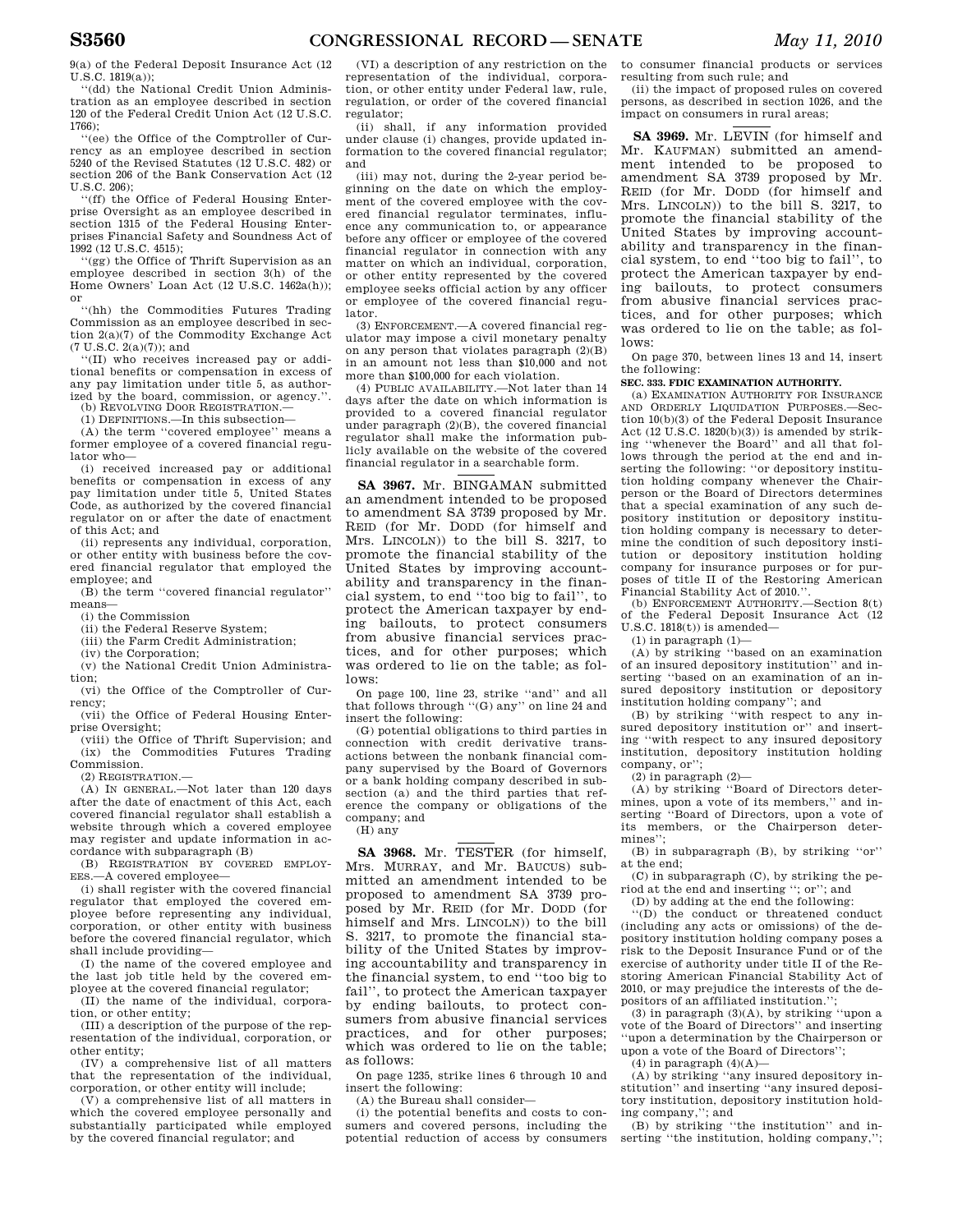(5) in paragraph (4)(B), by striking ''the institution" each place that term appears and<br>inserting "the institution, holding cominstitution, holding company,''; and

 $(6)$  in paragraph  $(5)(A)$ , by striking "an insured depository institution'' and inserting 'an insured depository institution, depository institution holding company,'

(c) BACK-UP EXAMINATION AUTHORITY FOR ORDERLY LIQUIDATION PURPOSES.—The Federal Deposit Insurance Act (12 U.S.C. 1811 et seq.) is amended by adding at the end the following:

#### **''SEC. 51. BACK-UP EXAMINATION AUTHORITY**  FOR ORDERLY LIQUIDATION PUR-**POSES.**

''The Corporation may conduct a special examination of a nonbank financial company supervised by the Board of Governors of the Federal Reserve System under section 113 of the Restoring American Financial Stability Act of 2010, if the Chairperson or the Board of Directors determines an examination is necessary to determine the condition of the company for purposes of title II of that Act.

(d) ACCESS TO INFORMATION FOR INSURANCE AND ORDERLY LIQUIDATION PURPOSES.—The Federal Deposit Insurance Act is amended by adding at the end the following:

#### **''SEC. 52. ACCESS TO INFORMATION FOR INSUR-ANCE AND ORDERLY LIQUIDATION PURPOSES.**

''(a) ACCESS TO INFORMATION.—The Corporation may, if the Corporation determines that such action is necessary to carry out its responsibilities relating to deposit insurance or orderly liquidation under this Act, title II of the Restoring American Financial Stability Act of 2010, or otherwise applicable Federal law—

''(1) obtain information from an insured depository institution, depository institution holding company, or nonbank financial company supervised by the Board of Governors of the Federal Reserve System under section 113 of the Restoring American Financial Stability Act of 2010;

''(2) obtain information from the appropriate Federal banking agency, or any regulator of a nonbank financial company supervised by the Board of Governors of the Federal Reserve System under section 113 of the Restoring American Financial Stability Act of 2010, including examination reports; and

''(3) participate in any examination, visitation, or risk-scoping activity of an insured depository institution, depository institution holding company, or nonbank financial company supervised by the Board of Governors of the Federal Reserve System under section 113 of the Restoring American Financial Stability Act of 2010.

''(b) ENFORCEMENT.—The Corporation shall have the authority to take any enforcement action under section 8 against any institution or company described in paragraph (1) of subsection (a) that fails to provide any information requested under that paragraph.

''(c) USE OF AVAILABLE INFORMATION.—The Corporation shall use, in lieu of a request for information under subsection (a), information provided to another Federal or State regulatory agency, publicly available information, or externally audited financial statements to the extent that the Corporation determines such information is adequate to the needs of the Corporation.''.

On page 1006, strike line 17 and all that follows through page 1007, line 2, and insert the following:

(A) by striking paragraph (2) and inserting the following:

''(2) STANDARDS AND OVERSIGHT.—The Commission shall set standards and exercise oversight of the procedures and methodologies, including qualitative and quantitative

data and models, used by nationally recognized statistical rating organizations, to ensure that the credit ratings issued by the nationally recognized statistical rating organizations have a reasonable foundation in fact and analysis. Nothing in this paragraph may be construed to afford a defense against any action or proceeding brought by the Commission to enforce the antifraud provisions of the securities laws.''; and

On page 1019, line 14, strike ''with respect to'' and all that follows through ''organization'' on line 18 and insert ''to ensure that the qualitative and quantitative data and models used by nationally recognized statistical rating organizations produce credit ratings that have a reasonable foundation in fact and analysis. The rules prescribed under this subsection shall require each nationally recognized statistical rating organization''.

On page 1020, line 25, strike ''and''.

On page 1021, line 15, strike the period at the end and insert the following: ''; and

''(4) to assign relatively greater credit risk to a financial product or transaction for which—

''(A) the rating organization lacks adequate historical performance data;

''(B) the assets are provided by persons with a history of providing poorly performing assets;

''(C) income from the assets will not be directly contributed to the securitization, product, or transaction;

''(D) publicly available information, including trading information, indicates that a prior rating misjudged the credit risk of the product or transaction;

''(E) the product or transaction is of sufficient complexity or novelty that the performance of the product or transaction cannot be reliably evaluated; or

''(F) there is any other feature that the Commission may specify.

On page 1023, line 5, strike ''(A)'' and insert the following:

''(A) BASIC INFORMATION.—Each nationally recognized statistical rating organization shall disclose at the beginning of the form developed under paragraph (1) basic information about each of the credit ratings that is the subject of the disclosure, including—

''(i) the latest rating provided for the product or transaction that is the subject of the disclosure;

''(ii) the date upon which the rating described in clause (i) was issued;

''(iii) whether that rating described in clause (i) was intended to be effective for less or more than 1 year after the date of issuance of the rating;

''(iv) the type of asset to which the rating described in clause (i) applies;

''(v) the history and date of any prior rating with respect to the product or transaction during the 5-year period preceding the date of the disclosure; and

''(vi) any other basic information, as the Commission may require.

 $``(B)$ On page 1025, line 19, strike ''(B)'' and insert  $\overline{C}(\overline{C})$ ".

On page 1028 between lines 4 and 5 insert

the following: ''(E) NO RELIANCE ON INADEQUATE REPORT.—

A nationally recognized statistical rating organization may not rely on a third-party due diligence report if the nationally recognized statistical rating organization has reason to believe that the report is inadequate.

On page 1042, strike line 15 and all that follows through page 1043, line 9, and insert the following:

**SEC. 939B. ELIMINATING CONFLICTS OF INTER-EST THROUGH INTERMEDIATION.** 

(a) INTERMEDIATION PROPOSAL.—Not later than 180 days after the date of enactment of this Act, the Commission, through the Office of Credit Ratings, shall issue a notice of proposed rulemaking—

(1) to establish a system that—

(A) allows an intermediary to handle the fees provided by issuers to obtain credit ratings from nationally recognized statistical rating organizations, in order to avoid conflicts of interest that arise when an issuer pays for a credit rating with respect to a financial product or transaction that the issuer plans to sell or execute; and

(B) enables such intermediary to receive fees from issuers, direct fees to nationally recognized statistical rating organizations, and create incentives to reward accurate ratings; and

(2) that directs or facilitates the formation of, or identifies, an intermediary to carry out the system described in paragraph (1).

On page 1044, between lines 2 and 3, insert the following:

# **SEC. 939D. STRENGTHENING THE ENFORCEMENT AUTHORITY OF THE COMMISSION OVER NATIONALLY RECOGNIZED STATISTICAL RATING ORGANIZA-TIONS.**

(a) REQUIREMENT TO FILE APPLICATIONS AND REPORTS WITH COMMISSION.—Section 15E of the Securities Exchange Act of 1934 (15 U.S.C. 78o–7) is amended—

(1) in subsection (a)—

 $(A)$  in paragraph  $(1)(A)$ , by striking "furnish to'' and inserting ''file with''; and

(B) in paragraph (2), by striking ''furnished to'' each place that term appears and inserting ''filed with'';

 $(2)$  in subsection  $(b)$ -

 $(A)$  in paragraph  $(1)(A)$ , by striking "furnished'' and inserting ''filed'';

(B) in paragraph (2), in the matter preceding subparagraph (A), by striking ''furnish to'' and inserting ''file with''; and

(C) by striking ''furnishing'' each place that term appears and inserting ''filing'';

(3) in subsection  $(d)(1)$ , as so redesignated by this Act—

 $(A)$  in subparagraph  $(B)$ , by striking "furnished to'' and inserting ''filed with''; and

(B) in subparagraph (D), by striking ''furnish'' and inserting ''file'';

(4) in subsection  $(e)(1)$ , by striking "furnishing a written notice of withdrawal to the Commission'' and inserting ''filing a written notice of withdrawal with the Commission''; (5) in subsection (k), by striking ''furnish to'' and inserting ''file with'';

(6) in subsection  $(l)(2)(A)(i)$ , by striking ''furnished'' and inserting ''filed''; and

(7) in subsection  $(m)(2)$ , by striking "furnished'' and inserting ''filed''.

(b) AUTHORITY TO SANCTION ASSOCIATED PERSONS.—Section 15E(d)(1) of the Securities Exchange Act of 1934 (15 U.S.C. 78o–7), as amended by this Act, is amended—

(1) by inserting after ''or revoke the registration of any nationally recognized statistical rating organization'' the following: '', or take enforcement action against or sanction any person who is or was associated, or is or was seeking to become associated, with a nationally recognized statistical rating organization,''; and

(2) by inserting ''bar,'' after ''placing of limitations, suspension,''.

On page 1047, strike lines 3 through 15 and insert the following:

''(B) require a securitizer to retain an economic interest—

''(i) of not less than 5 percent of the credit risk associated with a pool of assets used to create a series of asset-backed securities, and ensure that such economic interest is applied to multiple credit tranches derived from the pool of assets in a manner reasonably designed to ensure that the securitizer retains an economic interest in the success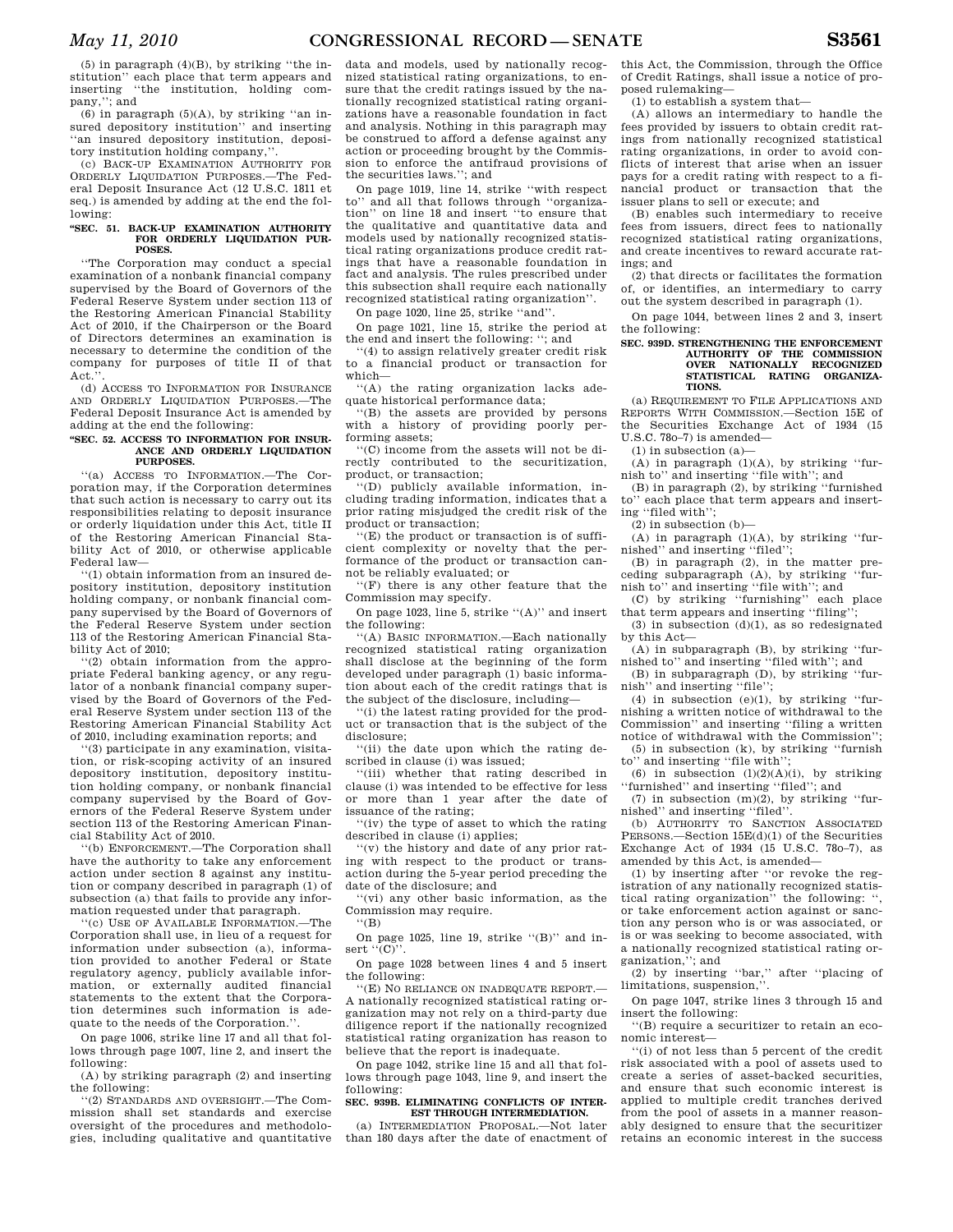of each class of securities resulting from the securitization of the asset pool; or

''(ii) of less than 5 percent of the credit risk associated with a pool of assets used to create a series of asset-backed securities, if and only if each of the assets in the pool pose a low credit risk, the originator meets the underwriting standards prescribed under paragraph (2)(B), and the securitizer conducts a due diligence review reasonably designed to ensure the assets and originator meet the requirements of this paragraph;

On page 1056, line 17, strike the second period and insert the following: ''.

# **SEC. 946. RESTRICTION ON SYNTHETIC ASSET-BACKED SECURITIES.**

The Securities Exchange Act of 1934 (15 U.S.C. 78a et seq.) is amended by inserting after section 15G, as added by this Act, the following new section:

# **''SEC. 15H. RESTRICTION ON SYNTHETIC ASSET-BACKED SECURITIES.**

''(a) DEFINITION.—For purposes of this section, the term 'synthetic asset-backed security' means an asset-backed security with respect to which, by design, the self-liquidating financial assets referenced in the synthetic securitization do not provide any direct payment or cash flow to the holder of the security.

''(b) RESTRICTION.—

''(1) IN GENERAL.—No issuer, underwriter, placement agent, sponsor, or initial purchaser may offer, sell, or transfer a synthetic asset-backed security that has no substantial or material economic purpose apart from speculation on a possible future gain or loss associated with the value or condition of the referenced assets. The Commission may determine whether a synthetic asset-backed security meets the requirements of this section. A determination by the Commission under the preceding sentence is not subject to judicial review.

''(2) RULEMAKING.—Not later than 180 days after the date of enactment of this section, the Commission shall issue rules to carry out this section and to prevent evasions thereof.''.

# At the end of the bill, add the following: **SEC. 1221. MORTGAGE STANDARDS.**

(a) PROHIBITION ON STATED INCOME AND NEGATIVELY AMORTIZING MORTGAGES.—Section 129 of the Truth in Lending Act (15 U.S.C. 1639) is amended by adding at the end following:

'(n) PROHIBITION ON STATED INCOME AND NEGATIVELY AMORTIZING MORTGAGES.—

''(1) IN GENERAL.—Any person who sells, transfers, or plans to sell or transfer at least 1,000 mortgages, mortgage-backed securities, or similar financial instruments within a calendar year shall not include or reference in any of such financial instruments any mortgage in which the borrower's income was not verified or in which the loan balance may negatively amortize.

''(2) JOINT RULEMAKING.—The Chairman of the Board, the Chairperson of the Federal Deposit Insurance Corporation, and the Director of the Bureau of Consumer Financial Protection may issue joint rules to carry out the purposes of this subsection. Rules issued under this paragraph may—

''(A) specify what documentation may be used to verify the income of a borrower under paragraph (1), including tax information, asset statements, prior loan repayment information, or any other documentation that the Chairmen and the Director jointly deem necessary and appropriate; and

''(B) define 'negatively amortize', including by making an exception for home equity conversion mortgages, as defined under section 255 of the National Housing Act (commonly referred to as 'reverse mortgages') that are otherwise regulated by a Federal or State agency.

''(3) RULE OF CONSTRUCTION.—As used in this section, the term 'mortgage' shall not be construed to be restricted or limited only to mortgages referred to in section 103(aa).'

(b) EFFECTIVE DATE.—The requirements under subsection (n)(1) of section 129 of the Truth in Lending Act (as added by subsection (a)) shall take effect not later than 180 days after the date of the enactment of this Act, whether or not any rulemaking under subsection (n)(2) of such Act has been initiated or completed.

# **SEC. 1222. GUSTAFSON FIX.**

(a) DEFINITION OF PROSPECTUS.—Section  $2(a)(10)$  of the Securities Act of 1933 (15 U.S.C.  $77b(a)(10)$  is amended—

(1) by inserting before ''except that'' the following: ''(whether or not such security is offered or sold pursuant to a registration statement or the security or the transaction is exempt from this title or from section 5 of this title pursuant to the provisions of sections 3 or  $\overline{4}$ )"; and

(2) by striking ''at the time of such'' and inserting ''at the time such''.

(b) CIVIL LIABILITIES.—Section 12(a)(2) of the Securities Act of  $1933$  (15 U.S.C. 77 $l(a)(2)$ ) is amended by inserting ''(as defined in section  $2(a)(10)$  of this title)" after "prospectus''.

# **SEC. 1223. COOLING OFF PERIOD.**

Section 207 of title 18, United States Code, is amended by adding at the end the following:

''(m) ONE-YEAR RESTRICTION ON FEDERAL FINANCIAL REGULATORS.—

''(1) IN GENERAL.—In addition to the restrictions set forth in subsections (a) and (b), any person who—

''(A) was an officer or employee (including any special Government employee) of a covered Federal agency;

''(B) served 2 or more months during the final 12 months of the employment of the person with the covered Federal agency participating personally and substantially on behalf of the covered Federal agency in the regulation or oversight of, or in an enforcement action against, a particular financial institution or holding company; and

''(C) within 1 year after the completion date of the service or employment of the person with the covered Federal agency, knowingly accepts compensation as an employee, officer, director, or consultant from—

''(i) the financial institution described in subparagraph (B), any holding company that controls the financial institution, or any other company that controls the financial institution; or

''(ii) the holding company described in subparagraph (B), or any other financial institution that is controlled by such holding company,

shall be punished as provided in section 216 of this title.

''(2) DEFINITIONS.—For purposes of this subsection—

''(A) the term 'covered Federal agency' means the Office of the Comptroller of the Currency, the Federal Deposit Insurance Corporation, the Board of Governors of the Federal Reserve System, each Federal Reserve Bank, the National Credit Union Administration, the Financial Stability Oversight Council, the Securities and Exchange Commission, the Commodities Futures Trading Commission, the Bureau of Consumer Financial Protection, and the Public Company Accounting Oversight Board;

''(B) the term 'financial institution' means any business or holding company that is registered with or regulated by a covered Federal agency, including any foreign financial institution or holding company that has a physical location in any State and is registered with or regulated by a covered Federal agency; and

''(C) the term 'consultant' means a person who works personally and substantially on matters for, or on behalf of, a financial institution or holding company.

''(3) REGULATIONS.—

''(A) IN GENERAL.—Each covered Federal agency may prescribe rules or guidance to administer and carry out this section, including to define the scope of persons referred to in paragraphs  $(1)$  and  $(2)(C)$ , and the financial institutions and holding companies referred to in paragraph (2)(B).

''(B) CONSULTATION.—A covered Federal agency may consult with other covered Federal agencies for the purpose of ensuring that the rules and guidance issued by the agencies under subparagraph (A) are, to the extent possible, consistent, comparable, and practicable, taking into account any differences in the regulatory and oversight programs used by the covered Federal agencies for the supervision of financial institutions and holding companies.

''(4) WAIVER.—A Federal agency may grant a waiver, on a case by case basis, of the restriction imposed by this subsection to any officer or employee (including any special Government employee) of the covered Federal agency, if the head of the covered Federal agency, or the chairman of its board of directors, certifies in writing that granting the waiver would not impair the integrity of the regulatory and oversight efforts of the covered Federal agency.

''(5) PENALTIES.—In addition to any other administrative, civil, or criminal remedy or penalty that may otherwise apply, whenever a Federal agency determines that a person subject to paragraph (1) has become associated, in the manner described in paragraph  $(1)(C)$ , with a financial institution, holding company, or other company in violation of this section, the agency shall impose upon such person one or more of the following penalties:

''(A) INDUSTRY-WIDE PROHIBITION ORDER.— The Federal agency may, subject to notice and an administrative hearing, issue an order—

''(i) to remove such person from office or to prohibit such person from further participation in the conduct of the affairs of the financial institution, holding company, or other company for a period of up to 5 years; and

''(ii) to prohibit any further participation by such person, in any manner, in the conduct of the affairs of any financial institution or holding company subject to regulation or oversight by the agency for a period of up to 5 years.

''(B) CIVIL MONETARY PENALTY.—The Federal agency may, in an administrative proceeding or civil action in an appropriate United States district court, impose upon such person a civil monetary penalty of not more than \$250,000. In lieu of an action by the Federal agency under this subparagraph, the Attorney General of the United States may bring a civil action under this subparagraph in the appropriate United States district court.''.

**SEC. 1224. FOREIGN BANK ANTI-TAX EVASION FIX.**  Section 5318A of title 31, United States Code, is amended-

(1) by striking the section heading and inserting the following:

# **''§ 5318A. Special measures for jurisdictions, financial institutions, or international transactions that are of primary money laundering concern or impede United States tax enforcement'';**

(2) in subsection (a), by striking the subsection heading and inserting the following: ''(a) SPECIAL MEASURES TO COUNTER MONEY

LAUNDERING AND EFFORTS TO IMPEDE UNITED STATES TAX ENFORCEMENT.—'';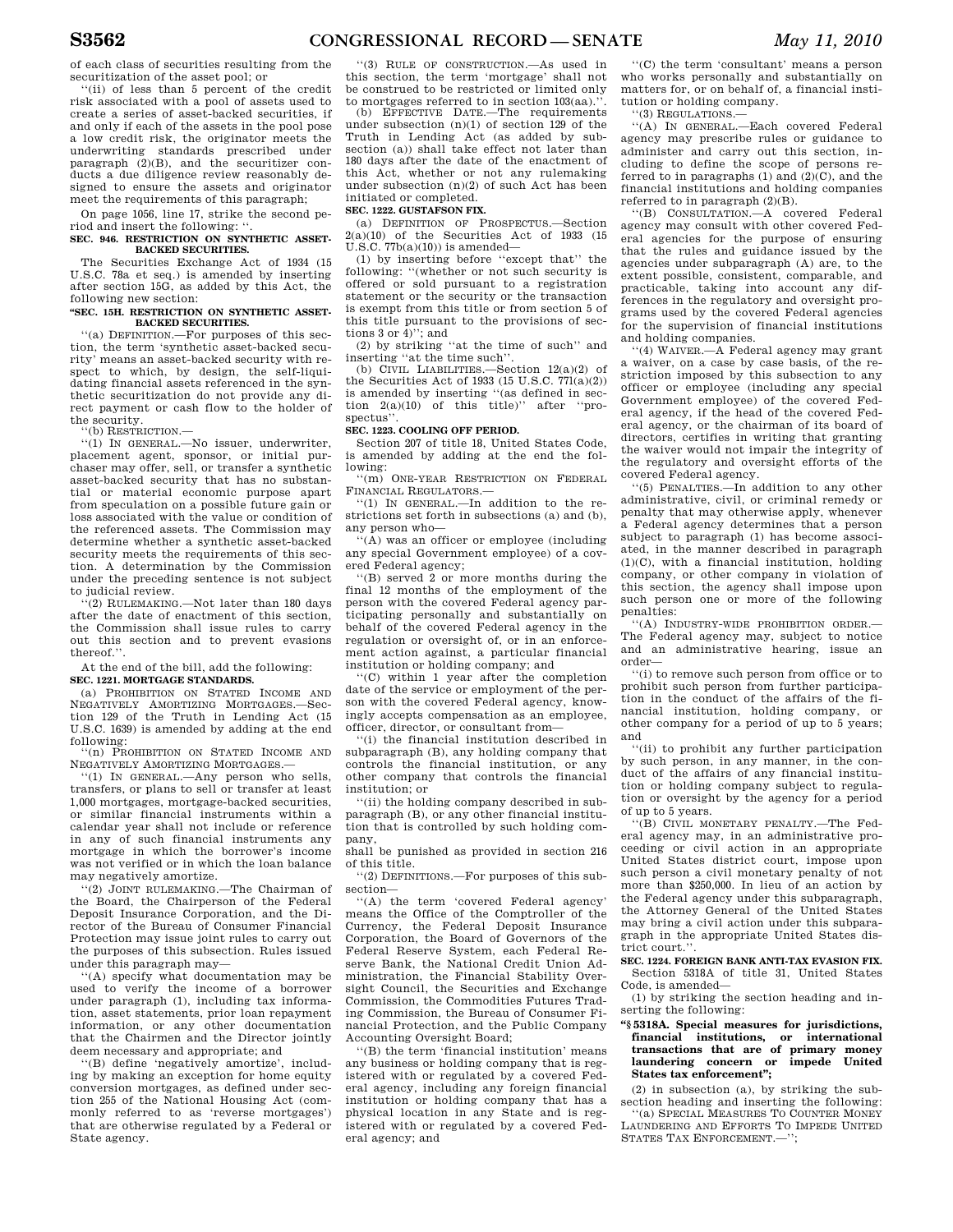(3) in subsection (c), by striking the subsection heading and inserting the following:

''(c) CONSULTATIONS AND INFORMATION TO BE CONSIDERED IN FINDING JURISDICTIONS, IN-STITUTIONS, TYPES OF ACCOUNTS, OR TRANS-ACTIONS TO BE OF PRIMARY MONEY LAUN-DERING CONCERN OR TO BE IMPEDING UNITED STATES TAX ENFORCEMENT.—'';

(4) in subsection (a)(1), by inserting "or is impeding United States tax enforcement'' after ''primary money laundering concern'';

(5) in subsection  $(a)(4)$ 

 $(A)$  in subparagraph  $(A)$ —

(i) by inserting ''in matters involving money laundering,'' before ''shall consult''; and

(ii) by striking ''and'' at the end;

(B) by redesignating subparagraph (B) as subparagraph (C); and

(C) by inserting after subparagraph (A) the following:

''(B) in matters involving United States tax enforcement, shall consult with the Commissioner of Internal Revenue, the Secretary of State, the Attorney General of the United States, and in the sole discretion of the Secretary, such other agencies and interested parties as the Secretary may find to be appropriate; and'';

 $(6)$  in each of paragraphs  $(1)(A)$ ,  $(2)$ ,  $(3)$ , and (4) of subsection (b), by inserting ''or to be impeding United States tax enforcement'' after ''primary money laundering concern'' each place that term appears;

(7) in subsection (b), by striking paragraph (5) and inserting the following:

''(5) PROHIBITIONS OR CONDITIONS ON OPEN-ING OR MAINTAINING CERTAIN CORRESPONDENT OR PAYABLE-THROUGH ACCOUNTS OR AUTHOR-IZING CERTAIN PAYMENT CARDS.—If the Secretary finds a jurisdiction outside of the United States, 1 or more financial institutions operating outside of the United States, or 1 or more classes of transactions within or involving a jurisdiction outside of the United States to be of primary money laundering concern or to be impeding United States tax enforcement, the Secretary, in consultation with the Secretary of State, the Attorney General of the United States, and the Chairman of the Board of Governors of the Federal Reserve System, may prohibit, or impose conditions upon—

''(A) the opening or maintaining in the United States of a correspondent account or payable-through account; or

''(B) the authorization, approval, or use in the United States of a credit card, charge card, debit card, or similar credit or debit financial instrument by any domestic financial institution, financial agency, or credit card company or association, for or on behalf of a foreign banking institution, if such correspondent account, payable-through account, credit card, charge card, debit card, or similar credit or debit financial instrument, involves any such jurisdiction or institution, or if any such transaction may be conducted through such correspondent account, payable-through account, credit card, charge card, debit card, or similar credit or debit financial instrument.''; and

 $(8)$  in subsection  $(c)(1)$ , by inserting "or is impeding United States tax enforcement'' after ''primary money laundering concern'';

(9) in subsection  $(c)(2)(A)$ -

(A) in clause (ii), by striking ''bank secrecy or special regulatory advantages'' and inserting ''bank, tax, corporate, trust, or financial secrecy or regulatory advantages'';

(B) in clause (iii), by striking ''supervisory and counter-money'' and inserting ''supervisory, international tax enforcement, and counter-money'';

(C) in clause (v), by striking ''banking or secrecy'' and inserting ''banking, tax, or secrecy''; and

(D) in clause (vi), by inserting '', tax treaty, or tax information exchange agreement'' after ''treaty'';

 $(10)$  in subsection  $(c)(2)(B)$ 

(A) in clause (i), by inserting ''or tax evasion'' after ''money laundering''; and

(B) in clause (iii), by inserting '', tax evasion,'' after ''money laundering''; and

(11) in subsection (d), by inserting ''involving money laundering, and shall notify, in writing, the Committee on Finance of the Senate and the Committee on Ways and Means of the House of Representatives of any such action involving United States tax enforcement'' after ''such action''.

**SA 3970.** Mr. LEVIN (for himself, Mr. KAUFMAN, Mrs. MCCASKILL, and Mr. WHITEHOUSE) submitted an amendment intended to be proposed by him to the bill S. 3217, to promote the financial stability of the United States by improving accountability and transparency in the financial system, to end ''too big to fail'', to protect the American taxpayer by ending bailouts, to protect consumers from abusive financial services practices, and for other purposes; which was ordered to lie on the table; as follows:

At the end of the amendment, insert the following:

- **TITLE** ll**—AUTHORIZING SPECIAL MEAS-URES FOR JURISDICTIONS, FINANCIAL INSTITUTIONS, INTERNATIONAL TRANS-ACTIONS, OR TYPES OF ACCOUNTS THAT ARE OF PRIMARY MONEY LAUN-DERING CONCERN OR IMPEDE UNITED STATES TAX ENFORCEMENT**
- SEC. \_\_\_\_\_\_. AUTHORIZING SPECIAL MEASURES<br>FOR JURISDICTIONS, FINANCIAL IN-**STITUTIONS, INTERNATIONAL TRANSACTIONS, OR TYPES OF AC-COUNTS THAT ARE OF PRIMARY MONEY LAUNDERING CONCERN OR IMPEDE UNITED STATES TAX EN-FORCEMENT.**

Section 5318A of title 31, United States Code, is amended—

(1) by striking the section heading and inserting the following:

**''§ 5318A. Special measures for jurisdictions, financial institutions, or international transactions that are of primary money laundering concern or impede United States tax enforcement'';** 

(2) in subsection (a), by striking the subsection heading and inserting the following:

''(a) SPECIAL MEASURES TO COUNTER MONEY LAUNDERING AND EFFORTS TO IMPEDE UNITED STATES TAX ENFORCEMENT-

(3) in subsection (c), by striking the subsection heading and inserting the following:

''(c) CONSULTATIONS AND INFORMATION TO BE CONSIDERED IN FINDING JURISDICTIONS, IN-STITUTIONS, TYPES OF ACCOUNTS, OR TRANS-ACTIONS TO BE OF PRIMARY MONEY LAUN-DERING CONCERN OR TO BE IMPEDING UNITED STATES TAX ENFORCEMENT.

(4) in subsection (a)(1), by inserting ''or is impeding United States tax enforcement'' after ''primary money laundering concern'';

 $(5)$  in subsection  $(a)(4)$ —

(A) in subparagraph (A)— (i) by inserting ''in matters involving money laundering,'' before ''shall consult''; and

(ii) by striking ''and'' at the end;

(B) by redesignating subparagraph (B) as subparagraph (C); and

(C) by inserting after subparagraph (A) the following:

''(B) in matters involving United States tax enforcement, shall consult with the Commissioner of the Internal Revenue, the Secretary of State, the Attorney General of the United States, and in the sole discretion of the Secretary, such other agencies and interested parties as the Secretary may find to be appropriate; and'';

 $(6)$  in each of paragraphs  $(1)(A)$ ,  $(2)$ ,  $(3)$ , and (4) of subsection (b), by inserting ''or to be impeding United States tax enforcement'' after ''primary money laundering concern'' each place that term appears;

(7) in subsection (b), by striking paragraph (5) and inserting the following:

''(5) PROHIBITIONS OR CONDITIONS ON OPEN-ING OR MAINTAINING CERTAIN CORRESPONDENT OR PAYABLE-THROUGH ACCOUNTS OR AUTHOR-IZING CERTAIN PAYMENT CARDS.—If the Secretary finds a jurisdiction outside of the United States, 1 or more financial institutions operating outside of the United States, or 1 or more classes of transactions within or involving a jurisdiction outside of the United States to be of primary money laundering concern or to be impeding United States tax enforcement, the Secretary, in consultation with the Secretary of State, the Attorney General of the United States, and the Chairman of the Board of Governors of the Federal Reserve System, may prohibit, or impose conditions upon—

''(A) the opening or maintaining in the United States of a correspondent account or payable-through account; or

''(B) the authorization, approval, or use in the United States of a credit card, charge card, debit card, or similar credit or debit financial instrument by any domestic financial institution, financial agency, or credit card company or association, for or on behalf of a foreign banking institution, if such correspondent account, payable-through account, credit card, charge card, debit card, or similar credit or debit financial instrument, involves any such jurisdiction or institution, or if any such transaction may be conducted through such correspondent account, payable-through account, credit card, charge card, debit card, or similar credit or debit financial instrument.''; and

 $(8)$  in subsection  $(c)(1)$ , by inserting "or is impeding United States tax enforcement'' after ''primary money laundering concern'';

(9) in subsection  $(c)(2)(A)$ —

(A) in clause (ii), by striking ''bank secrecy or special regulatory advantages'' and inserting ''bank, tax, corporate, trust, or financial secrecy or regulatory advantages'';

(B) in clause (iii), by striking ''supervisory and counter-money'' and inserting ''supervisory, international tax enforcement, and counter-money'';

(C) in clause (v), by striking ''banking or secrecy'' and inserting ''banking, tax, or secrecy''; and

(D) in clause (vi), by inserting '', tax treaty, or tax information exchange agreement'' after "treaty";

 $(10)$  in subsection  $(c)(2)(B)$ —

(A) in clause (i), by inserting ''or tax evasion'' after ''money laundering''; and

(B) in clause (iii), by inserting '', tax evasion,'' after ''money laundering''; and

(11) in subsection (d), by inserting ''involving money laundering, and shall notify, in writing, the Committee on Finance of the Senate and the Committee on Ways and Means of the House of Representatives of any such action involving United States tax enforcement'' after ''such action''.

**SA 3971.** Mr. LEVIN (for himself and Mr. KAUFMAN) submitted an amendment intended to be proposed by him to the bill S. 3217, to promote the financial stability of the United States by improving accountability and transparency in the financial system, to end ''too big to fail'', to protect the American taxpayer by ending bailouts, to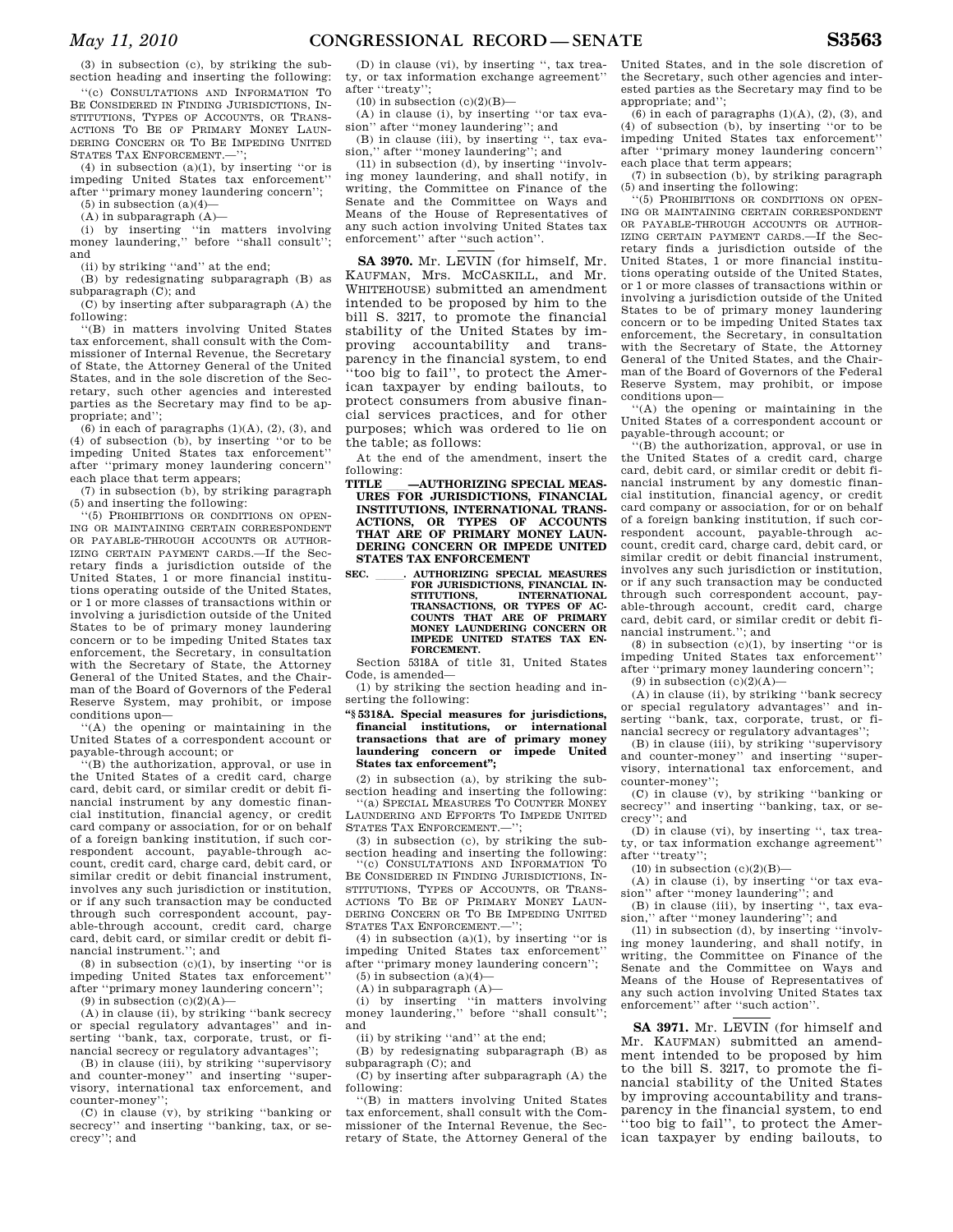protect consumers from abusive financial services practices, and for other purposes; which was ordered to lie on the table; as follows:

At the end of subtitle C of title III, add the following:

#### **SEC. 333. EXAMINATION AND ENFORCEMENT AU-THORITY FOR INSURANCE AND OR-DERLY LIQUIDATION PURPOSES.**

(a) EXAMINATION AUTHORITY FOR INSURANCE AND ORDERLY LIQUIDATION PURPOSES.—Section 10(b)(3) of the Federal Deposit Insurance Act  $(12 \text{ U.S.C. } 1820(b)(3))$  is amended by striking ''whenever the Board'' and all that follows through the period at the end and inserting the following: ''or depository institution holding company whenever the Chairperson or the Board of Directors determines that a special examination of any such depository institution or depository institution holding company is necessary to determine the condition of such depository institution or depository institution holding company for insurance purposes or for purposes of title II of the Restoring American Financial Stability Act of 2010.''.

(b) ENFORCEMENT AUTHORITY.—Section 8(t) of the Federal Deposit Insurance Act (12  $U.S.C. 1818(t)$  is amended-

 $(1)$  in paragraph  $(1)$ —

(A) by striking ''based on an examination of an insured depository institution'' and inserting ''based on an examination of an insured depository institution or depository institution holding company''; and

(B) by striking ''with respect to any insured depository institution or" and inserting ''with respect to any insured depository institution, depository institution holding company, or'';

(2) in paragraph (2)—

(A) by inserting ''Chairperson or'' before ''Board of Directors determines, upon a vote'';

(B) in subparagraph (B), by striking ''or'' at the end;

(C) in subparagraph (C), by striking the period at the end and inserting ''; or''; and

(D) by adding at the end the following:

''(D) the conduct or threatened conduct (including any acts or omissions) of the depository institution holding company poses a risk to the Deposit Insurance Fund or of the exercise of authority under title II of the Restoring American Financial Stability Act of 2010, or may prejudice the interests of the depositors of an affiliated institution.'';

(3) in paragraph (3)(A), by striking ''upon a vote of the Board of Directors'' and inserting ''upon a determination by the Chairperson or upon a vote of the Board of Directors'';

(4) in paragraph  $(4)(A)$ -

(A) by striking ''any insured depository institution'' and inserting ''any insured depository institution, depository institution holding company,''; and

(B) by striking ''the institution'' and inserting ''the institution, holding company,'';

 $(5)$  in paragraph  $(4)(B)$ , by striking "the institution'' each place that term appears and inserting ''the institution, holding company,''; and

 $(6)$  in paragraph  $(5)(A)$ , by striking "an insured depository institution'' and inserting ''an insured depository institution, depository institution holding company.

(c) BACK-UP EXAMINATION AUTHORITY FOR ORDERLY LIQUIDATION PURPOSES.—The Federal Deposit Insurance Act (12 U.S.C. 1811 et seq.) is amended by adding at the end the following:

#### **''SEC. 51. BACK-UP EXAMINATION AUTHORITY FOR ORDERLY LIQUIDATION PUR-POSES.**

''The Corporation may conduct a special examination of a nonbank financial company supervised by the Board of Governors of the

Federal Reserve System under section 113 of the Restoring American Financial Stability Act of 2010, if the Chairperson or the Board of Directors determines an examination is necessary to determine the condition of the company for purposes of title II of that Act.

(d) ACCESS TO INFORMATION FOR INSURANCE AND ORDERLY LIQUIDATION PURPOSES -The Federal Deposit Insurance Act is amended by adding at the end the following:

#### **''SEC. 52. ACCESS TO INFORMATION FOR INSUR-ANCE AND ORDERLY LIQUIDATION PURPOSES.**

''(a) ACCESS TO INFORMATION.—The Corporation may, if the Corporation determines that such action is necessary to carry out its responsibilities relating to deposit insurance or orderly liquidation under this Act, title II of the Restoring American Financial Stability Act of 2010, or otherwise applicable Federal law—

''(1) obtain information from an insured depository institution, depository institution holding company, or nonbank financial company supervised by the Board of Governors of the Federal Reserve System under section 113 of the Restoring American Financial Stability Act of 2010;

 $(2)$  obtain information from the appropriate Federal banking agency, or any regulator of a nonbank financial company supervised by the Board of Governors of the Federal Reserve System under section 113 of the Restoring American Financial Stability Act of 2010, including examination reports; and

''(3) participate in any examination, visitation, or risk-scoping activity of an insured depository institution, depository institution holding company, or nonbank financial company supervised by the Board of Governors of the Federal Reserve System under section 113 of the Restoring American Financial Stability Act of 2010.

''(b) ENFORCEMENT.—The Corporation shall have the authority to take any enforcement action under section 8 against any institution or company described in paragraph (1) of subsection (a) that fails to provide any information requested under that paragraph.

'(c) USE OF AVAILABLE INFORMATION.—The Corporation shall use, in lieu of a request for information under subsection (a), information provided to another Federal or State regulatory agency, publicly available information, or externally audited financial statements to the extent that the Corporation determines such information is adequate to the needs of the Corporation.''.

**SA 3972.** Mr. LEVIN (for himself and Mr. KAUFMAN) submitted an amendment intended to be proposed to amendment SA 3739 proposed by Mr. REID (for Mr. DODD (for himself and Mrs. LINCOLN)) to the bill S. 3217, to promote the financial stability of the United States by improving accountability and transparency in the financial system, to end ''too big to fail'', to protect the American taxpayer by ending bailouts, to protect consumers from abusive financial services practices, and for other purposes; which was ordered to lie on the table; as follows:

On page 1006, strike line 17 and all that follows through page 1007, line 2, and insert the following:

(A) by striking paragraph (2) and inserting the following:

''(2) STANDARDS AND OVERSIGHT.—The Commission shall set standards and exercise oversight of the procedures and methodologies, including qualitative and quantitative data and models, used by nationally recognized statistical rating organizations, to ensure that the credit ratings issued by the nationally recognized statistical rating organizations have a reasonable foundation in fact and analysis. Nothing in this paragraph may be construed to afford a defense against any action or proceeding brought by the Commission to enforce the antifraud provisions of the securities laws.''; and

On page 1019, line 14, strike ''with respect to'' and all that follows through ''organization'' on line 18 and insert ''to ensure that the qualitative and quantitative data and models used by nationally recognized statistical rating organizations produce credit ratings that have a reasonable foundation in fact and analysis. The rules prescribed under this subsection shall require each nationally recognized statistical rating organization''.

On page 1020, line 25, strike ''and''. On page 1021, line 15, strike the period at

the end and insert the following: ''; and

''(4) to assign relatively greater credit risk to a financial product or transaction for which—

''(A) the rating organization lacks adequate historical performance data;

''(B) the assets are provided by persons with a history of providing poorly performing assets;

''(C) income from the assets will not be directly contributed to the securitization, product, or transaction;

''(D) publicly available information, including trading information, indicates that a prior rating misjudged the credit risk of the product or transaction;

''(E) the product or transaction is of sufficient complexity or novelty that the performance of the product or transaction cannot be reliably evaluated; or

''(F) there is any other feature that the Commission may specify.

On page 1023, line 5, strike ''(A)'' and insert the following:

''(A) BASIC INFORMATION.—Each nationally recognized statistical rating organization shall disclose at the beginning of the form developed under paragraph (1) basic information about each of the credit ratings that is the subject of the disclosure, including—

''(i) the latest rating provided for the product or transaction that is the subject of the disclosure;

''(ii) the date upon which the rating described in clause (i) was issued;

''(iii) whether that rating described in clause (i) was intended to be effective for less or more than 1 year after the date of issuance of the rating;

''(iv) the type of asset to which the rating described in clause (i) applies;

''(v) the history and date of any prior rating with respect to the product or transaction during the 5-year period preceding the date of the disclosure; and

''(vi) any other basic information, as the Commission may require.

''(B)

On page 1025, line 19, strike " $(B)$ " and insert  $\cdot \cdot \cdot (C)$ .

On page 1028 between lines 4 and 5 insert the following:

''(E) NO RELIANCE ON INADEQUATE REPORT.— A nationally recognized statistical rating organization may not rely on a third-party due diligence report if the nationally recognized statistical rating organization has reason to believe that the report is inadequate.

On page 1042, strike line 15 and all that follows through page 1043, line 9, and insert the following:

# SEC. 939B. ELIMINATING CONFLICTS OF INTER-**EST THROUGH INTERMEDIATION.**

(a) INTERMEDIATION PROPOSAL.—Not later than 180 days after the date of enactment of this Act, the Commission, through the Office of Credit Ratings, shall issue a notice of proposed rulemaking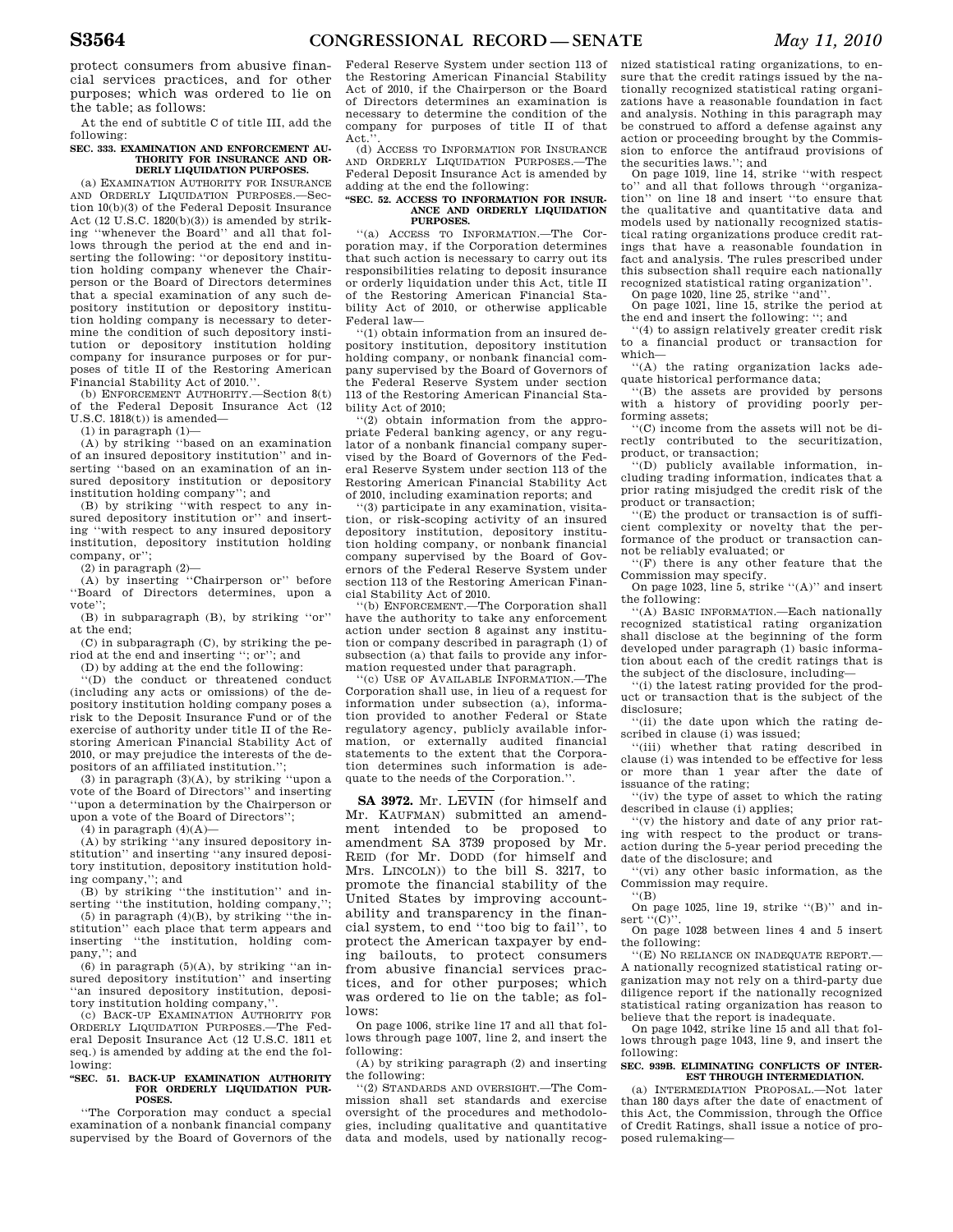(1) to establish a system that—

(A) allows an intermediary to handle the fees provided by issuers to obtain credit ratings from nationally recognized statistical rating organizations, in order to avoid conflicts of interest that arise when an issuer pays for a credit rating with respect to a financial product or transaction that the issuer plans to sell or execute; and

(B) enables such intermediary to receive fees from issuers, direct fees to nationally recognized statistical rating organizations, and create incentives to reward accurate ratings; and

(2) that directs or facilitates the formation of, or identifies, an intermediary to carry out the system described in paragraph (1).

On page 1044, between lines 2 and 3, insert the following:

# **SEC. 939D. STRENGTHENING THE ENFORCEMENT AUTHORITY OF THE COMMISSION OVER NATIONALLY RECOGNIZED STATISTICAL RATING ORGANIZA-TIONS.**

(a) REQUIREMENT TO FILE APPLICATIONS AND REPORTS WITH COMMISSION.—Section 15E of the Securities Exchange Act of 1934 (15 U.S.C. 78o–7) is amended—

(1) in subsection (a)—

 $(A)$  in paragraph  $(1)(A)$ , by striking "furnish to'' and inserting ''file with''; and

(B) in paragraph (2), by striking ''furnished to'' each place that term appears and insert-

ing ''filed with'';

(2) in subsection (b)—

(A) in paragraph  $(1)(A)$ , by striking "furnished'' and inserting ''filed'';

(B) in paragraph (2), in the matter preceding subparagraph (A), by striking ''furnish to'' and inserting "file with"; and<br>
(C) by striking "furnishing" each place

 $(C)$  by striking "furnishing" that term appears and inserting ''filing'';

 $(3)$  in subsection  $(d)(1)$ , as so redesignated by this Act—

 $(A)$  in subparagraph (B), by striking "furnished to'' and inserting ''filed with''; and (B) in subparagraph (D), by striking ''fur-

nish'' and inserting ''file'';

(4) in subsection  $(e)(1)$ , by striking "furnishing a written notice of withdrawal to the Commission'' and inserting ''filing a written notice of withdrawal with the Commission'';

(5) in subsection (k), by striking ''furnish to'' and inserting ''file with'';

(6) in subsection  $(l)(2)(A)(i)$ , by striking ''furnished'' and inserting ''filed''; and

(7) in subsection (m)(2), by striking ''furnished'' and inserting ''filed''.

(b) AUTHORITY TO SANCTION ASSOCIATED PERSONS.—Section 15E(d)(1) of the Securities Exchange Act of 1934 (15 U.S.C. 78o–7), as amended by this Act, is amended—

(1) by inserting after ''or revoke the registration of any nationally recognized statistical rating organization'' the following: '', or take enforcement action against or sanction any person who is or was associated, or is or was seeking to become associated, with a nationally recognized statistical rating organization,''; and

(2) by inserting ''bar,'' after ''placing of limitations, suspension,''.

**SA 3973.** Mr. LEVIN (for himself and Mr. KAUFMAN) submitted an amendment intended to be proposed to amendment SA 3739 proposed by Mr. REID (for Mr. DODD (for himself and Mrs. LINCOLN)) to the bill S. 3217, to promote the financial stability of the United States by improving accountability and transparency in the financial system, to end ''too big to fail'', to protect the American taxpayer by ending bailouts, to protect consumers from abusive financial services prac-

tices, and for other purposes; which was ordered to lie on the table; as follows:

On page 1047, strike lines 3 through 15 and insert the following:

''(B) require a securitizer to retain an economic interest—

''(i) of not less than 5 percent of the credit risk associated with a pool of assets used to create a series of asset-backed securities, and ensure that such economic interest is applied to multiple credit tranches derived from the pool of assets in a manner reasonably designed to ensure that the securitizer retains an economic interest in the success of each class of securities resulting from the securitization of the asset pool; or

''(ii) of less than 5 percent of the credit risk associated with a pool of assets used to create a series of asset-backed securities, if and only if each of the assets in the pool pose a low credit risk, the originator meets the underwriting standards prescribed under paragraph (2)(B), and the securitizer conducts a due diligence review reasonably designed to ensure the assets and originator meet the requirements of this paragraph;''.

**SA 3974.** Mr. LEVIN (for himself, Mr. KAUFMAN, and Mrs. MCCASKILL) submitted an amendment intended to be proposed to amendment SA 3739 proposed by Mr. REID (for Mr. DODD (for himself and Mrs. LINCOLN)) to the bill S. 3217, to promote the financial stability of the United States by improving accountability and transparency in the financial system, to end ''too big to fail'', to protect the American taxpayer by ending bailouts, to protect consumers from abusive financial services practices, and for other purposes; which was ordered to lie on the table; as follows:

On page 1056, line 17, strike the second period and insert the following: '

# **SEC. 946. RESTRICTION ON SYNTHETIC ASSET-BACKED SECURITIES.**

The Securities Exchange Act of 1934 (15 U.S.C. 78a et seq.) is amended by inserting after section 15G, as added by this Act, the following new section:

# **''SEC. 15H. RESTRICTION ON SYNTHETIC ASSET-BACKED SECURITIES.**

''(a) DEFINITION.—For purposes of this section, the term 'synthetic asset-backed security' means an asset-backed security with respect to which, by design, the self-liquidating financial assets referenced in the synthetic securitization do not provide any direct payment or cash flow to the holder of the security.

''(b) RESTRICTION.—

''(1) IN GENERAL.—No issuer, underwriter, placement agent, sponsor, or initial purchaser may offer, sell, or transfer a synthetic asset-backed security that has no substantial or material economic purpose apart from speculation on a possible future gain or loss associated with the value or condition of the referenced assets. The Commission may determine whether a synthetic asset-backed security meets the requirements of this section. A determination by the Commission under the preceding sentence is not subject to judicial review.

''(2) RULEMAKING.—Not later than 180 days after the date of enactment of this section, the Commission shall issue rules to carry out this section and to prevent evasions thereof.''.

**SA 3975.** Mr. LEVIN (for himself and Mr. KAUFMAN) submitted an amendment intended to be proposed by him

to the bill S. 3217, to promote the financial stability of the United States by improving accountability and transparency in the financial system, to end ''too big to fail'', to protect the American taxpayer by ending bailouts, to protect consumers from abusive financial services practices, and for other purposes; which was ordered to lie on the table; as follows:

At the appropriate place, insert the following:

#### SEC. \_\_\_\_\_\_. PROHIBITION ON STATED INCOME **AND NEGATIVELY AMORTIZING MORTGAGES.**

(a) FINDINGS.—Congress finds the following:

(1) The 2008 financial crisis was caused, in part, by poor quality, high risk mortgages that were included in mortgage-backed securities, and that incurred higher rates of delinquency and loss than traditional mortgages, damaging thousands of financial institutions holding the mortgages. Those poor quality, high risk mortgages included billions of dollars in stated income and negatively amortizing mortgages.

(2) Banks that issue stated income mortgages do not verify the borrower's income or assets, or ability to repay the loan, thereby increasing the risk of loan default. Stated income loans also encourage fraud by the borrowers seeking to obtain the funding and by lenders seeking to earn fees from selling the mortgages.

(3) Negative amortization of mortgage loans leads to increased monthly loan payments for borrowers, which, in turn, increases the risk of loan default. During the recent financial crisis, negatively amortized loans defaulted in record numbers, damaging financial institutions and other investors holding those assets.

(4) Years ago, Federal banking regulators banned negatively amortizing credit card loans as a threat to the safety and soundness of banking institutions.

(5) Federal financial regulators and Inspectors General have testified before Congress that stated income and negatively amortizing loans pose a threat to the safety and soundness of United States banks, and to the financial markets where these high risk mortgages are sold and securitized.

(b) PROHIBITION ON STATED INCOME AND NEGATIVELY AMORTIZING MORTGAGES.—Section 129 of the Truth in Lending Act (15 U.S.C. 1639) is amended by adding at the end following:

''(n) PROHIBITION ON STATED INCOME AND NEGATIVELY AMORTIZING MORTGAGES.—

''(1) IN GENERAL.—Any person who sells, transfers, or plans to sell or transfer at least 1,000 mortgages, mortgage-backed securities, or similar financial instruments within a calendar year shall not include or reference in any of such financial instruments any mortgage in which the borrower's income was not verified or in which the loan balance may negatively amortize.

''(2) JOINT RULEMAKING.—The Chairman of the Board, the Chairman of the Federal Deposit Insurance Corporation, and the Director of the Bureau of Consumer Financial Protection may issue joint rules to carry out the purposes of this subsection. Rules issued under this paragraph may—

''(A) specify what documentation may be used to verify the income of a borrower under paragraph (1), including tax information, asset statements, prior loan repayment information, or any other documentation that the Chairmen and the Director jointly deem necessary and appropriate; and

''(B) define 'negatively amortize', including by making an exception for home equity